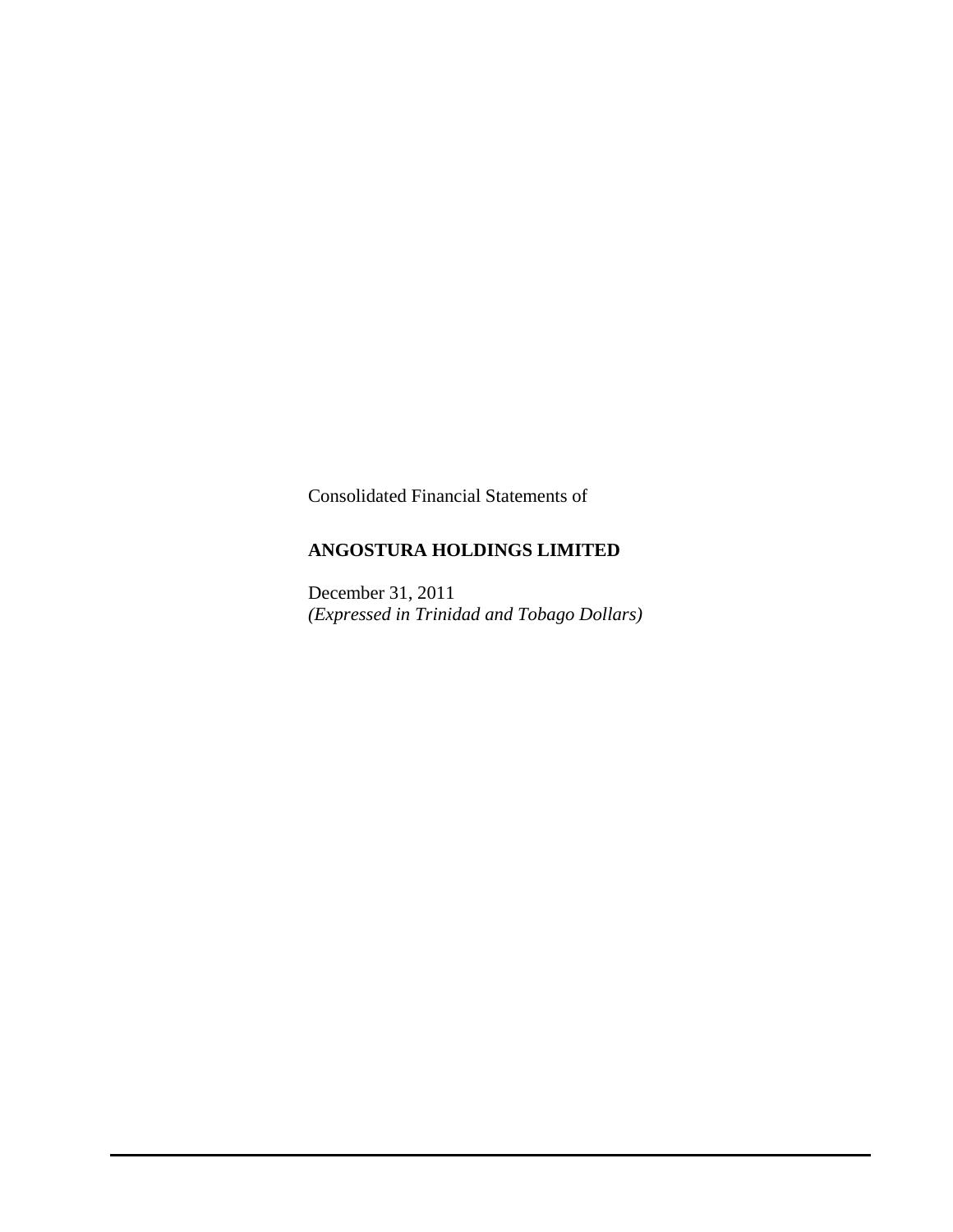

KPMG Telephone (868) <sup>623</sup> <sup>1081</sup> **Chartered Accountants**<br>
Trinre Building<br>
Trinre Building<br>
Fax e-Mail knmg@knmg.r 69-71 Edward Street P.O.Box 1328 Port of Spain Trinidad and Tobago, WI.

e-Mail kpmg@kpmg.co.tt

### Independent Auditors' Report to the Shareholders of Angostura Holdings Limited

We have audited the accompanying consolidated financial statements of Angostura Holdings Limited and its subsidiaries (the Group), which comprises the consolidated statement of financial position as at December 31, 2011, and the consolidated statements of comprehensive income, changes in equity and cash flows for the year then ended, and notes comprising <sup>a</sup> summary of significant accounting policies and other explanatory information.

## Management's Responsibility for the Consolidated Financial Statements

Management is responsible for the preparation and fair presentation of these consolidated financial statements in accordance with International Financial Reporting Standards, and for such internal control as management determines is necessary to enable the preparation of consolidated financial statements that are free from material misstatement, whether due to fraud or error.

#### Auditors' Responsibility

Our responsibility is to express an opinion on these consolidated financial statements based on our audit. We conducted our audit in accordance with International Standards on Auditing. Those standards require that we comply with relevant ethical requirements and <sup>p</sup>lan and perform the audit to obtain reasonable assurance about whether the financial statements are free from material misstatement.

An audit involves performing procedures to obtain audit evidence about the amounts and disclosures in the consolidated financial statements. The procedures selected depend on the auditor's judgment, including the assessment of the risks of material misstatement of the consolidated financial statements, whether due to fraud or error. In making those risk assessments, we consider internal control relevant to the entity's preparation and fair presentation of the consolidated financial statements in order to design audit procedures that are appropriate in the circumstances, but not for the purpose of expressing an opinion on the effectiveness of the entity's internal controls. An audit also includes evaluating the appropriateness of accounting policies used and the reasonableness of accounting estimates made by management, as well as evaluating the overall presentation of the consolidated financial statements.

We believe that the audit evidence we have obtained is sufficient and appropriate to provide <sup>a</sup> basis for our audit opinion.

> KPMG, a Trinidad and Tobago partnership and a member firm of R R Alleyne S N Golding the KPMG network of independent member firms affiliated with C S Hornby D S Sookram KPMG International Cooperative ("KPMG International"), a Swiss entity.

1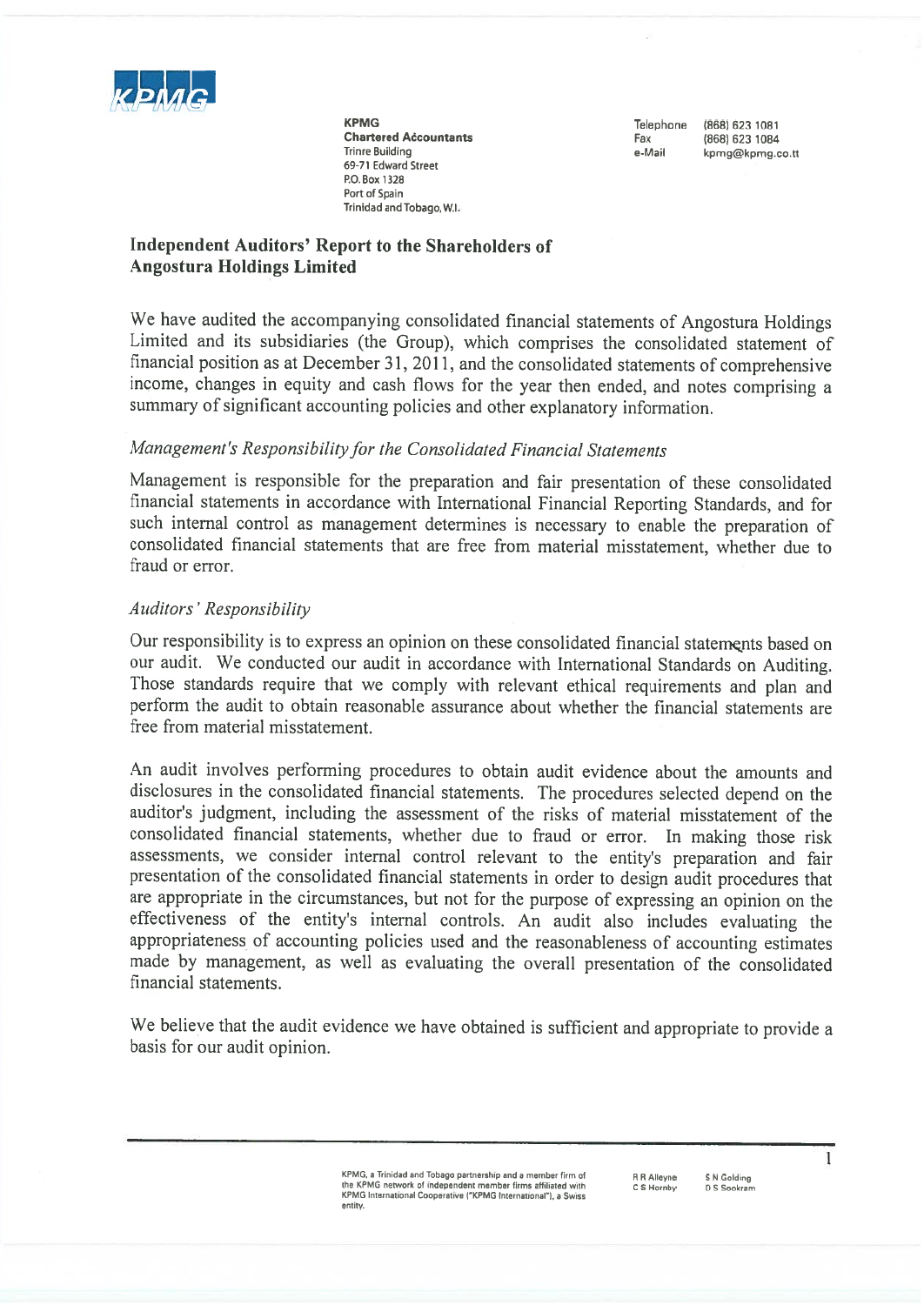

#### **Opinion**

In our opinion, the consolidated financial statements present fairly, in all material respects, the consolidated financial position of the Group as at December 31, 2011, and of its consolidated financial performance and its consolidated cash flows for the year then ended in accordance with International Financial Reporting Standards.

KPMG

Chartered Accountants

March 20, 2012 Port of Spain Trinidad and Tobago  $\bar{\mathbf{v}}$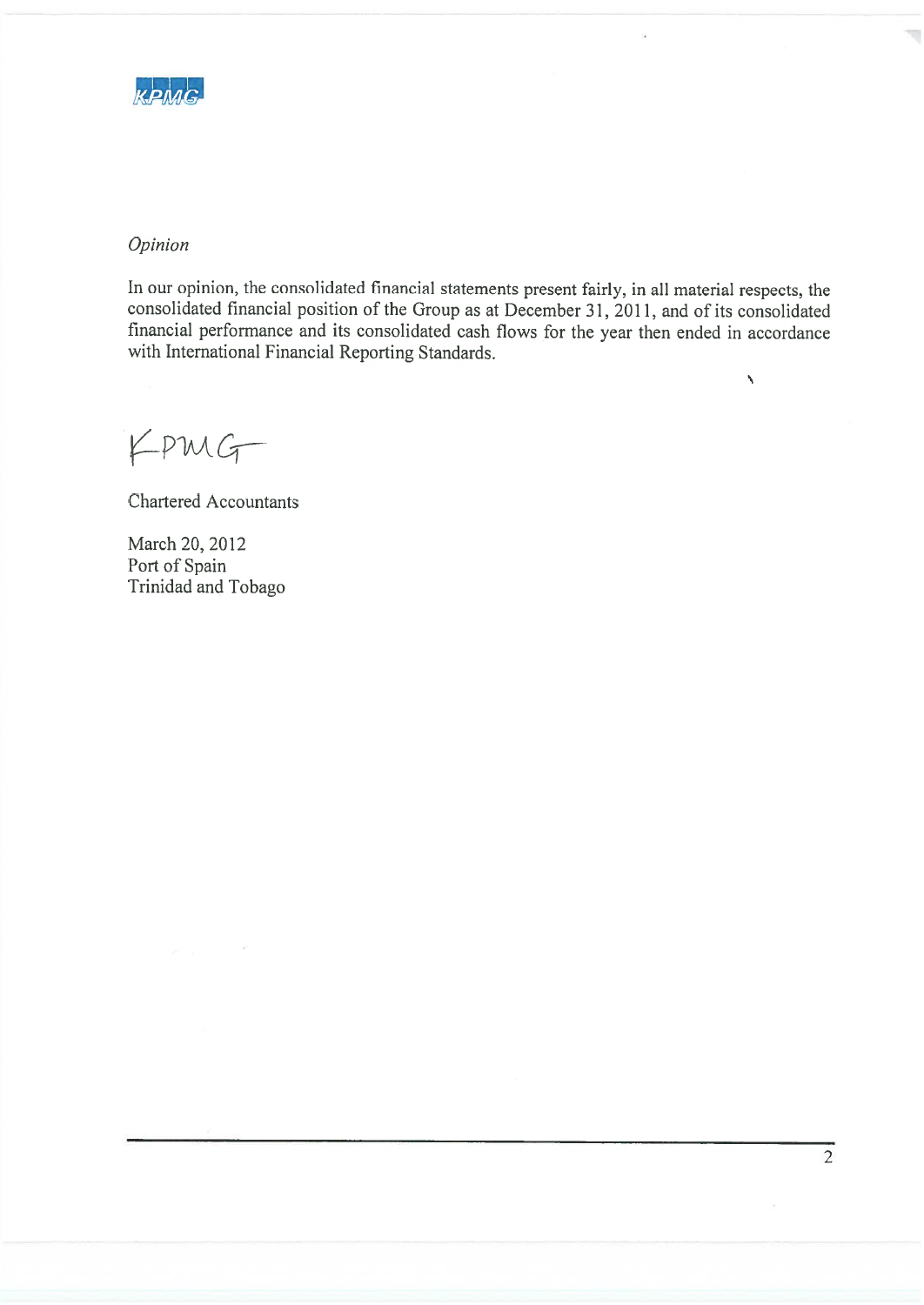## Consolidated Statement of Financial Position

## December 31, 2011 *(Expressed in Trinidad and Tobago Dollars)*

|                                                                                         | <b>Notes</b> | 2011           | 2010           |
|-----------------------------------------------------------------------------------------|--------------|----------------|----------------|
| <b>ASSETS</b>                                                                           |              | \$'000         | \$'000         |
| <b>Non-current assets</b>                                                               |              |                |                |
| Property, plant and equipment                                                           | 8            | 289,064        | 283,640        |
| Available-for-sale assets                                                               | 9            | 54,136         | 49,725         |
| Investment in associate                                                                 | 10           | 221,960        | 204,870        |
| Deferred tax asset                                                                      | 21           | 22,886         | 54,635         |
| Retirement benefit asset – pension benefit                                              | 12           | 27,565         | 30,011         |
| Restricted cash                                                                         | 13           | $\blacksquare$ | 1,732          |
|                                                                                         |              | 615,611        | 624,613        |
| <b>Current assets</b>                                                                   |              |                |                |
| Inventories                                                                             | 14           | 181,929        | 170,568        |
| Trade and other receivables                                                             | 15           | 171,467        | 145,691        |
| Cash and cash equivalents                                                               | 16           | 170,387        | 114,541        |
| Assets held-for-sale                                                                    | 17           | 3,558          | 25,308         |
|                                                                                         |              | 527,341        | 456,108        |
| <b>Total assets</b>                                                                     |              | 1,142,952      | 1,080,721      |
| <b>EQUITY AND LIABILITIES</b>                                                           |              |                |                |
| <b>Equity</b>                                                                           |              |                |                |
| Share capital                                                                           | 18           | 118,558        | 118,558        |
| Other reserves                                                                          | 19           | 108,834        | 103,827        |
| Accumulated deficit                                                                     |              | (5, 382)       | (157, 809)     |
|                                                                                         |              | 222,010        | 64,576         |
| Non-controlling interest                                                                |              | 12,316         | 9,894          |
| <b>Total equity</b>                                                                     |              | 234,326        | 74,470         |
| <b>Liabilities</b>                                                                      |              |                |                |
| <b>Non-current liabilities</b>                                                          |              |                |                |
| <b>Borrowings</b>                                                                       | 20           | 437,318        | 358,025        |
| Other liabilities                                                                       | 22           | 571            | 651            |
| Deferred tax liability                                                                  | 21           | 39,725         | 38,584         |
|                                                                                         |              | 477,614        | 397,260        |
| <b>Current liabilities</b>                                                              |              |                |                |
| <b>Borrowings</b>                                                                       | 20           | 284,886        | 425,279        |
| <b>Taxation</b> payable                                                                 |              | 5,799          | 4,075          |
| Trade and other payables                                                                | 23           | 140,327        | 179,637        |
|                                                                                         |              | 431,012        | 608,991        |
| <b>Total liabilities</b>                                                                |              | 908,626        | 1,006,251      |
| <b>Total equity and liabilities</b>                                                     |              | 1,142,952      | 1,080,721      |
| The accompanying note form an integral part of these consolidated financial statements. |              |                |                |
| Director                                                                                |              | Martin Alver   | Director       |
|                                                                                         |              |                | $\overline{3}$ |
|                                                                                         |              |                |                |
|                                                                                         |              |                |                |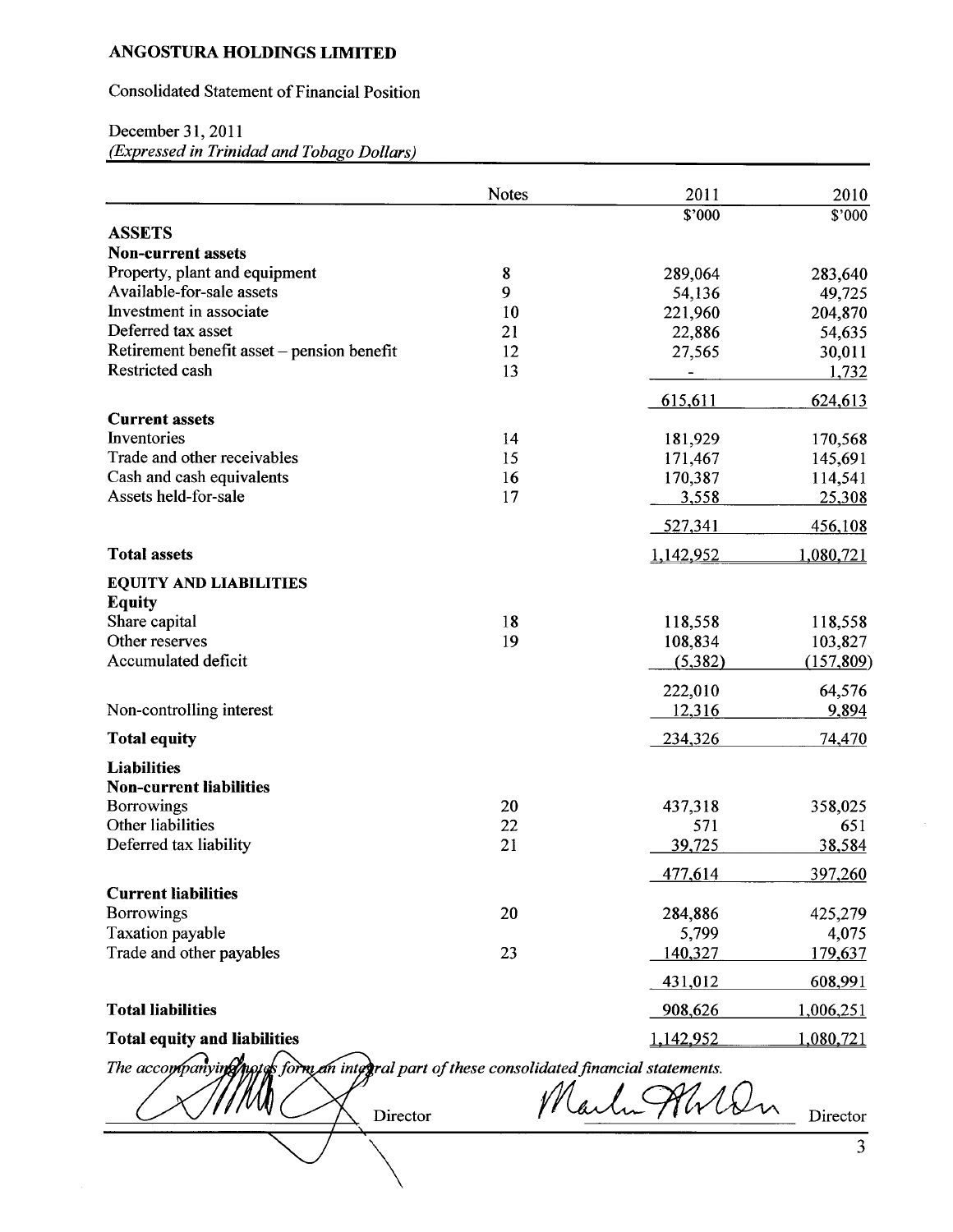# Consolidated Statement of Comprehensive Income

# December 31, 2011

*(Expressed in Trinidad and Tobago Dollars)* 

|                                                                   | <b>Notes</b> | 2011       | 2010                       |
|-------------------------------------------------------------------|--------------|------------|----------------------------|
|                                                                   |              | \$'000     | $\sqrt{$}5$ <sup>000</sup> |
| <b>Sales</b>                                                      |              | 696,322    | 620,905                    |
| Cost of goods sold                                                |              | (302, 427) | (259, 107)                 |
| <b>Gross profit</b>                                               |              | 393,895    | 361,798                    |
| Other income                                                      | 25           | 1,928      | 201,824                    |
| Selling and marketing costs                                       |              | (106, 281) | (95, 856)                  |
| Administrative expenses                                           |              | (69, 513)  | (101, 308)                 |
| Finance costs                                                     | 26           | (56, 964)  | (66,966)                   |
| Finance income                                                    |              | 538        | 8,468                      |
| Dividend income                                                   | 27           | 13,297     | 90                         |
| Foreign exchange gains                                            |              | 16,552     | 8,026                      |
| Fair value (losses) gains                                         | 28           | (104)      | 41,773                     |
| Impairment charges                                                | 36           | (12, 818)  |                            |
| Share of profits from investment in associate, net of tax         | 10           | 17,090     |                            |
| Profit before tax                                                 |              | 197,620    | 357,849                    |
| Taxation (expense) credit                                         | 29           | (40, 735)  | 10,910                     |
| Profit from continuing operations                                 |              | 156,885    | 368,759                    |
| Other comprehensive income                                        |              |            |                            |
| Investment revaluation gain (loss) on available-for-sale assets   |              | 4,411      | (1,889)                    |
| Foreign currency differences on translation of foreign operations |              | (462)      | 617                        |
| Pension adjustments                                               |              | (2, 448)   | 1,846                      |
| Other                                                             |              | 1,470      | (2, 494)                   |
| Other comprehensive income (loss) for the year, net of tax        |              | 2,971      | (1,920)                    |
| <b>TOTAL COMPREHENSIVE INCOME FOR THE YEAR</b>                    |              | 159,856    | 366,839                    |
| Profit attributable to:                                           |              |            |                            |
| Owners of the Company                                             |              | 154,485    | 367,057                    |
| Non-controlling interest                                          |              | 2,400      | 1,702                      |
|                                                                   |              | 156,885    | 368,759                    |
| Total comprehensive income attributable to:                       |              |            |                            |
| Owners of the Company                                             |              | 157,458    | 365,137                    |
| Non-controlling interest                                          |              | 2,400      | 1,702                      |
|                                                                   |              | 159,856    | 366,839                    |
| Earnings per share (not expressed in \$'000):                     |              |            |                            |
| - Basic and Diluted                                               | 30           | \$<br>0.75 | <u>1.79</u>                |

*The accompanying notes form an integral part of these consolidated financial statements.*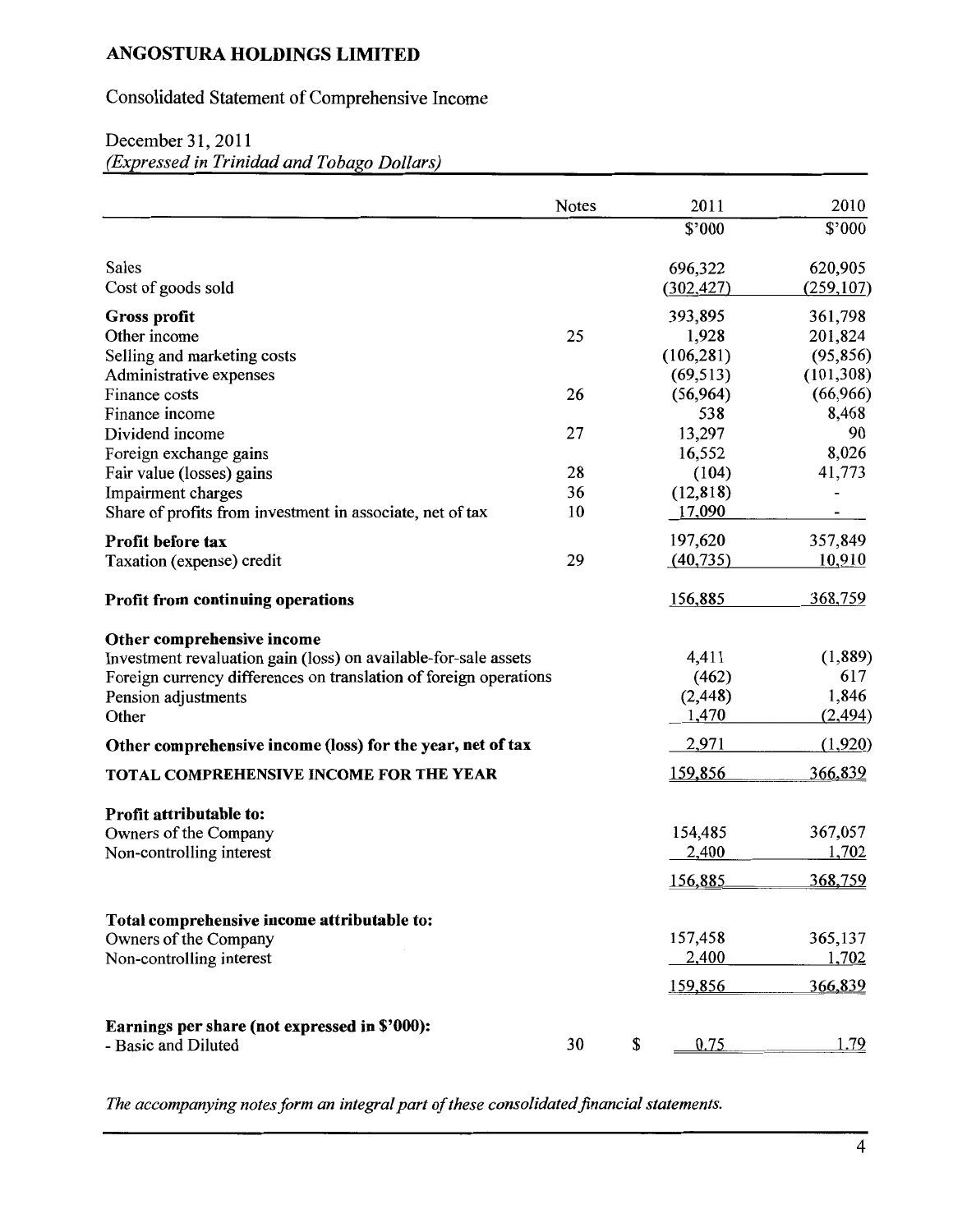Consolidated Statement of Changes in Equity

## December 31, 2011 *(Expressed in Trinidad and Tobago Dollars)*

|                                     | Attributable to equity holders of the<br>Company |                          |                        |                                               |                               |  |
|-------------------------------------|--------------------------------------------------|--------------------------|------------------------|-----------------------------------------------|-------------------------------|--|
|                                     | <b>Share</b><br><b>Capital</b>                   | Other<br><b>Reserves</b> | Accumulated<br>Deficit | Non-<br><b>Controlling</b><br><b>Interest</b> | <b>Total</b><br><b>Equity</b> |  |
|                                     | \$'000<br>(Note $18$ )                           | \$'000<br>(Note 19)      | \$'000                 | \$2000                                        | \$'000                        |  |
| <b>Balance at January 1, 2011</b>   | 118,558                                          | 103,827                  | (157, 809)             | 9,894                                         | 74,470                        |  |
| Investment revaluation gain on      |                                                  |                          |                        |                                               |                               |  |
| available-for-sale assets           |                                                  | 4,411                    |                        |                                               | 4,411                         |  |
| Pension adjustments                 |                                                  |                          | (2, 448)               |                                               | (2, 448)                      |  |
| Foreign currency differences on     |                                                  |                          |                        |                                               |                               |  |
| translation                         |                                                  | (498)                    | 14                     | 22                                            | (462)                         |  |
| Other reserve movements             |                                                  | 1,094                    | 376                    |                                               | 1,470                         |  |
| Net income (expenses) recognised    |                                                  |                          |                        |                                               |                               |  |
| directly in equity                  |                                                  | 5,007                    | (2,058)                | 22                                            | 2,971                         |  |
| Profit for the year                 |                                                  |                          | 154,485                | 2,400                                         | 156,885                       |  |
| <b>Total recognised income</b>      |                                                  | 5,007                    | 152,427                | 2,422                                         | 159,856                       |  |
| <b>Balance at December 31, 2011</b> | 118,558                                          | 108,834                  | (5,382)                | 12,316                                        | 234,326                       |  |
| <b>Balance at January 1, 2010</b>   | 118,558                                          | 94,440                   | (513, 559)             | 9,171                                         | (291,390)                     |  |
| Investment revaluation loss on      |                                                  |                          |                        |                                               |                               |  |
| available-for-sale assets           |                                                  | (1, 889)                 |                        |                                               | (1,889)                       |  |
| Pension adjustments                 |                                                  |                          | 1,846                  |                                               | 1,846                         |  |
| Foreign currency differences on     |                                                  |                          |                        |                                               |                               |  |
| translation                         |                                                  | 2,957                    | (2,340)                | 55                                            | 672                           |  |
| Other reserve movements             |                                                  | 8,319                    | (10, 813)              | (1,034)                                       | (3,528)                       |  |
| Net income (expenses) recognised    |                                                  |                          |                        |                                               |                               |  |
| directly in equity                  |                                                  | 9,387                    | (11, 307)              | (979)                                         | (2,899)                       |  |
| Profit for the year                 |                                                  |                          | 367,057                | 1,702                                         | 368,759                       |  |
| <b>Total recognised income</b>      |                                                  | 9,387                    | 355,750                | 723                                           | 365,860                       |  |
| <b>Balance at December 31, 2010</b> | 118,558                                          | 103,827                  | (157, 809)             | 9,894                                         | 74,470                        |  |

*The accompanying notes form an integral part of these consolidated financial statements.*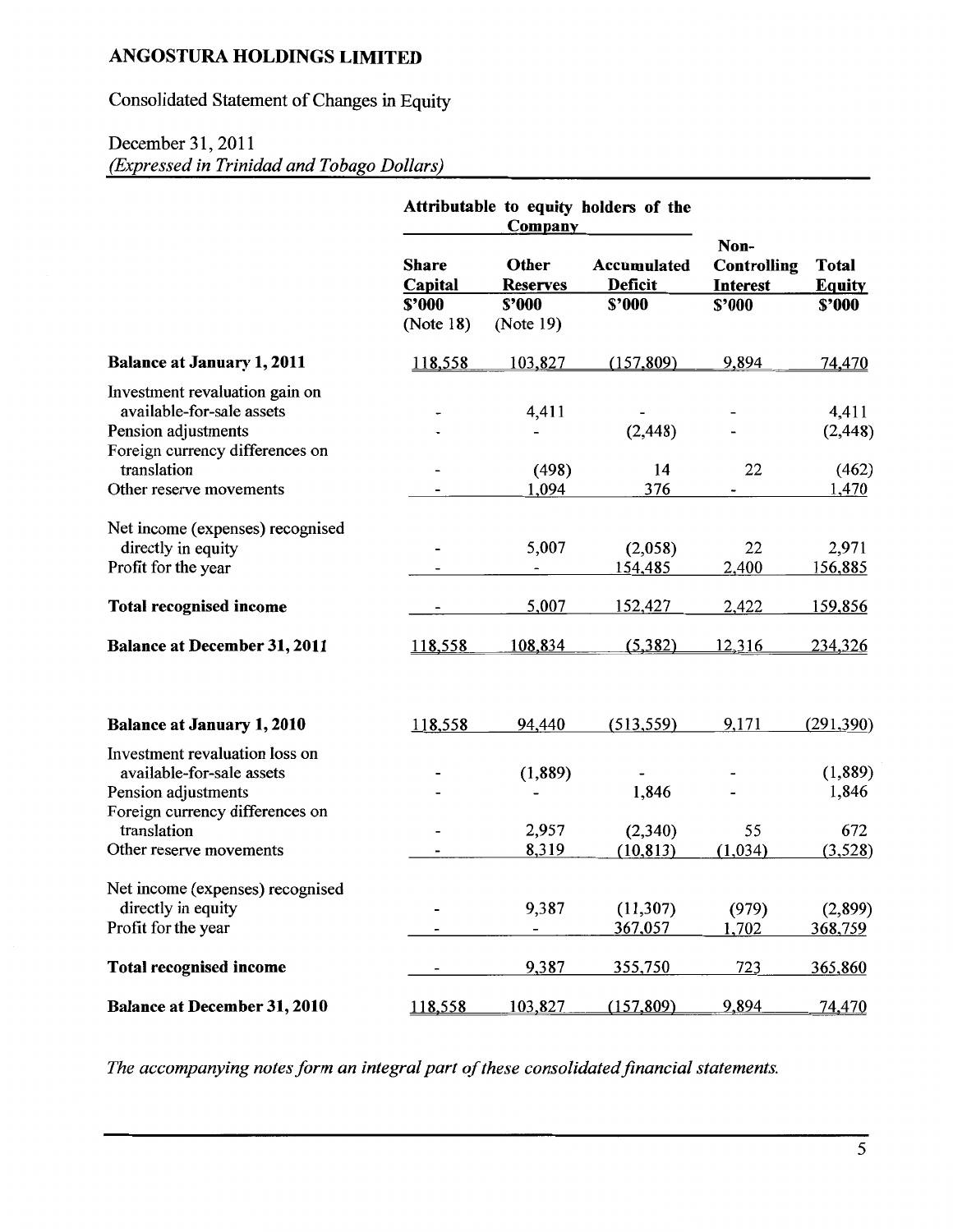# Consolidated Statement of Cash Flows

### December 31, 2011

*(Expressed in Trinidad and Tobago Dollars)* 

|                                                    | <b>Notes</b> | 2011      | 2010       |
|----------------------------------------------------|--------------|-----------|------------|
|                                                    |              | \$'000    | \$'000     |
| <b>CASH FLOWS FROM OPERATING ACTIVITIES</b>        |              |           |            |
| Profit before tax                                  |              | 197,620   | 357,849    |
| Adjustments for:                                   |              |           |            |
| Depreciation charge                                | 8            | 16,268    | 18,453     |
| Amortisation and impairment charges                |              |           | 315        |
| Loss on disposal of property, plant and equipment  |              | 14        | 1,601      |
| Impairment loss on property, plant and equipment   |              |           | 51,023     |
| Impairment loss on parent company receivable       | 36           | 12,818    |            |
| Net fair value losses (gains)                      | 28           | 104       | (41, 773)  |
| Gain on disposal of investments                    |              |           | (1,756)    |
| Recognition of investment in associate             | 10           |           | (204, 870) |
| Share of profits from investment in associate, net |              |           |            |
| of tax                                             | 10           | (17,090)  |            |
| Pension charge                                     | 12           | 6,859     | 7,915      |
| Finance costs                                      | 26           | 56,964    | 66,966     |
| Finance income                                     |              | (538)     | (8, 468)   |
| Dividend income                                    | 27           | (13, 297) | (90)       |
| Change in other assets                             |              |           | (25)       |
| Foreign exchange gains                             |              | (16, 552) | (8,026)    |
| Operating profit before working capital changes    |              | 243,170   | 239,139    |
| Change in trade and other receivables              |              | (27, 446) | (30, 477)  |
| Change in inventories                              |              | (11, 442) | (30,076)   |
| Change in trade and other payables                 |              | (34, 244) | (34, 107)  |
| Change in other liabilities                        |              | 791       | (9,806)    |
| Cash generated from operating activities           |              | 170,829   | 134,648    |
| Interest paid                                      |              | (59, 819) | (69,068)   |
| Corporation tax paid                               |              | (8,302)   | (3, 840)   |
| Retirement benefits paid                           |              | (537)     | (441)      |
| Net cash generated from operating activities       |              | 102,171   | 61,299     |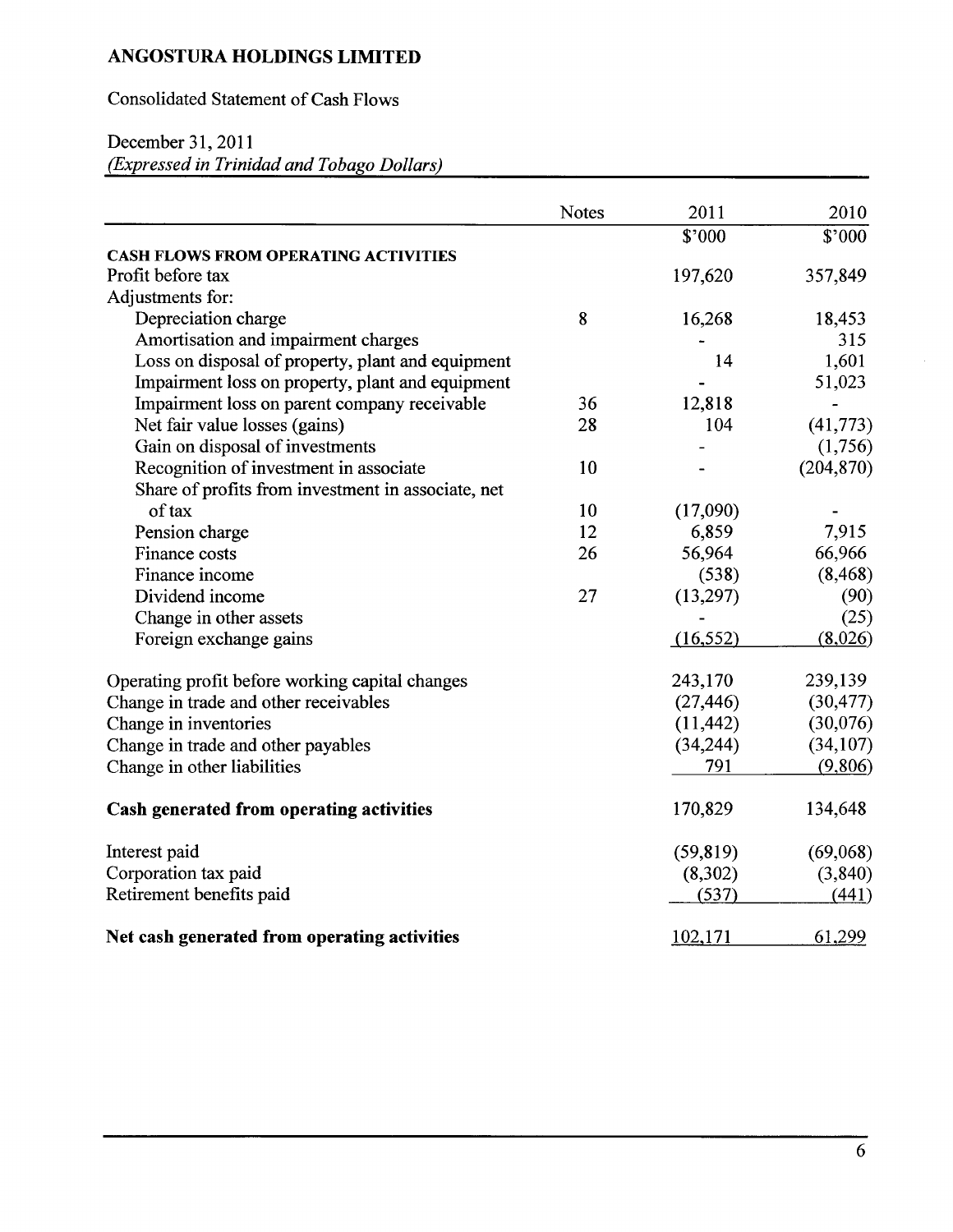Consolidated Statement of Cash Flows (continued)

# December 31, 2011

*(Expressed in Trinidad and Tobago Dollars)* 

|                                                         | <b>Notes</b> | 2011       | 2010      |
|---------------------------------------------------------|--------------|------------|-----------|
|                                                         |              | \$'000     | \$'000    |
| <b>CASH FLOWS FROM INVESTING ACTIVITIES</b>             |              |            |           |
| Proceeds from disposal of property, plant and equipment |              | 3,407      | 908       |
| Proceeds from disposal of investments                   |              |            | 5,978     |
| Acquisition of property, plant and equipment            | 8            | (24,750)   | (19, 444) |
| Adjustment to property, plant and equipment             | 8            | (363)      | (196)     |
| Acquisition of available-for-sale assets                | 10           |            | (635)     |
| Dividends received                                      |              | 462        | 90        |
| Interest received                                       |              | 538        | 8,468     |
| Proceeds from disposal of assets held-for-sale          |              | 19,924     |           |
| Net cash from (used in) investing activities            |              | (782)      | (4,831)   |
| <b>CASH FLOWS FROM FINANCING ACTIVITIES</b>             |              |            |           |
| Dividends paid                                          |              | (1,248)    |           |
| Proceeds from borrowings                                |              | 130,032    | 17,861    |
| Repayment of borrowings                                 |              | (174, 327) | (78, 301) |
| Net cash used in financing activities                   |              | (45, 543)  | (60, 440) |
| <b>CASH FLOWS FROM INVESTING ACTIVITIES</b>             |              |            |           |
| Increase (decrease) in cash and cash equivalents        |              | 55,846     | (3,972)   |
| Cash and cash equivalents at January 1                  |              | 114,541    | 118,513   |
| Cash and cash equivalents at December 31                | 16           | 170,387    | 114,541   |

*The accompanying notes form an integral part of these consolidated financial statements.*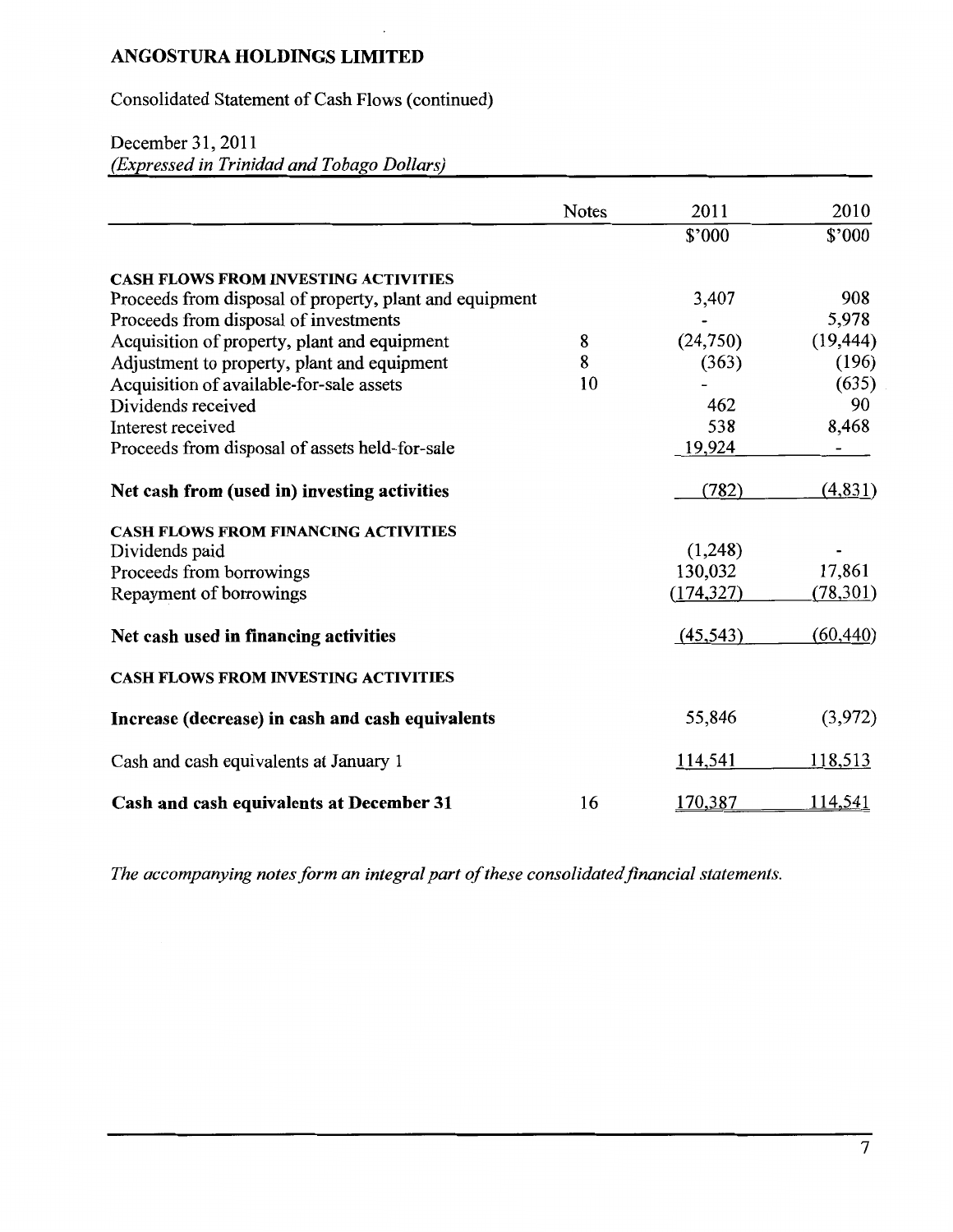Notes to Consolidated Financial Statements

December 31, 2011

#### **1. General Information**

Angostura Holdings Limited (the Company) is a limited liability company incorporated and domiciled in the Republic of Trinidad and Tobago. The address of its registered office is corner Eastern Main Road and Trinity Avenue, Laventille, Trinidad and Tobago. The Company has its primary listing on the Trinidad and Tobago Stock Exchange. It is a holding company whose subsidiaries are engaged in the manufacture and sale of rum,  $ANGOSTURA<sup>®</sup>$  aromatic bitters and other spirits, the bottling of beverage alcohol and other beverages on a contract basis and the production and sale of food products. The consolidated financial statements of the Company as at and for the year ended December 31, 2011 comprise the Company and its subsidiaries (together referred to as the "Group" and individually as the "Group entities").

The principal subsidiaries are:

| Company                            | <b>Country of incorporation</b> | <b>Percentage</b><br>Owned |
|------------------------------------|---------------------------------|----------------------------|
| Angostura Limited                  | Trinidad and Tobago             | 100%                       |
| <b>Trinidad Distillers Limited</b> | Trinidad and Tobago             | 100%                       |
| Suriname Alcoholic Beverages, NV   | Suriname                        | 75%                        |

The Company's ultimate parent entity is C L Financial Limited, a company incorporated in the Republic of Trinidad and Tobago.

These consolidated financial statements were approved for issue by the Board of Directors on March 21, 2012.

#### **2. Basis of Preparation**

#### **(a) Statement of compliance**

The consolidated financial statements have been prepared in accordance with International Financial Reporting Standards (IFRSs).

#### **(b) Basis of measurement**

 The consolidated financial statements have been prepared on the historical cost basis except for the following material items in the statement of financial position:

- financial instruments at fair value through profit or loss are measured at fair value;
- available-for-sale assets are measured at fair value;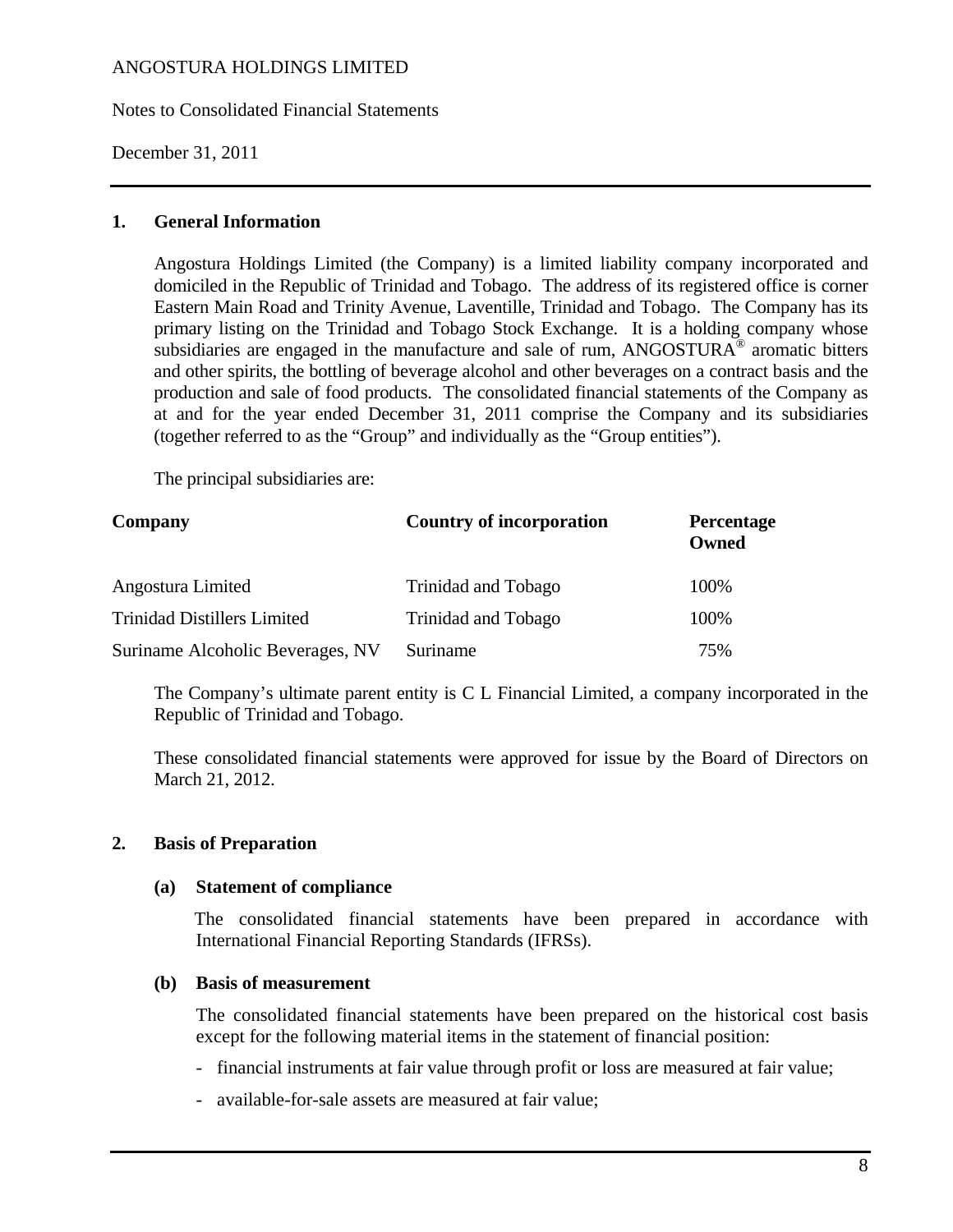Notes to Consolidated Financial Statements

December 31, 2011

#### **3. Basis of Preparation** (continued)

#### **(b) Basis of measurement** (continued)

- the defined benefit asset is recognised as plan assets, plus unrecognised past service cost, less the present value of the defined benefit obligation;
- investments in associates are measured using the equity method.

#### **(c) Functional and presentation currency**

These consolidated financial statements are presented in Trinidad and Tobago dollars, which is the Company's functional currency. All financial information presented in Trinidad and Tobago dollars has been rounded to the nearest thousand except when otherwise stated.

#### **(d) Use of estimates and judgements**

The preparation of the consolidated financial statements in conformity with IFRSs requires management to make judgements, estimates and assumptions that affect the application of accounting policies and the reported amounts of assets, liabilities, income and expenses. Actual results may differ from these estimates. Estimates and underlying assumptions are reviewed on an ongoing basis. Revisions to accounting estimates are recognised in the period in which the estimates are revised and in any future periods affected.

Information about assumptions and estimation uncertainties that have a significant risk of resulting in a material misstatement within the next financial year are included in the following notes:

- Note 12 Measurement of defined benefit assets and obligations
- Note 14 Inventories provision for obsolescence
- Note 15 Impairment of trade and other receivables
- Note 21 Utilisation of tax losses
- Note 35 Contingent liabilities
- Note 36 Impairment of related party balances.

Information about critical judgements in applying accounting policies that have the most significant effect on the amounts recognised in the consolidated financial statements is included in the following notes:

- Note 5 Determination of fair value
- Note 11 Assessment of attainment of significant influence
- Note 33 Determination of the lease classification
- Note 34 Classification of discontinued operation.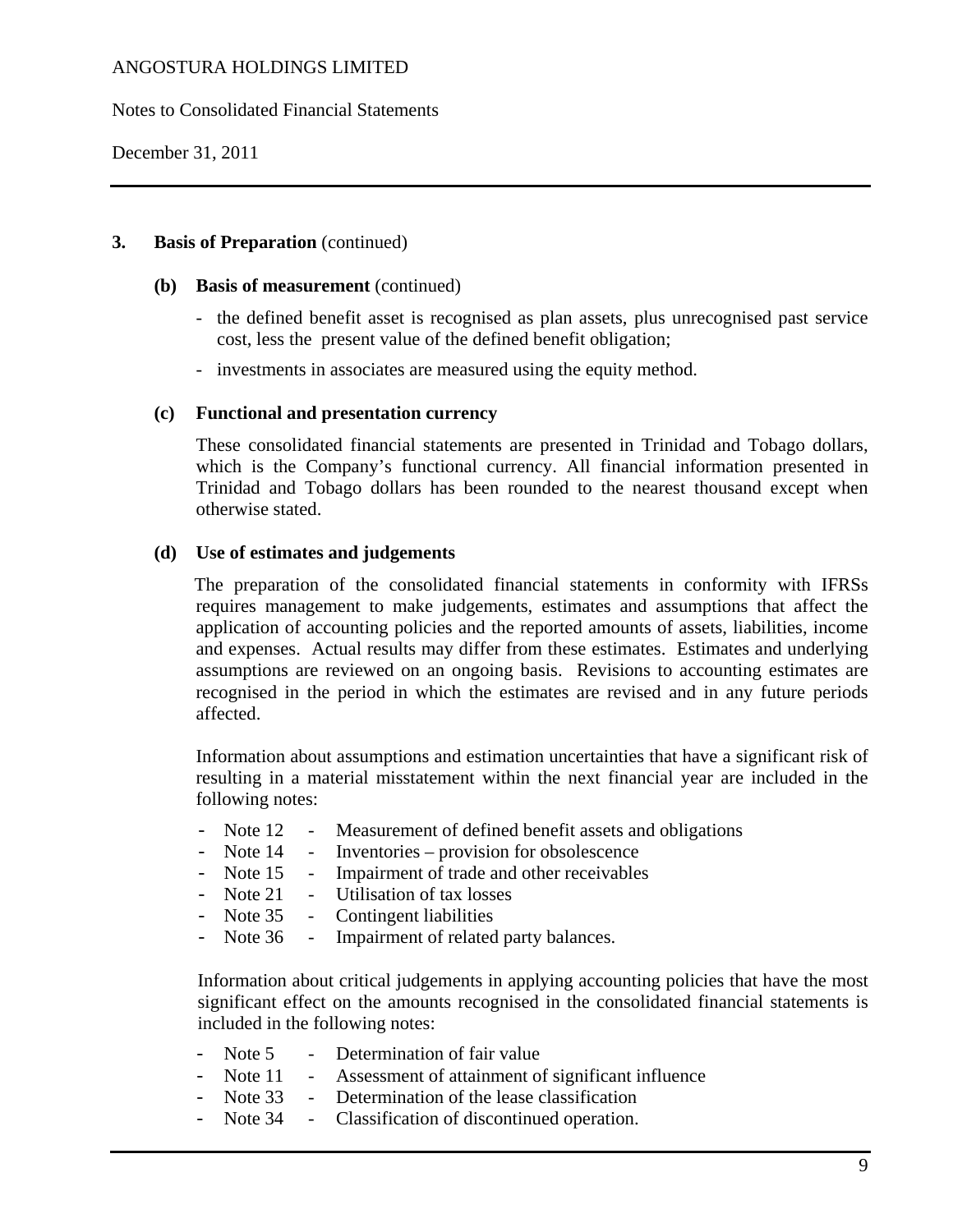Notes to Consolidated Financial Statements

December 31, 2011

#### **3. Significant Accounting Policies**

The accounting policies set out below have been applied consistently to all periods presented in these consolidated financial statements, and have been applied consistently by Group entities.

#### **(a) Basis of consolidation**

#### *(i) Subsidiaries*

 Subsidiaries are entities controlled by the Group. The financial statements of subsidiaries are included in the consolidated financial statements from the date that control commences until the date that control ceases.

#### *(ii) Loss of control*

On the loss of control, the Group derecognises the assets and liabilities of the subsidiary, any non-controlling interests and the other components of equity related to the subsidiary. Any surplus or deficit arising on the loss of control is recognised in profit or loss. If the Group retains any interest in the previous subsidiary, then such interest is measured at fair value at the date that control is lost. Subsequently it is accounted for as an equity-accounted investee or as an available-for-sale financial asset depending on the level of influence retained.

#### *(iii) Investments in associates and jointly controlled entities*

Associates are those entities in which the Group has significant influence, but not control, over the financial and operating policies. Significant influence is presumed to exist when the Group holds between 20 and 50 percent of the voting power of another entity. Joint ventures are those entities over whose activities the Group has joint control, established by contractual agreement and requiring unanimous consent for strategic financial and operating decisions.

Investments in associates and jointly controlled entities are accounted for using the equity method and are recognised initially at cost being the fair value of the investment for transfer purposes. Transaction costs on initial recognition are treated as expenses and reported within 'Administrative expenses' in the statement of comprehensive income.

The consolidated financial statements include the Group's share of the profit or loss and other comprehensive income, after adjustments to align the accounting policies with those of the Group, from the date that significant influence or joint control commences until the date that significant influence or joint control ceases.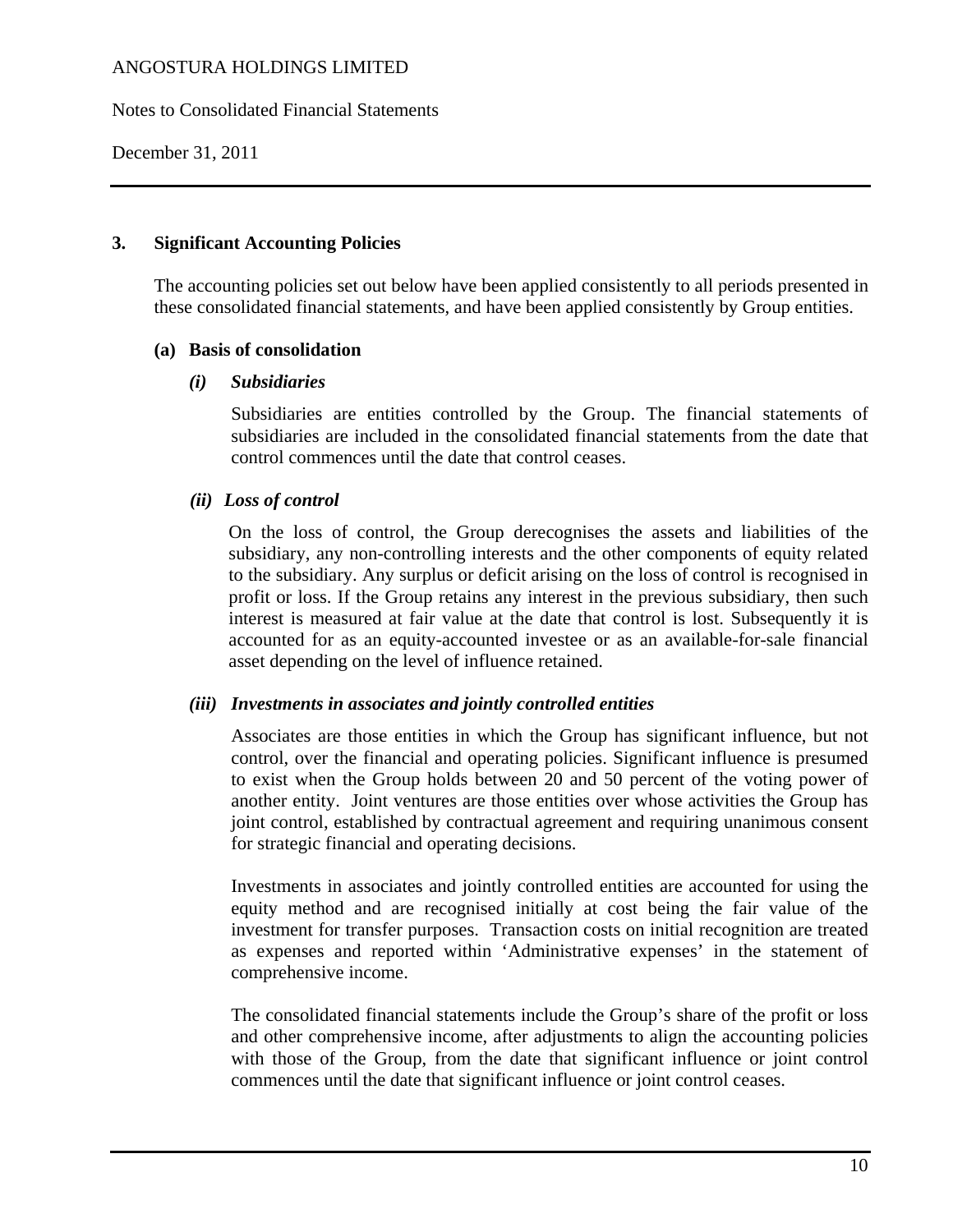#### Notes to Consolidated Financial Statements

December 31, 2011

#### **3. Significant Accounting Policies** (continued)

#### **(a) Basis of consolidation** (continued)

*(iii)* Investments in associates and jointly controlled entities (continued)

When the Group's share of losses exceeds its interest in an Investment in associate, the carrying amount of that interest, including any long-term investments, is reduced to zero, and the recognition of further losses is discontinued except to the extent that the Group has an obligation or has made payments on behalf of the investee.

#### *(iv) Jointly controlled operations*

A jointly controlled operation is a joint venture carried on by each venturer using its own assets in pursuit of the joint operations. The consolidated financial statements include the assets that the Group controls and the liabilities that it incurs in the course of pursuing the joint operation and the expenses that the Group incurs and its share of the income that it earns from the joint operation.

#### *(v) Transactions eliminated on consolidation*

Intra-group balances and transactions, and any unrealised income and expenses arising from intra-group transactions, are eliminated in preparing the consolidated financial statements. Unrealised gains arising from transactions with Investment in associates are eliminated against the investment to the extent of the Group's interest in the investee. Unrealised losses are eliminated in the same way as unrealised gains, but only to the extent that there is no evidence of impairment.

#### **(b) Foreign currency**

#### *(i) Foreign currency transactions*

 Transactions in foreign currencies are translated to the respective functional currencies of Group entities at exchange rates at the dates of the transactions. Monetary assets and liabilities denominated in foreign currencies at the reporting date are retranslated to the functional currency at the exchange rate at that date. The foreign currency gain or loss on monetary items is the difference between amortised cost in the functional currency at the beginning of the year, adjusted for effective interest and payments during the year, and the amortised cost in foreign currency translated at the exchange rate at the end of the year.

Non-monetary assets and liabilities denominated in foreign currencies that are measured at fair value are retranslated to the functional currency at the exchange rate at the date that the fair value was determined. Non-monetary items in a foreign currency that are measured in terms of historical cost are translated using the exchange rate at the date of the transaction.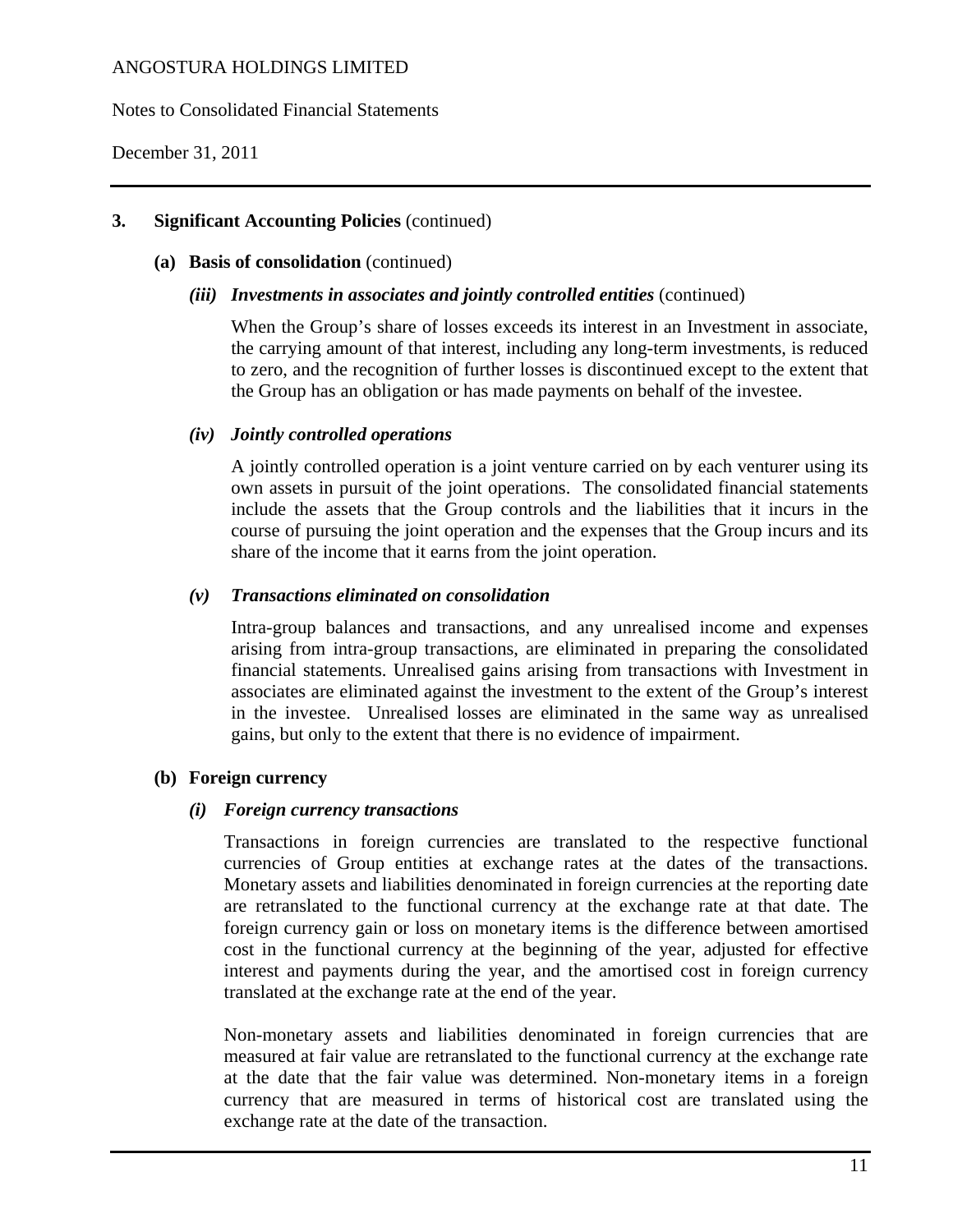#### Notes to Consolidated Financial Statements

December 31, 2011

#### **4. Significant Accounting Policies** (continued)

#### **(b) Foreign currency** (continued)

*(i) Foreign currency transactions* (continued)

Foreign currency differences arising on retranslation are recognised in profit or loss, except for the following differences which are recognised in other comprehensive income arising on the retranslation of:

- available-for-sale equity investments (except on impairment in which case foreign currency differences that have been recognised in other comprehensive income are reclassified to profit or loss);
- a financial liability designated as a hedge of the net investment in a foreign operation to the extent that the hedge is effective; or
- qualifying cash flow hedges to the extent the hedge is effective

#### *(ii) Foreign operations*

The assets and liabilities of foreign operations, including goodwill and fair value adjustments arising on acquisition, are translated to Trinidad and Tobago dollars at exchange rates at the reporting date. The income and expenses of foreign operations, excluding foreign operations in hyperinflationary economies, are translated to Trinidad and Tobago dollars at exchange rates at the dates of the transactions.

The income and expenses of foreign operations in hyperinflationary economies are translated to Trinidad and Tobago dollars at the exchange rate at the reporting date. Prior to translation, their financial statements for the current year are restated to account for changes in the general purchasing power of the local currency. The restatement is based on relevant price indices at the reporting date.

Foreign currency differences are recognised in other comprehensive income, and presented within other reserves in equity. However, if the foreign operation is a nonwholly owned subsidiary, then the relevant proportion of the translation difference is allocated to non-controlling interests. When a foreign operation is disposed of such that control, significant influence or joint control is lost, the cumulative amount in the translation reserve related to that foreign operation is reclassified to profit or loss as part of the gain or loss on disposal. When the Group disposes of only part of its interest in a subsidiary that includes a foreign operation while retaining control, the relevant proportion of the cumulative amount is reattributed to non-controlling interests.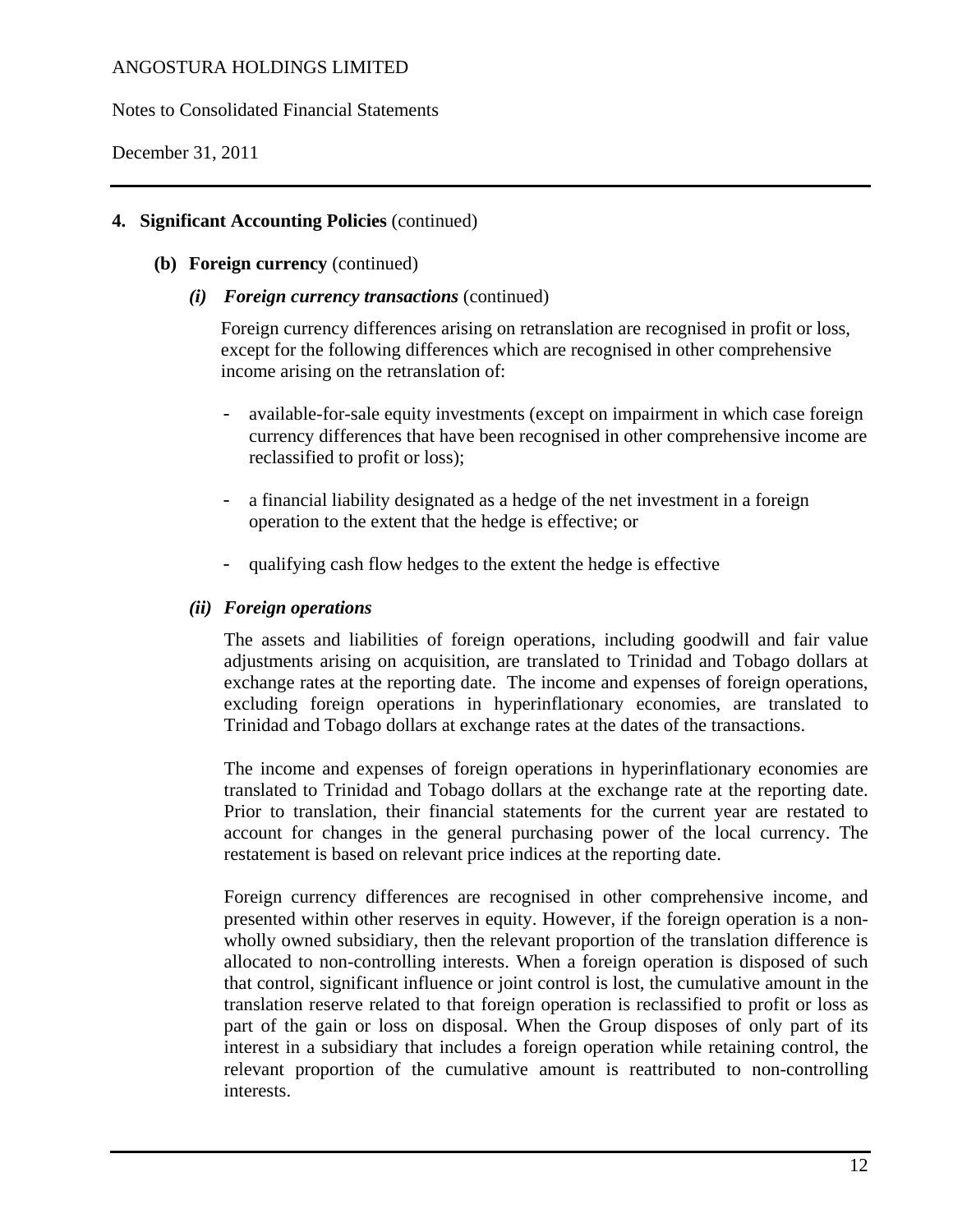Notes to Consolidated Financial Statements

December 31, 2011

#### **3. Significant Accounting Policies** (continued)

#### **(b) Foreign currency** (continued)

*(ii) Foreign operations* (continued)

When the Group disposes of only part of its investment in an associate or joint venture that includes a foreign operation while retaining significant influence or joint control, the relevant proportion of the cumulative amount is reclassified to profit or loss.

When the settlement of a monetary item receivable from or payable to a foreign operation is neither planned nor likely in the foreseeable future, foreign currency gains and losses arising from such item are considered to form part of a net investment in the foreign operation and are recognised in other comprehensive income, and presented within 'other reserves' in equity.

#### **(c) Financial instruments**

#### *(i) Non-derivative financial assets*

The Group initially recognises loans and receivables and deposits on the date that they are originated. All other financial assets (including assets designated at fair value through profit or loss) are recognised initially on the trade date, which is the date that the Group becomes a party to the contractual provisions of the instrument.

The Group derecognises a financial asset when the contractual rights to the cash flows from the asset expire, or it transfers the rights to receive the contractual cash flows on the financial asset in a transaction in which substantially all the risks and rewards of ownership of the financial asset are transferred. Any interest in transferred financial assets that is created or retained by the Group is recognised as a separate asset or liability.

Financial assets and liabilities are offset and the net amount presented in the statement of financial position when, and only when, the Group has a legal right to offset the amounts and intends either to settle on a net basis or to realise the asset and settle the liability simultaneously.

The Group classifies non-derivative financial assets into the following categories: financial assets at fair value through profit or loss, held-to-maturity financial assets, loans and receivables and available-for-sale assets.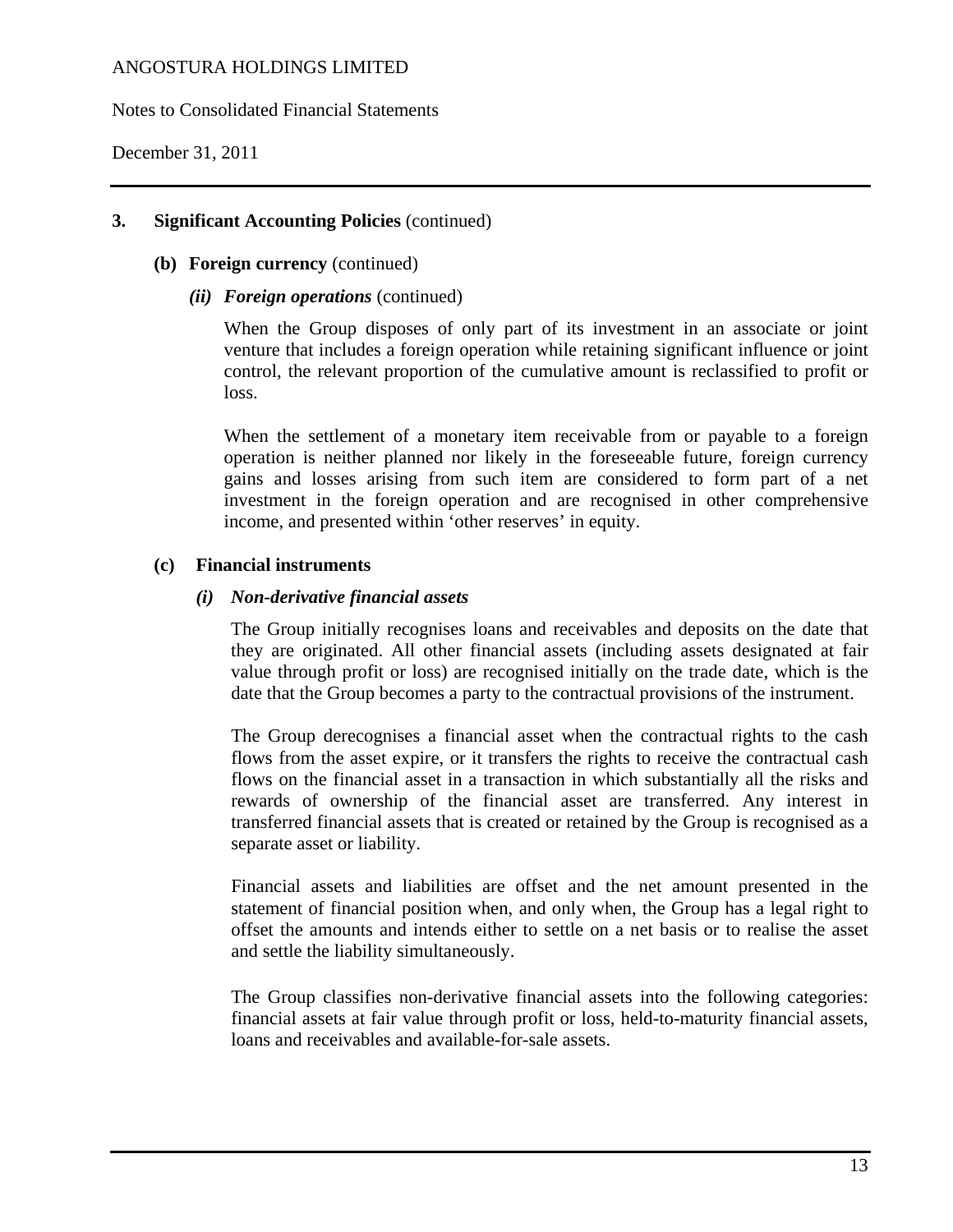Notes to Consolidated Financial Statements

December 31, 2011

#### **3. Significant Accounting Policies** (continued)

#### **(c) Financial instruments** (continued)

#### *(i) Non-derivative financial assets* (continued)

#### *Financial assets at fair value through profit or loss*

A financial asset is classified at fair value through profit or loss if it is classified as held for trading or is designated as such upon initial recognition. Financial assets are designated at fair value through profit or loss if the Group manages such investments and makes purchase and sale decisions based on their fair value in accordance with the Group's documented risk management or investment strategy. Attributable transaction costs are recognised in profit or loss as incurred. Financial assets at fair value through profit or loss are measured at fair value, and changes therein are recognised in profit or loss.

Financial assets designated at fair value through profit or loss comprise equity securities that otherwise would have been classified as available-for-sale.

#### *Held-to-maturity financial assets*

If the Group has the positive intent and ability to hold debt securities to maturity, then such financial assets are classified as held-to-maturity. Held-to-maturity financial assets are recognised initially at fair value plus any directly attributable transaction costs. Subsequent to initial recognition held-to-maturity financial assets are measured at amortised cost using the effective interest method, less any impairment losses. Any sale or reclassification of a more than insignificant amount of held-to-maturity investments not close to their maturity would result in the reclassification of all held-to-maturity investments as available-for-sale, and prevent the Group from classifying investment securities as held-to-maturity for the current and the following two financial years.

#### *Loans and receivables*

Loans and receivables are financial assets with fixed or determinable payments that are not quoted in an active market. Such assets are recognised initially at fair value plus any directly attributable transaction costs. Subsequent to initial recognition, loans and receivables are measured at amortised cost using the effective interest method, less any impairment losses.

Loans and receivables comprise trade and other receivables.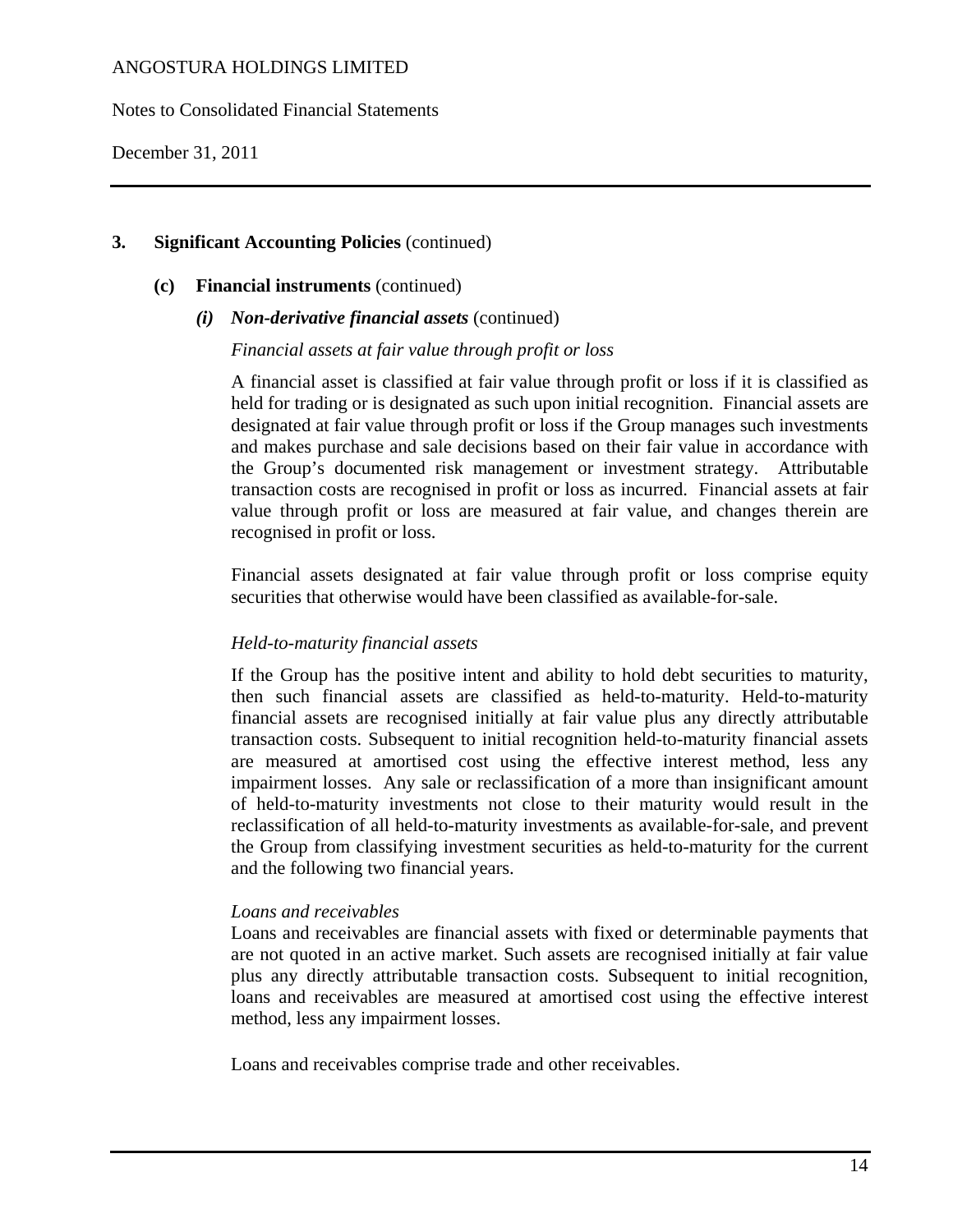Notes to Consolidated Financial Statements

December 31, 2011

#### **3. Significant Accounting Policies** (continued)

#### **(c) Financial instruments** (continued)

#### *(i) Non-derivative financial assets* (continued)

#### *Cash and cash equivalents*

Cash and cash equivalents comprise cash balances and call deposits with maturities of three months or less from the acquisition date that are subject to an insignificant risk of changes in their fair value, and are used by the Group in the management of its short- term commitments.

#### *Available-for-sale assets*

Available-for-sale assets are non-derivative financial assets that are designated as available-for-sale or are not classified in any of the above categories of financial assets. Available-for-sale assets are recognised initially at fair value plus any directly attributable transaction costs.

Subsequent to initial recognition, they are measured at fair value and changes therein, other than impairment losses and foreign currency differences on availablefor-sale debt instruments, are recognised in other comprehensive income and presented in the fair value reserve in equity. When an investment is derecognised, the gain or loss accumulated in equity is reclassified to profit or loss.

Available-for-sale assets comprise equity securities and debt securities.

#### *(ii) Non-derivative financial liabilities*

The Group initially recognises debt securities issued and subordinated liabilities on the date that they are originated. All other financial liabilities (including liabilities designated at fair value through profit or loss) are recognised initially on the trade date, which is the date that the Group becomes a party to the contractual provisions of the instrument.

The Group derecognises a financial liability when its contractual obligations are discharged, cancelled or expire.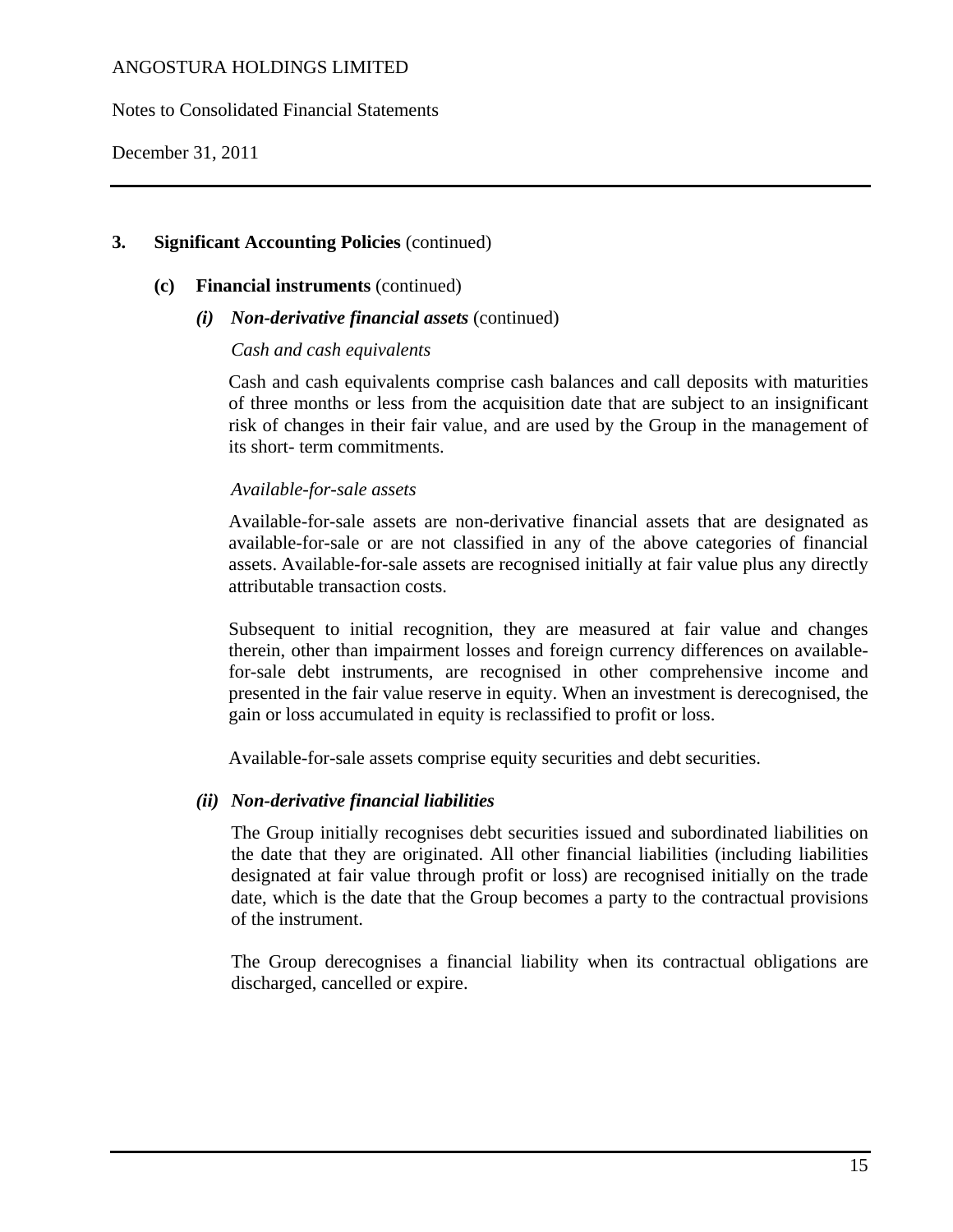Notes to Consolidated Financial Statements

December 31, 2011

#### **3. Significant Accounting Policies** (continued)

#### **(c) Financial instruments** (continued)

#### *(ii) Non-derivative financial liabilities* (continued)

The Group classifies non-derivative financial liabilities into the other financial liabilities category. Such financial liabilities are recognised initially at fair value plus any directly attributable transaction costs. Subsequent to initial recognition, these financial liabilities are measured at amortised cost using the effective interest method.

Other financial liabilities comprise loans and borrowings, bank overdrafts, and trade and other payables.

Bank overdrafts that are repayable on demand and form an integral part of the Group's cash management are included as a component of cash and cash equivalents for the purpose of the statement of cash flows.

#### *(iii) Share capital*

## *Ordinary shares*

Ordinary shares are classified as equity. Incremental costs directly attributable to the issue of ordinary shares are recognised as a deduction from equity, net of any tax effects.

#### *Repurchase and reissue of share capital (treasury shares)*

When share capital recognised as equity is repurchased, the amount of the consideration paid, which includes directly attributable costs, net of any tax effects, is recognised as a deduction from equity. Repurchased shares are classified as treasury shares and are presented in the reserve for own shares. When treasury shares are sold or reissued subsequently, the amount received is recognised as an increase in equity, and the resulting surplus or deficit on the transaction is presented in share premium.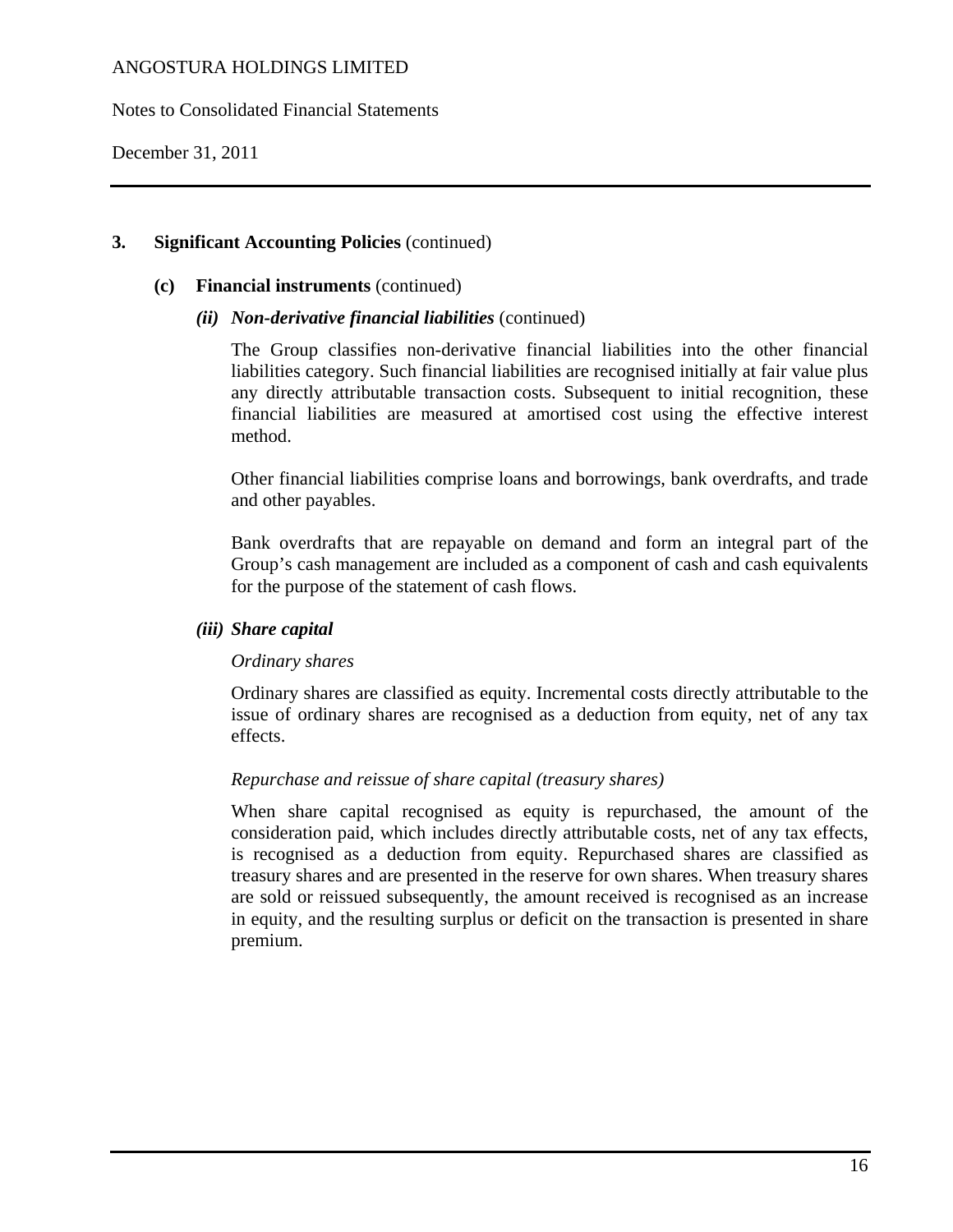Notes to Consolidated Financial Statements

December 31, 2011

#### **3. Significant Accounting Policies** (continued)

#### **(d) Property, plant and equipment**

#### *(i) Recognition and measurement*

Certain items of property are measured at fair value. All other items of property, plant and equipment are measured at cost less accumulated depreciation and accumulated impairment losses. Cost includes expenditure that is directly attributable to the acquisition of the asset. The cost of self-constructed assets includes the following:

- the cost of materials and direct labour;
- any other costs directly attributable to bringing the assets to a working condition for their intended use;
- when the group has an obligation to remove the asset or restore the site, an estimate of the costs of dismantling and removing the items and restoring the site on which they are located; and
- capitalised borrowing costs.

Cost also includes transfers from equity of any gain or loss on qualifying cash flow hedges of foreign currency purchases of property, plant and equipment. Purchased software that is integral to the functionality of the related equipment is capitalised as part of that equipment.

When parts of an item of property, plant and equipment have different useful lives, they are accounted for as separate items (major components) of property, plant and equipment.

Any gain or loss on disposal of an item of property, plant and equipment (calculated as the difference between the net proceeds from disposal and the carrying amount of the item) is recognised in profit or loss.

#### *(ii) Subsequent costs*

 The cost of replacing a component of an item of property, plant and equipment is recognised in the carrying amount of the item if it is probable that the future economic benefits embodied within the component will flow to the Group, and its cost can be measured reliably. The carrying amount of the replaced component is derecognised. The costs of the day-to-day servicing of property, plant and equipment are recognised in profit or loss as incurred.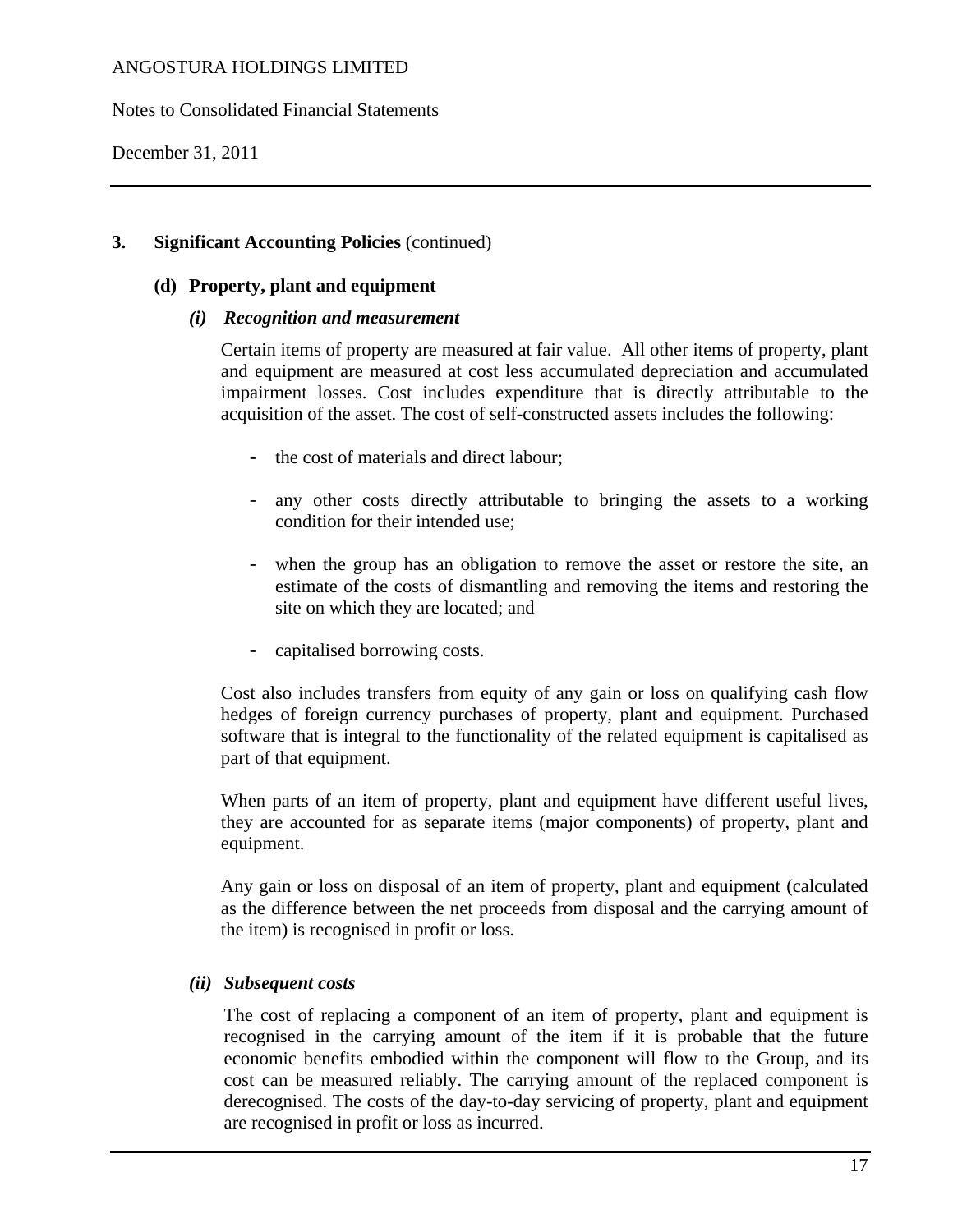Notes to Consolidated Financial Statements

December 31, 2011

#### **3. Significant Accounting Policies** (continued)

#### **(d) Property, plant and equipment** (continued)

*(iii) Depreciation* 

 Depreciation is based on the market value or cost of an asset less its residual value. Significant components of individual assets are assessed and if a component has a useful life that is different from the remainder of that asset, that component is depreciated separately.

 Land is not depreciated. Depreciation on other assets is calculated using the straightline method for buildings and reducing balance method for all other assets to allocate their cost or revalued amounts to their residual values over their estimated useful lives. Leased assets are depreciated over the shorter of the lease term and their useful lives unless it is reasonably certain that the Group will obtain ownership by the end of the lease term.

The estimated useful lives for the current and comparative years are as follows:

| <b>Buildings</b>               | 25 to 40 years |
|--------------------------------|----------------|
| Plant, machinery and equipment | 3 to 15 years  |
| Casks                          | 6 years        |

Depreciation methods, useful lives and residual values are reviewed at each reporting date and adjusted if appropriate.

#### **(e) Intangible assets**

#### *(i) Goodwill*

 Goodwill that arises upon the acquisition of subsidiaries is included in intangible assets.

#### *Subsequent measurement*

 Goodwill is measured at cost less accumulated impairment losses. In respect of equity-accounted investees, the carrying amount of goodwill is included in the carrying amount of the investment, and any impairment loss is allocated to the carrying amount of the equity-accounted investee as a whole.

#### *(ii) Research and development*

 Expenditure on research activities undertaken with the prospect of gaining new scientific or technical knowledge and understanding is recognised in profit or loss as incurred.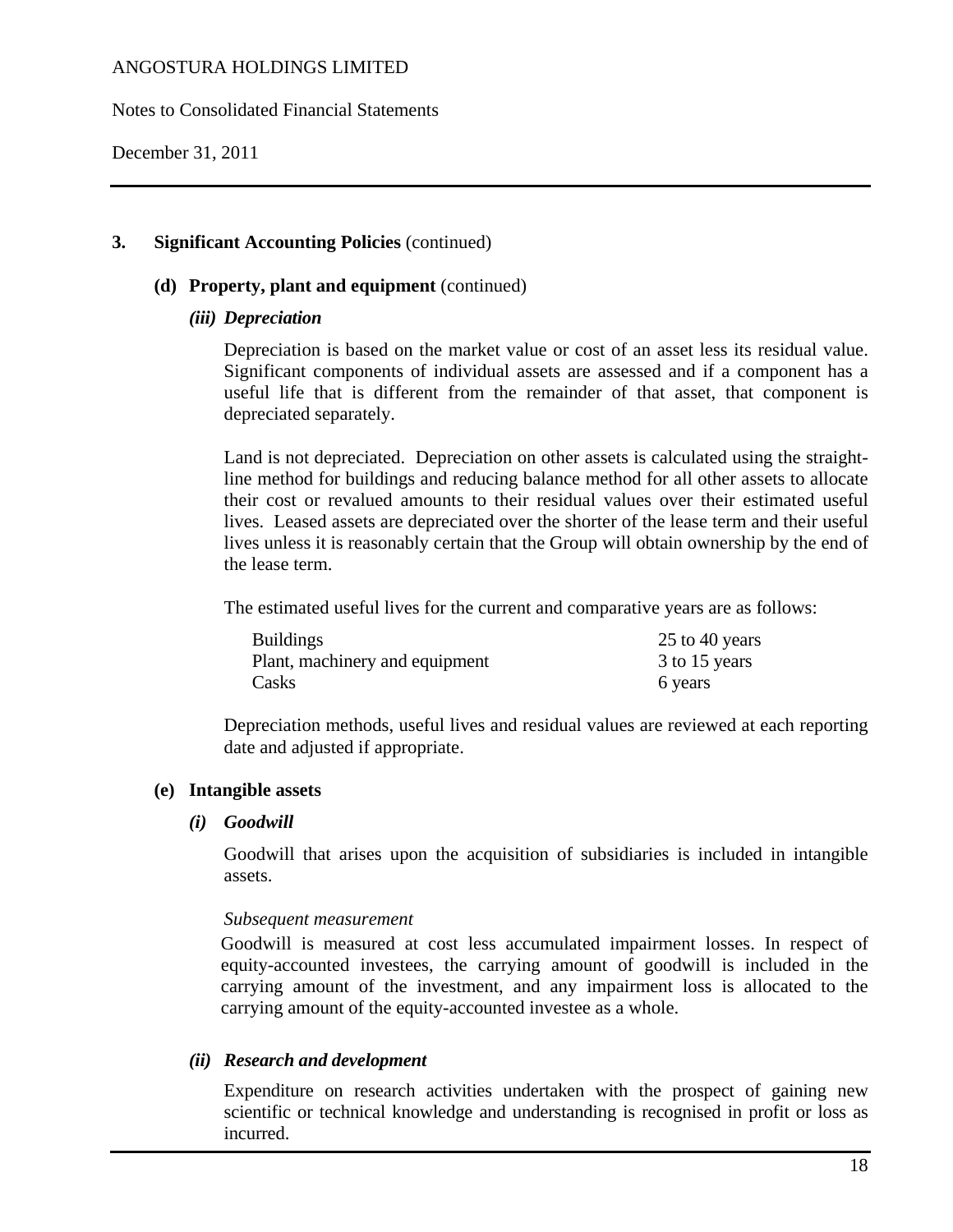Notes to Consolidated Financial Statements

December 31, 2011

#### **3. Significant Accounting Policies** (continued)

#### **(e) Intangible assets** (continued)

#### *(ii) Research and development* (continued)

 Development activities involve a plan or design for the production of new or substantially improved products and processes. Development expenditure is capitalised only if development costs can be measured reliably, the product or process is technically and commercially feasible, future economic benefits are probable, and the Group intends to and has sufficient resources to complete development and to use or sell the asset.

The expenditure capitalised includes the cost of materials, direct labour and overhead costs that are directly attributable to preparing the asset for its intended use, and capitalised borrowing costs. Other development expenditure is recognised in profit or loss as incurred.

Capitalised development expenditure is measured at cost less accumulated amortisation and accumulated impairment losses.

#### *(iii) Other intangible assets*

 Other intangible assets that are acquired by the Group and have finite useful lives are measured at cost less accumulated amortisation and accumulated impairment losses.

#### *(iv) Subsequent expenditure*

 Subsequent expenditure is capitalised only when it increases the future economic benefits embodied in the specific asset to which it relates. All other expenditure, including expenditure on internally generated goodwill and brands, is recognised in profit or loss as incurred.

#### *(v) Amortisation*

Except for goodwill, intangible assets are amortised on a straight-line basis in profit or loss over their estimated useful lives, from the date that they are available for use.

The estimated useful lives for the current and comparative years are as follows:

| Trademarks and licenses       |                          | 25 years     |
|-------------------------------|--------------------------|--------------|
| Capitalised development costs | $\overline{\phantom{0}}$ | 5 to 7 years |

Amortisation methods, useful lives and residual values are reviewed at each reporting date and adjusted if appropriate.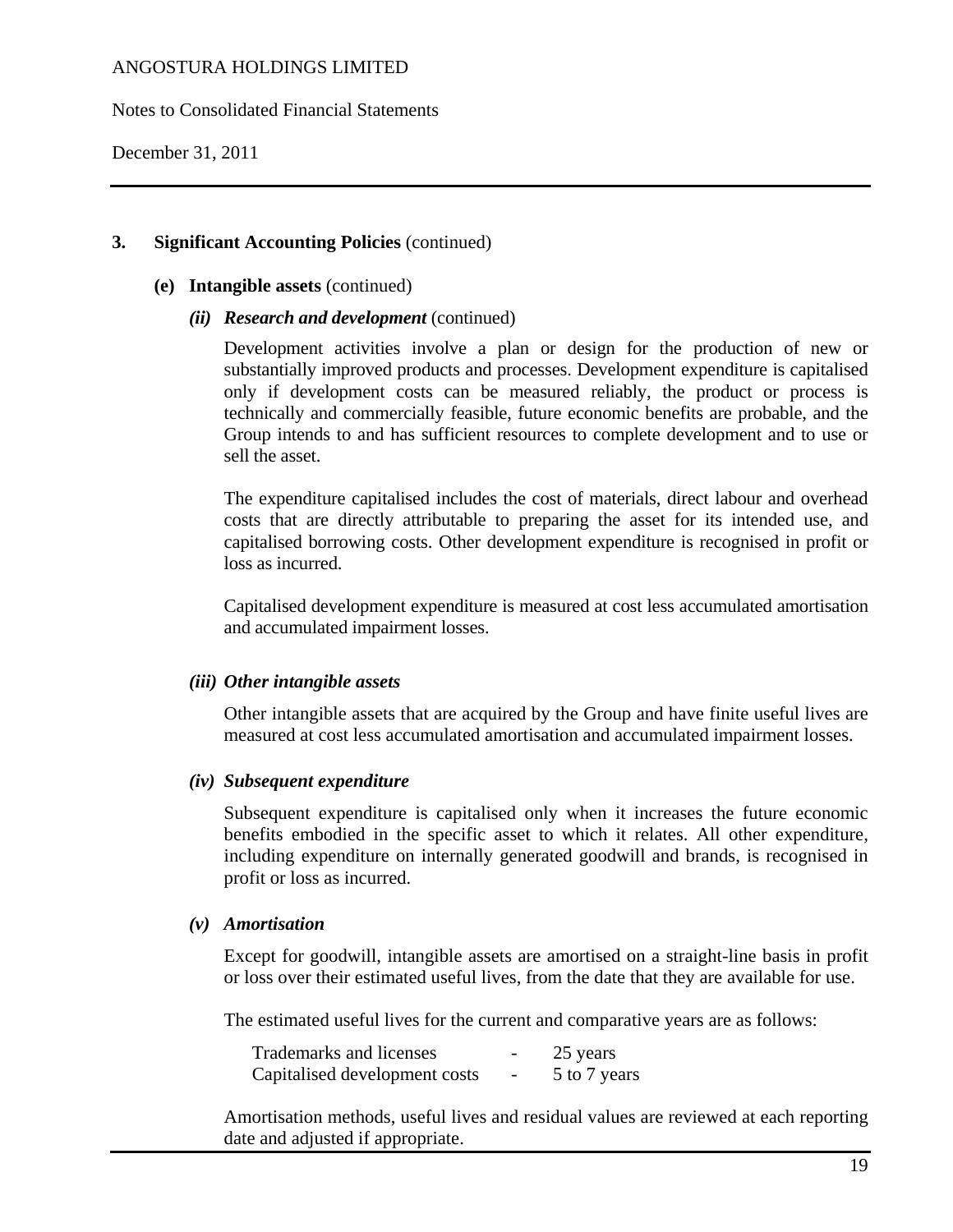Notes to Consolidated Financial Statements

December 31, 2011

#### **3. Significant Accounting Policies** (continued)

#### **(f) Inventories**

Inventories are measured at the lower of cost and net realisable value. The cost of inventories is based on average cost, and includes expenditure incurred in acquiring the inventories, production or conversion costs, and other costs incurred in bringing them to their existing location and condition. In the case of manufactured inventories and work in progress, cost includes an appropriate share of production overheads based on normal operating capacity. Cost also includes transfers from equity of any gain or loss on qualifying cash flow hedges of foreign currency purchases of inventories.

Net realisable value is the estimated selling price in the ordinary course of business, less the estimated costs of completion and selling expenses.

## **(g) Impairment**

## *(i) Non-derivative financial assets*

A financial asset not classified as at fair value through profit or loss is assessed at each reporting date to determine whether there is objective evidence that it is impaired. A financial asset is impaired if there is objective evidence of impairment as a result of one or more events that occurred after the initial recognition of the asset, and that loss event(s) had an impact on the estimated future cash flows of that asset that can be estimated reliably.

Objective evidence that financial assets are impaired includes default or delinquency by a debtor, restructuring of an amount due to the Group on terms that the Group would not consider otherwise, indications that a debtor or issuer will enter bankruptcy, adverse changes in the payment status of borrowers or issuers, economic conditions that correlate with defaults or the disappearance of an active market for a security. In addition, for an investment in an equity security, a significant or prolonged decline in its fair value below its cost is objective evidence of impairment.

#### *Available-for-sale assets*

Impairment losses on available-for-sale assets are recognised by reclassifying the losses accumulated in the fair value reserve in equity to profit or loss. The cumulative loss that is reclassified from equity to profit or loss is the difference between the acquisition cost, net of any principal repayment and amortisation, and the current fair value, less any impairment loss recognised previously in profit or loss.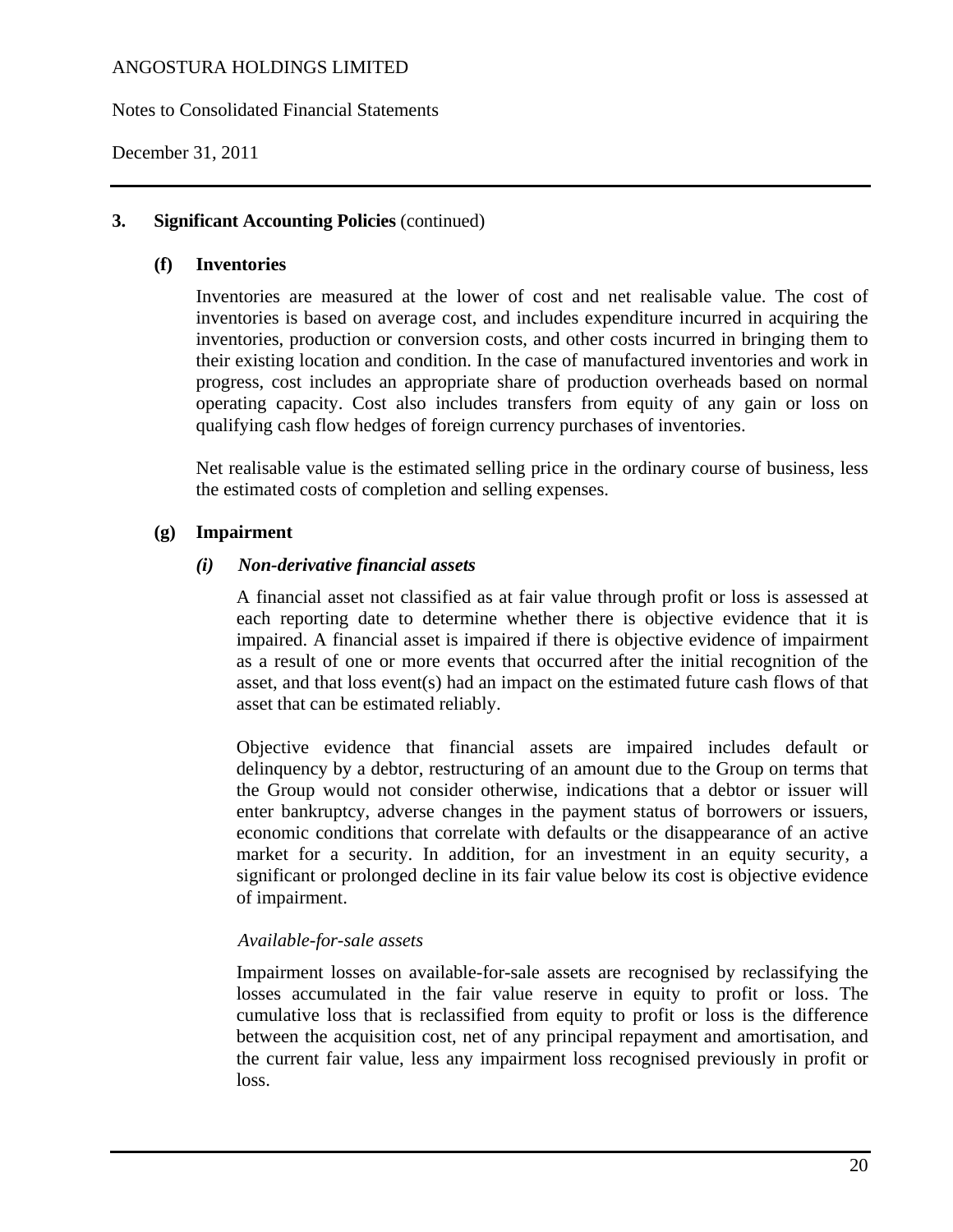Notes to Consolidated Financial Statements

December 31, 2011

#### **3. Significant Accounting Policies** (continued)

#### **(g) Impairment** (continued)

#### *(i) Non-derivative financial assets* (continued)

*Available-for-sale assets* (continued)

Changes in cumulative impairment losses attributable to application of the effective interest method are reflected as a component of interest income. If, in subsequent period, the fair value of an impaired available-for-sale debt security increases and the increase can be related objectively to an event occurring after the impairment loss was recognised, then the impairment loss is reversed, with the amount of the reversal recognised in profit or loss. However, any subsequent recovery in the fair value of an impaired available-for-sale equity security is recognised in other comprehensive income.

## *(ii) Non-financial assets*

The carrying amounts of the Group's non-financial assets, other than biological assets, investment property, inventories and deferred tax assets, are reviewed at each reporting date to determine whether there is any indication of impairment. If any such indication exists, then the asset's recoverable amount is estimated. For goodwill, and intangible assets that have indefinite useful lives or that are not yet available for use, the recoverable amount is estimated each year at the same time. An impairment loss is recognised if the carrying amount of an asset or its related cash-generating unit (CGU) exceeds its estimated recoverable amount.

 The recoverable amount of an asset or CGU is the greater of its value in use and its fair value less costs to sell. In assessing value in use, the estimated future cash flows are discounted to their present value using a pre-tax discount rate that reflects current market assessments of the time value of money and the risks specific to the asset or CGU. For the purpose of impairment testing, assets that cannot be tested individually are grouped together into the smallest group of assets that generates cash inflows from continuing use that are largely independent of the cash inflows of other assets or CGUs. Subject to an operating segment ceiling test, for the purposes of goodwill impairment testing, CGUs to which goodwill has been allocated are aggregated so that the level at which impairment testing is performed reflects the lowest level at which goodwill is monitored for internal reporting purposes. Goodwill acquired in a business combination is allocated to groups of CGUs that are expected to benefit from the synergies of the combination.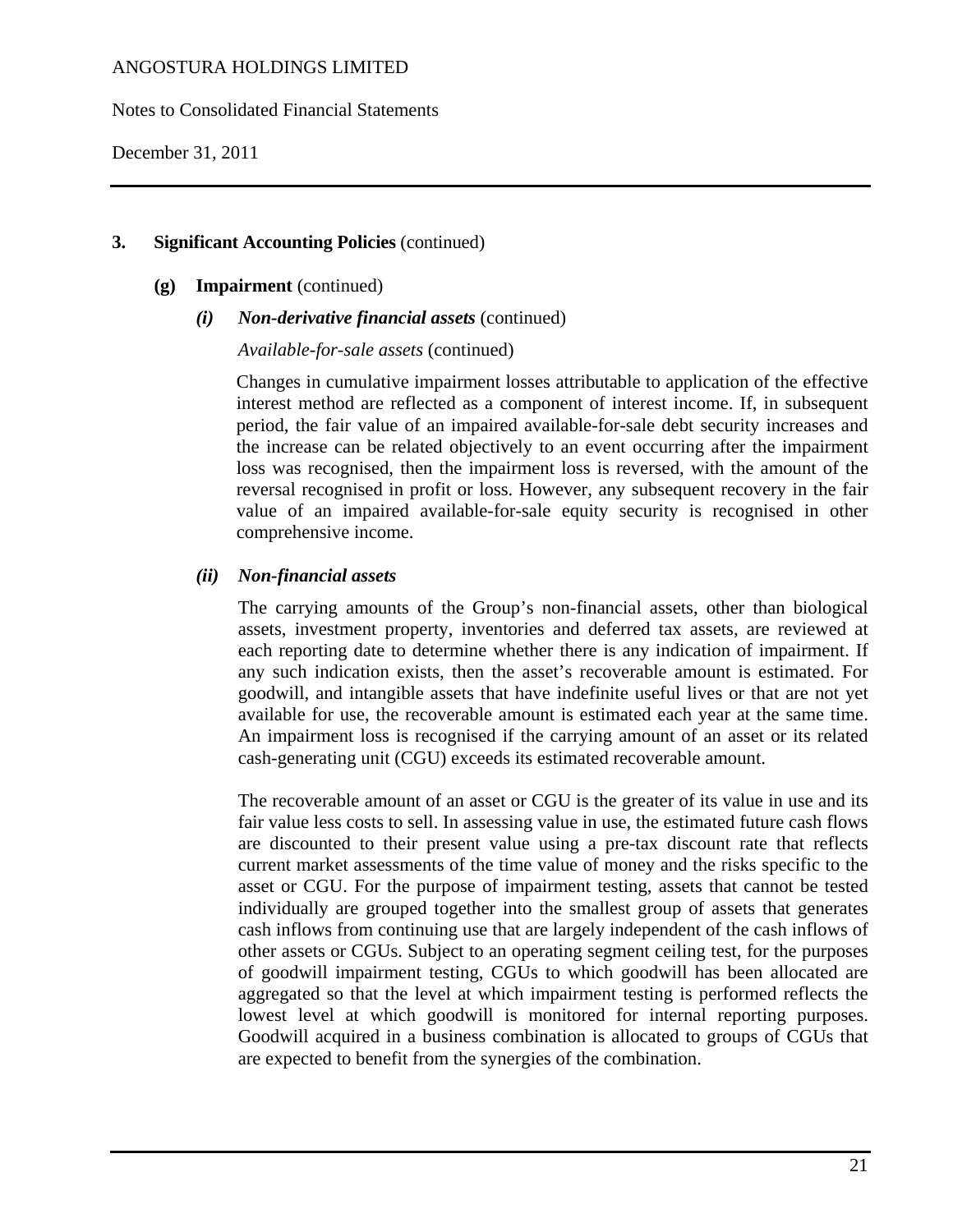Notes to Consolidated Financial Statements

December 31, 2011

#### **3. Significant Accounting Policies** (continued)

#### **(g) Impairment** (continued)

*(ii) Non-financial assets* (continued)

Impairment losses are recognised in profit or loss. Impairment losses recognised in respect of CGUs are allocated first to reduce the carrying amount of any goodwill allocated to the CGU (group of CGUs), and then to reduce the carrying amounts of the other assets in the CGU (group of CGUs) on a *pro rata* basis.

An impairment loss in respect of goodwill is not reversed. For other assets, an impairment loss is reversed only to the extent that the asset's carrying amount does not exceed the carrying amount that would have been determined, net of depreciation or amortisation, if no impairment loss had been recognised.

#### **(h) Non-current assets held for sale or distribution**

Non-current assets, or disposal groups comprising assets and liabilities, that are expected to be recovered primarily through sale or distribution rather than through continuing use, are classified as held for sale or distribution. Immediately before classification as held for sale or distribution, the assets, or components of a disposal group, are re-measured in accordance with the Group's accounting policies. Thereafter generally the assets, or disposal group, are measured at the lower of their carrying amount and fair value less costs to sell. Any impairment loss on a disposal group is allocated first to goodwill, and then to the remaining assets and liabilities on *pro rata* basis, except that no loss is allocated to inventories, financial assets, deferred tax assets, employee benefit assets, investment property or biological assets, which continue to be measured in accordance with the Group's accounting policies. Impairment losses on initial classification as held for sale or distribution and subsequent gains and losses on re-measurement are recognised in profit or loss. Gains are not recognised in excess of any cumulative impairment loss.

Once classified as held for sale or distribution, intangible assets and property, plant and equipment are no longer amortised or depreciated, and any equity-accounted investee is no longer equity accounted.

#### **(i) Employee benefits**

#### *(i) Defined contribution plans*

A defined contribution plan is a post-employment benefit plan under which an entity pays fixed contributions into a separate entity and will have no legal or constructive obligation to pay further amounts. Obligations for contributions to defined contribution pension plans are recognised as an employee benefit expense in profit or loss in the periods during which services are rendered by employees.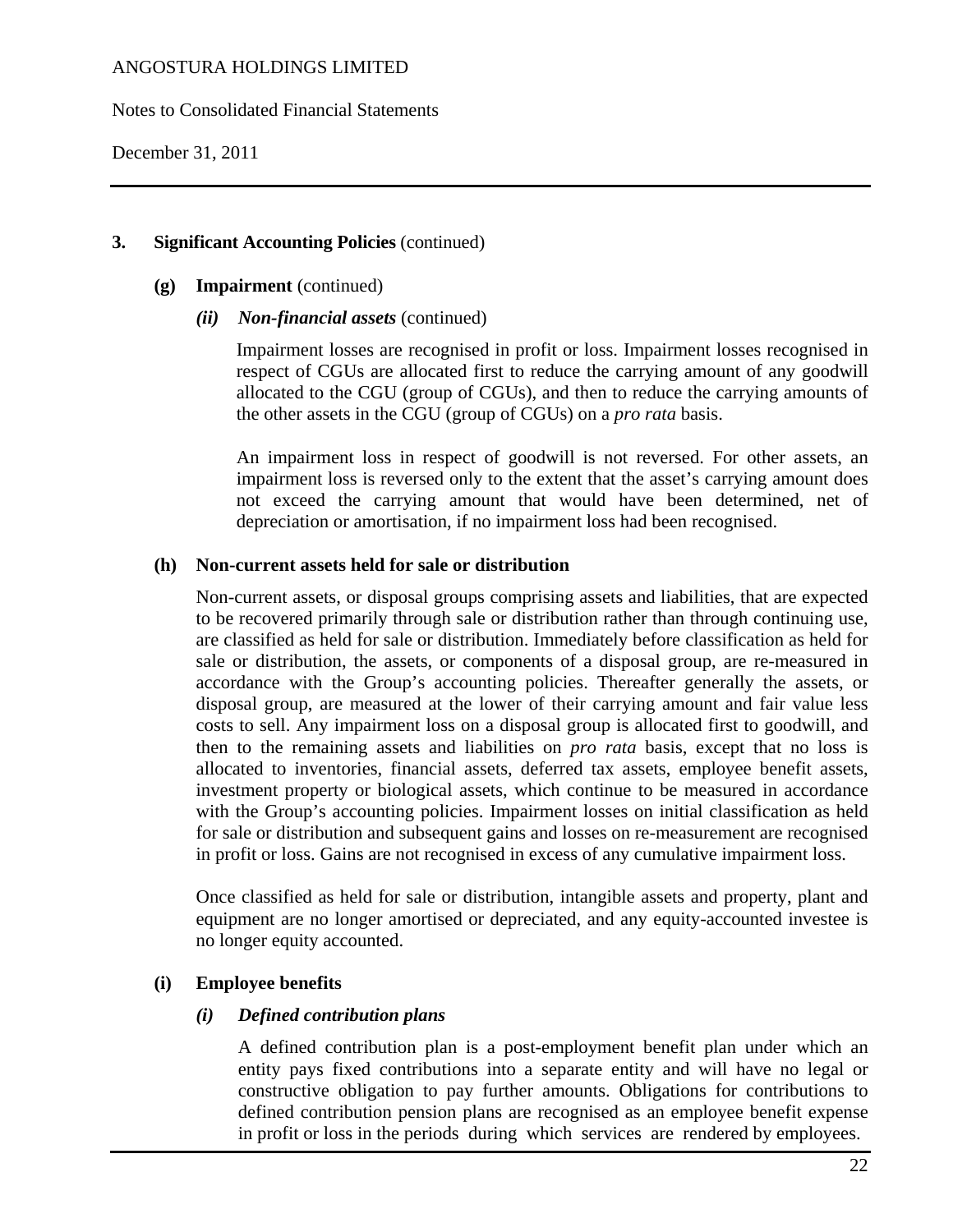Notes to Consolidated Financial Statements

December 31, 2011

### **3. Significant Accounting Policies** (continued)

#### **(i) Employee benefits** (continued)

*(i) Defined contribution plans* (continued)

Prepaid contributions are recognised as an asset to the extent that a cash refund or a reduction in future payments is available. Contributions to a defined contribution plan that are due more than 12 months after the end of the period in which the employees render the service are discounted to their present value.

## *(ii) Defined benefit plans*

A defined benefit plan is a post-employment benefit plan other than a defined contribution plan. The Group's net obligation in respect of defined benefit plans is calculated separately for each plan by estimating the amount of future benefit that employees have earned in return for their service in the current and prior periods; that benefit is discounted to determine its present value. Any unrecognised past service costs and the fair value of any plan assets are deducted. The discount rate is the yield at the reporting date on AA credit-rated bonds that have maturity dates approximating the terms of the Group's obligations and that are denominated in the currency in which the benefits are expected to be paid.

The calculation is performed annually by a qualified actuary using the projected unit credit method. When the calculation results in a benefit to the Group, the recognised asset is limited to the total of any unrecognised past service costs and the present value of economic benefits available in the form of any future refunds from the plan or reductions in future contributions to the plan. In order to calculate the present value of economic benefits, consideration is given to any minimum funding requirements that apply to any plan in the Group. An economic benefit is available to the Group if it is realisable during the life of the plan, or on settlement of the plan liabilities. When the benefits of a plan are improved, the portion of the increased benefit related to past service by employees is recognised in profit or loss on a straight-line basis over the average period until the benefits become vested. To the extent that the benefits vest immediately, the expense is recognised immediately in profit or loss.

The Group recognises all actuarial gains and losses arising from defined benefit plans immediately in other comprehensive income and all expenses related to defined benefit plans in personnel expenses in profit or loss.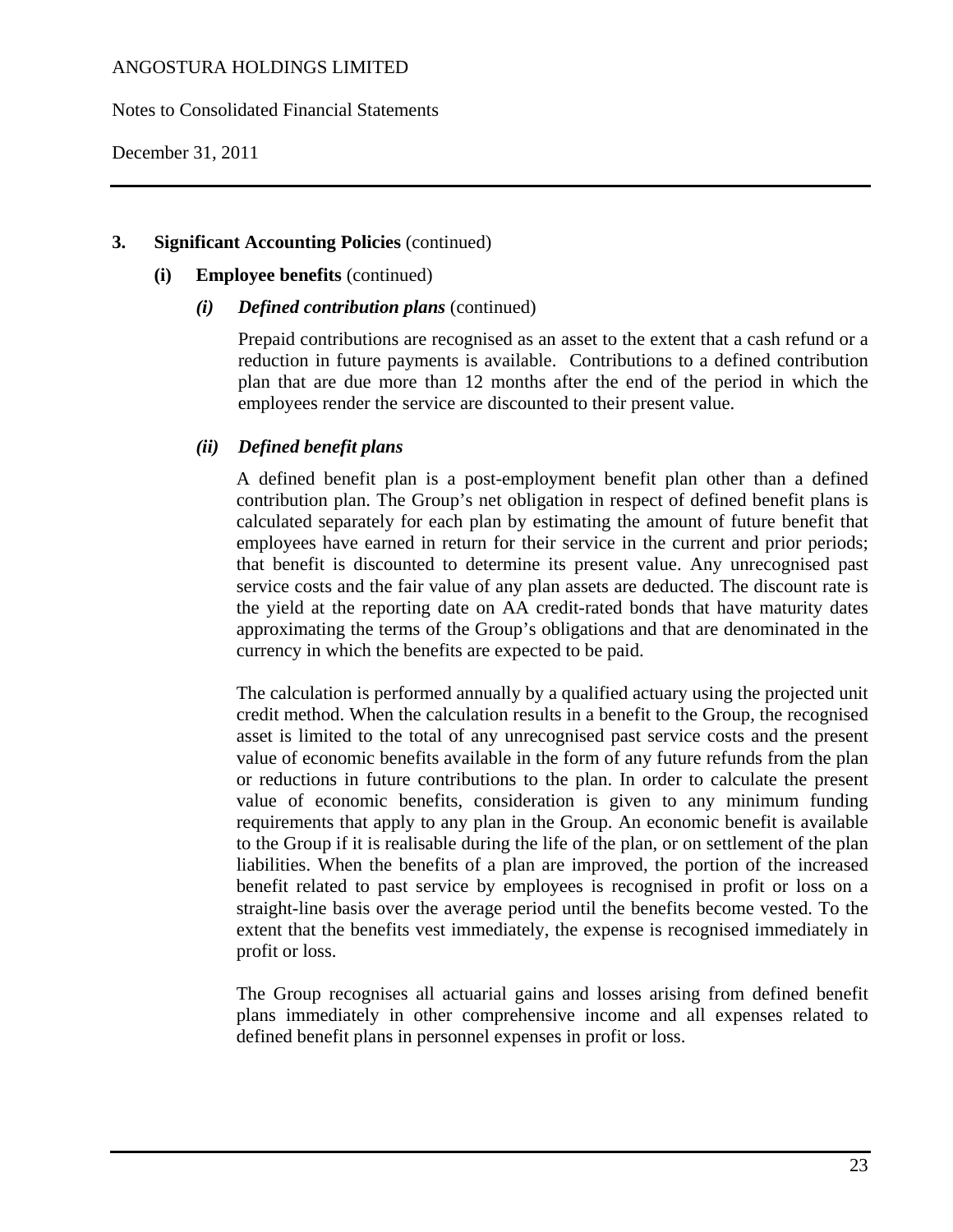Notes to Consolidated Financial Statements

December 31, 2011

### **3. Significant Accounting Policies** (continued)

### **(i) Employee benefits** (continued)

*(ii) Defined benefit plans* (continued)

The Group recognises gains and losses on the curtailment or settlement of a defined benefit plan when the curtailment or settlement occurs. The gain or loss on curtailment or settlement comprises any resulting change in the fair value of plan assets, any change in the present value of the defined benefit obligation, any related actuarial gains and losses and past service cost that had not previously been recognised

## *(iii) Other long-term employee benefits*

 The Group's net obligation in respect of long-term employee benefits other than pension plans is the amount of future benefit that employees have earned in return for their service in the current and prior periods; that benefit is discounted to determine its present value, and the fair value of any related assets is deducted. The discount rate is the yield at the reporting date on bonds that have maturity dates approximating the terms of the Group's obligations and that are denominated in the same currency in which the benefits are expected to be paid. The calculation is performed using the projected unit credit method. Any actuarial gains and losses are recognised in profit or loss in the period in which they arise.

## *(iv) Termination benefits*

 Termination benefits are recognised as an expense when the Group is committed demonstrably, without realistic possibility of withdrawal, to a formal detailed plan to either terminate employment before the normal retirement date, or to provide termination benefits as a result of an offer made to encourage voluntary redundancy. Termination benefits for voluntary redundancies are recognised as an expense if the Group has made an offer of voluntary redundancy, it is probable that the offer will be accepted, and the number of acceptances can be estimated reliably. If benefits are payable more than 12 months after the reporting date, then they are discounted to their present value.

## *(v) Short-term employee benefits*

 Short-term employee benefit obligations are measured on an undiscounted basis and are expensed as the related service is provided. A liability is recognised for the amount expected to be paid under short-term cash bonus or profit-sharing plans if the Group has a present legal or constructive obligation to pay this amount as a result of past service provided by the employee, and the obligation can be estimated reliably.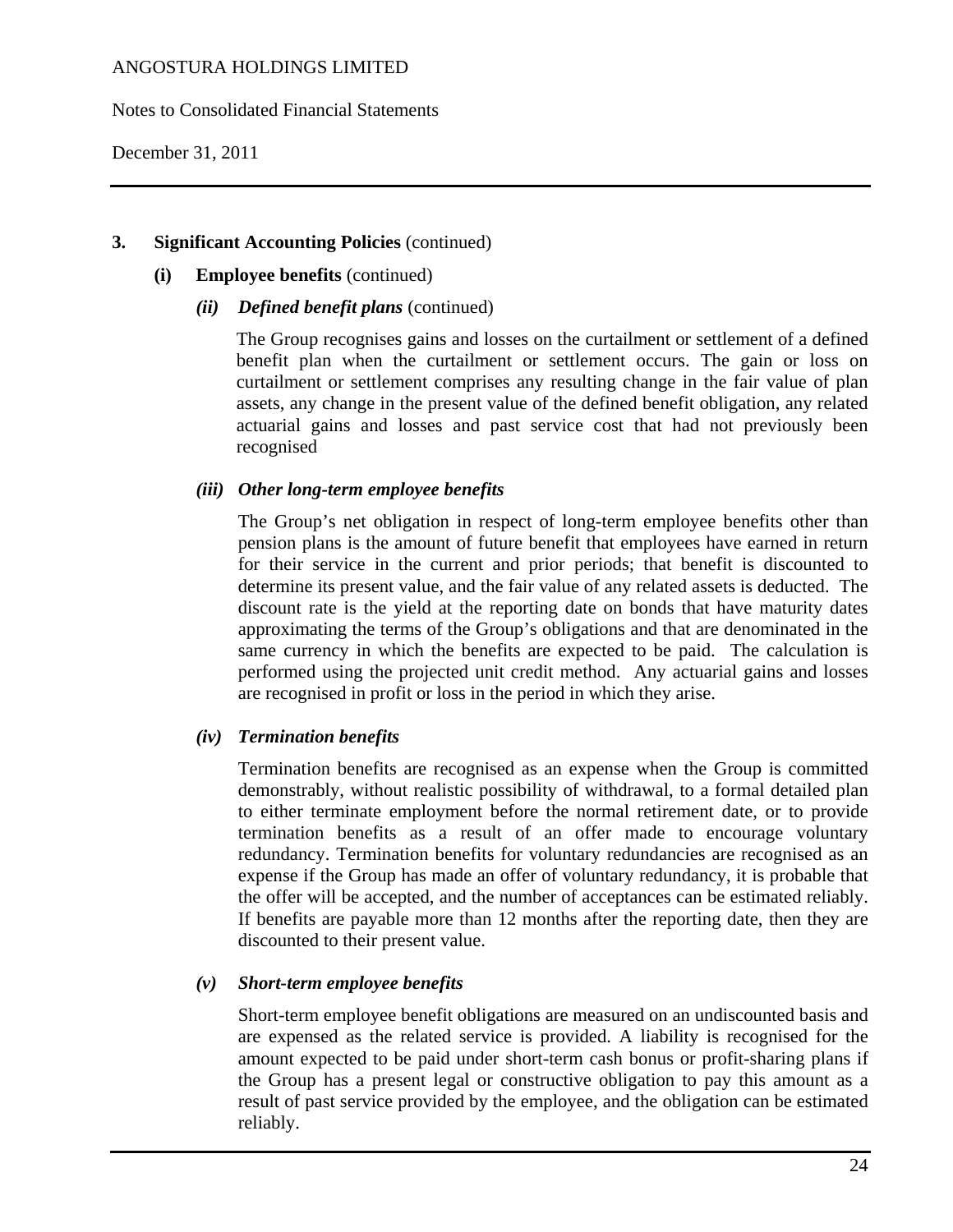Notes to Consolidated Financial Statements

December 31, 2011

### **3. Significant Accounting Policies** (continued)

#### **(j) Provisions**

A provision is recognised if, as a result of a past event, the Group has a present legal or constructive obligation that can be estimated reliably, and it is probable that an outflow of economic benefits will be required to settle the obligation. Provisions are determined by discounting the expected future cash flows at a pre-tax rate that reflects current market assessments of the time value of money and the risks specific to the liability. The unwinding of the discount is recognised as finance cost.

## **(k) Revenue**

*(i) Goods sold* 

Revenue from the sale of goods in the course of ordinary activities is measured at the fair value of the consideration received or receivable, net of excise taxes, returns, trade discounts and volume rebates. Revenue is recognised when persuasive evidence exists, usually in the form of an executed sales agreement, that the significant risks and rewards of ownership have been transferred to the customer, recovery of the consideration is probable, the associated costs and possible return of goods can be estimated reliably, there is no continuing management involvement with the goods, and the amount of revenue can be measured reliably. If it is probable that discounts will be granted and the amount can be measured reliably, then the discount is recognised as a reduction of revenue as the sales are recognised.

The timing of the transfer of risks and rewards varies depending on the individual terms of the sales agreement.

#### *(ii) Services*

Revenue from services rendered is recognised in profit or loss in proportion to the stage of completion of the transaction at the reporting date. The stage of completion is assessed by reference to surveys of work performed.

#### **(l) Lease payments**

 Payments made under operating leases are recognised in profit or loss on a straight-line basis over the term of the lease. Lease incentives received are recognised as an integral part of the total lease expense, over the term of the lease.

 Minimum lease payments made under finance leases are apportioned between the finance expense and the reduction of the outstanding liability. The finance expense is allocated to each period during the lease term so as to produce a constant periodic rate of interest on the remaining balance of the liability.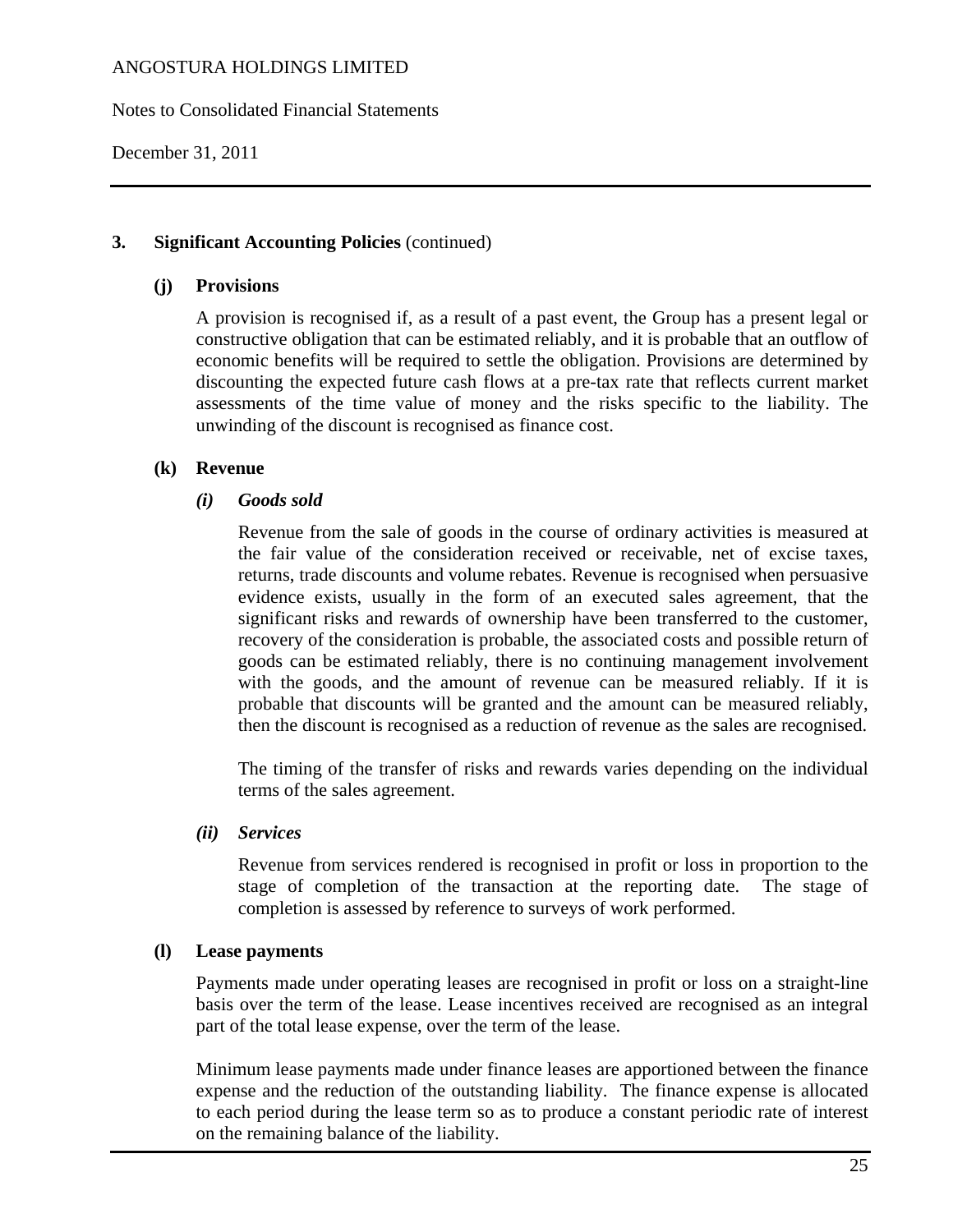Notes to Consolidated Financial Statements

December 31, 2011

## **3. Significant Accounting Policies** (continued)

### **(l) Lease payments** (continued)

Payments made under operating leases are recognised in profit or loss on a straight-line basis over the term of the lease. Lease incentives received are recognised as an integral part of the total lease expense, over the term of the lease.

Minimum lease payments made under finance leases are apportioned between the finance expense and the reduction of the outstanding liability. The finance expense is allocated to each period during the lease term so as to produce a constant periodic rate of interest on the remaining balance of the liability.

## *Determining whether an arrangement contains a lease*

At inception of an arrangement, the Group determines whether such an arrangement is or contains a lease. This will be the case if the following two criteria are met:

- the fulfilment of the arrangement is dependent on the use of a specific asset or assets; and
- $\bullet$  the arrangement contains a right to use the asset(s).

At inception or on reassessment of the arrangement, the Group separates payments and other consideration required by such an arrangement into those for the lease and those for other elements on the basis of their relative fair values. If the Group concludes for a finance lease that it is impracticable to separate the payments reliably, then an asset and a liability are recognised at an amount equal to the fair value of the underlying asset. Subsequently the liability is reduced as payments are made and an imputed finance cost on the liability is recognised using the Group's incremental borrowing rate

#### **(m) Finance income, finance costs and dividend income**

 Finance income comprises interest income on funds invested (including available-for-sale assets). Interest income is recognised as it accrues in profit or loss, using the effective interest method.

 Dividend income is recognised in profit or loss on the date that the Group's right to receive payment is established, which in the case of quoted securities is normally the exdividend date.

 Finance costs comprise interest expense on borrowings, unwinding of the discount on provisions and contingent consideration and dividends on preference shares classified as liabilities.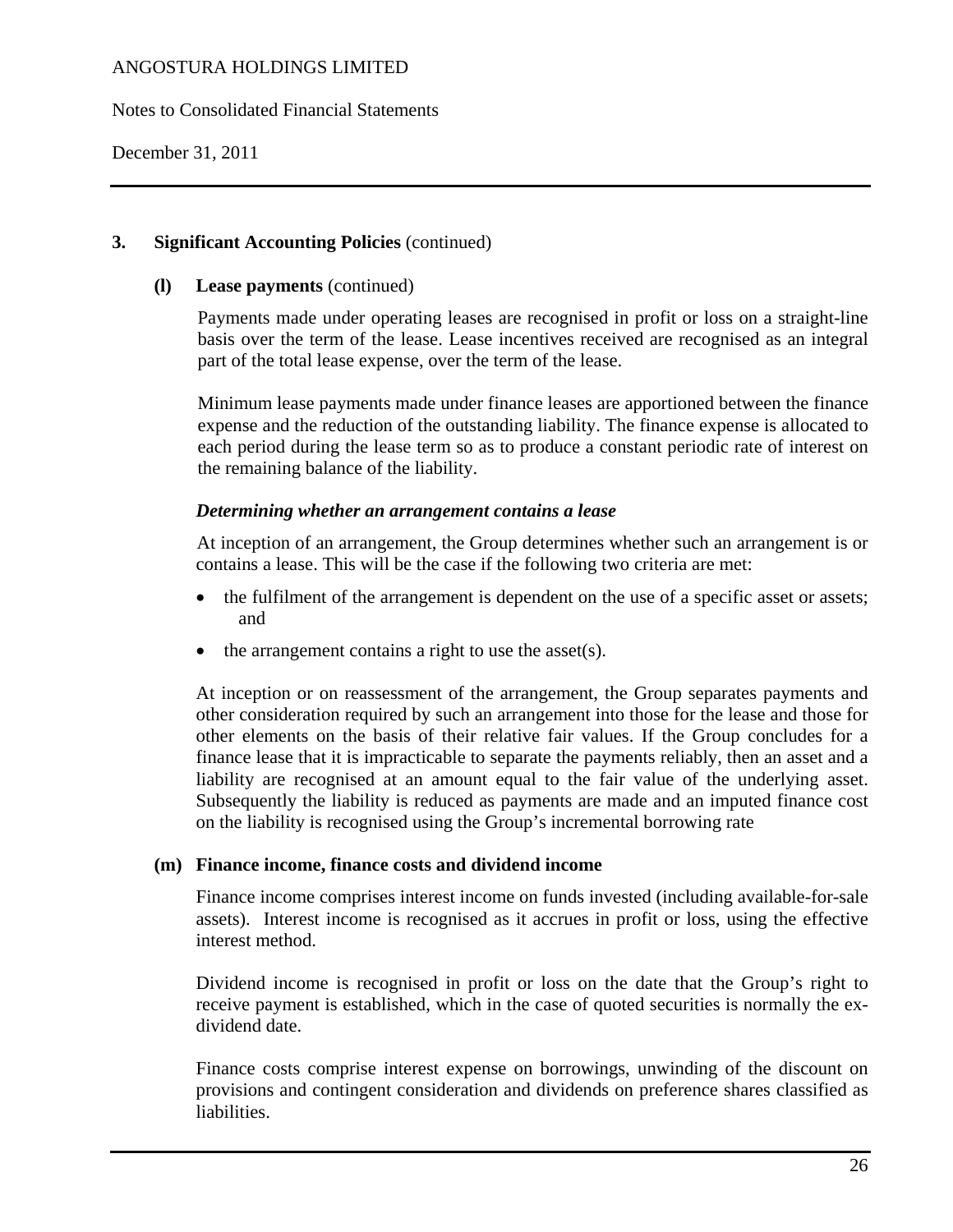Notes to Consolidated Financial Statements

December 31, 2011

#### **3. Significant Accounting Policies** (continued)

#### **(m) Finance income and finance costs** (continued)

Borrowing costs that are not directly attributable to the acquisition, construction or production of a qualifying asset are recognised in profit or loss using the effective interest method.

Foreign currency gains and losses are reported separately.

#### **(n) Taxation**

Tax expense comprises current and deferred tax. Current tax and deferred tax is recognised in profit or loss except to the extent that it relates to a business combination, or items recognised directly in equity or in other comprehensive income.

Current tax is the expected tax payable or receivable on the taxable income or loss for the year, using tax rates enacted or substantively enacted at the reporting date, and any adjustment to tax payable in respect of previous years. Current tax payable also includes any tax liability arising from the declaration of dividends.

Deferred tax is recognised in respect of temporary differences between the carrying amounts of assets and liabilities for financial reporting purposes and the amounts used for taxation purposes. Deferred tax is not recognised for:

- temporary differences on the initial recognition of assets or liabilities in a transaction that is not a business combination and that affects neither accounting nor taxable profit or loss;
- temporary differences related to investments in subsidiaries and jointly controlled entities to the extent that it is probable that they will not reverse in the foreseeable future; and
- taxable temporary differences arising on the initial recognition of goodwill.

Deferred tax is measured at the tax rates that are expected to be applied to temporary differences when they reverse, based on the laws that have been enacted or substantively enacted by the reporting date.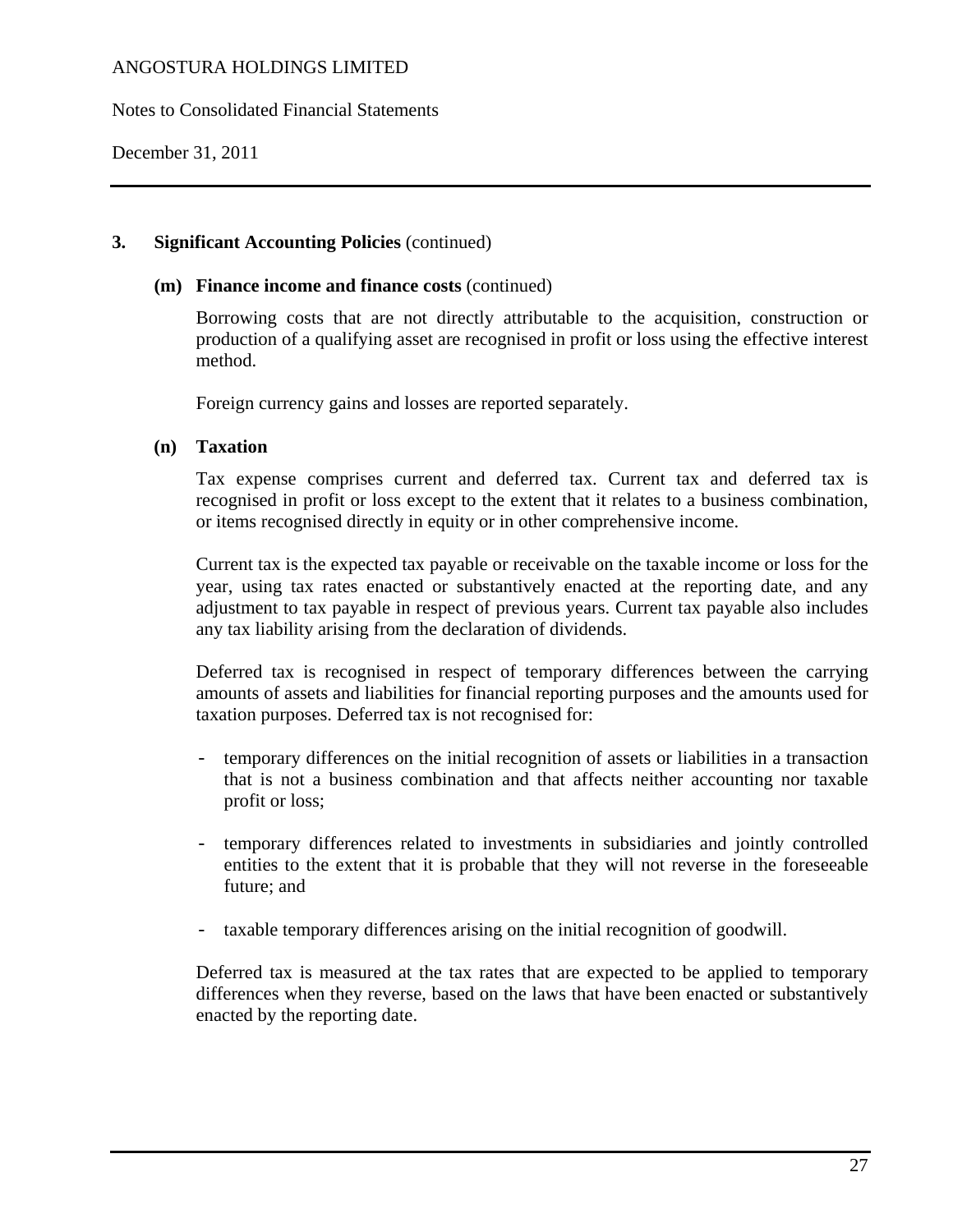Notes to Consolidated Financial Statements

December 31, 2011

### **3. Significant Accounting Policies** (continued)

#### **(n) Taxation** (continued)

In determining the amount of current and deferred tax the Company takes into account the impact of uncertain tax positions and whether additional taxes and interest may be due. The Group believes that its accruals for tax liabilities are adequate for all open tax years based on its assessment of many factors, including interpretations of tax law and prior experience. This assessment relies on estimates and assumptions and may involve a series of judgements about future events. New information may become available that causes the Company to change its judgement regarding the adequacy of existing tax liabilities; such changes to tax liabilities will impact tax expense in the period that is such determination is made.

Deferred tax assets and liabilities are offset if there is a legally enforceable right to offset current tax liabilities and assets, and they relate to taxed levied by the same tax authority on the same taxable entity, or on the difference tax entities, but intend to settle current tax liabilities and assets in a net basis or their tax assets and liabilities will be realised simultaneously.

A deferred tax asset is recognised for unused tax losses, tax credits and deductible temporary differences, to the extent that it is probable that future taxable profits will be available against which they can be utilised. Deferred tax assets are reviewed at each reporting date and are reduced to the extent that it is no longer probable that the related tax benefit will be realised.

#### **(o) Discontinued operations**

Classification as a discontinued operation occurs on disposal or when the operation meets the criteria to be classified as held for sale (see note 3(h)), if earlier. When an operation is classified as a discontinued operation, the comparative statement of comprehensive income is re-presented as if the operation had been discontinued from the start of the comparative year

#### **(p) Segment reporting**

Segment results that are reported to the CEO include items directly attributable to a segment as well as those that can be allocated on a reasonable basis. Unallocated items comprise mainly corporate assets (primarily the Company's headquarters), finance cost and income and income tax assets and liabilities.

## **(q) Comparative information**

Where necessary, comparatives have been adjusted to conform with changes in presentation in the current year.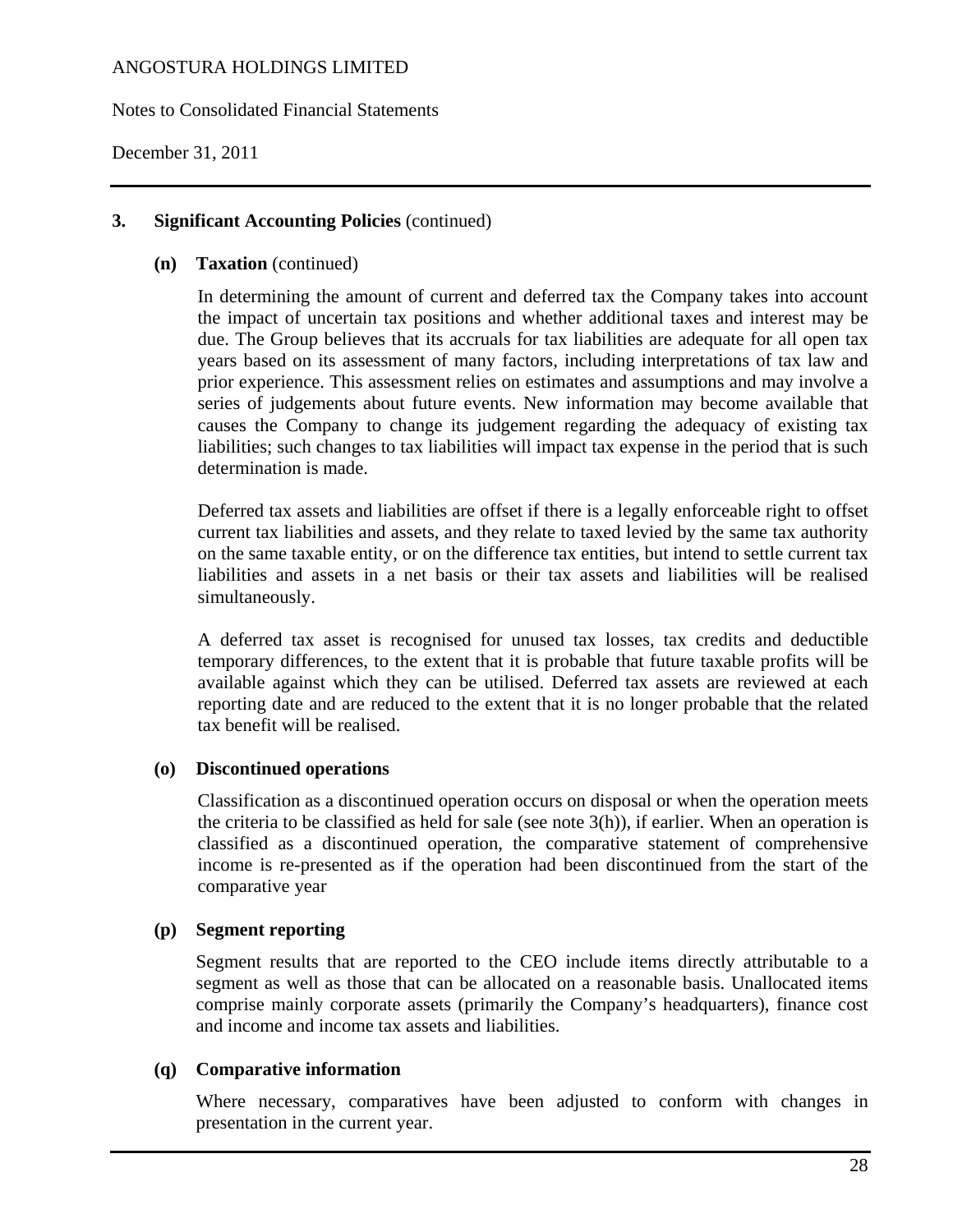Notes to Consolidated Financial Statements

December 31, 2011

#### **4. New standards and interpretations not adopted**

A number of new standards, amendments to standards and interpretations are effective for annual periods beginning after January 1, 2011, and have not been applied in preparing these consolidated financial statements. None of these is expected to have a significant effect on the consolidated financial statements of the Group, except for the following:

- **-**IFRS 9 *Financial Instruments*, which becomes mandatory for the Group's 2015 consolidated financial statements and could change the classification and measurement of financial assets. The Group does not plan to adopt this standard early and the extent of the impact has not been determined.
- **-**IAS 19 *Employee Benefits*, which becomes mandatory for the Group's 2013 consolidated financial statements and will result in a change in accounting policy and related prior year restatement of the consolidated financial statements to recognise accumulated unrecognised actuarial gains/losses through the consolidated statement of comprehensive income.

The impact on the consolidated financial statements on initial application of the Standard will be a reduction in the retained earnings however the extent of the impact has not yet been determined.

## **5. Determination of Fair Values**

A number of the Group's accounting policies and disclosures require the determination of fair value, for both financial and non-financial assets and liabilities. Fair values have been determined for measurement and/or disclosure purposes based on the following methods. When applicable, further information about the assumptions made in determining fair values is disclosed in the notes specific to that asset or liability.

#### **(i) Property, plant and equipment**

 The fair value of property, plant and equipment recognised as a result of a business combination is the estimated amount for which a property could be exchanged on the date of acquisition between a willing buyer and a willing seller in an arm's length transaction after proper marketing wherein the parties had each acted knowledgeably. The fair value of items of plant, equipment, fixtures and fittings is based on the market approach and cost approaches using quoted market prices for similar items when available and replacement cost when appropriate. Depreciated replacement cost estimates reflect adjustments for physical deterioration as well as functional and economic obsolescence.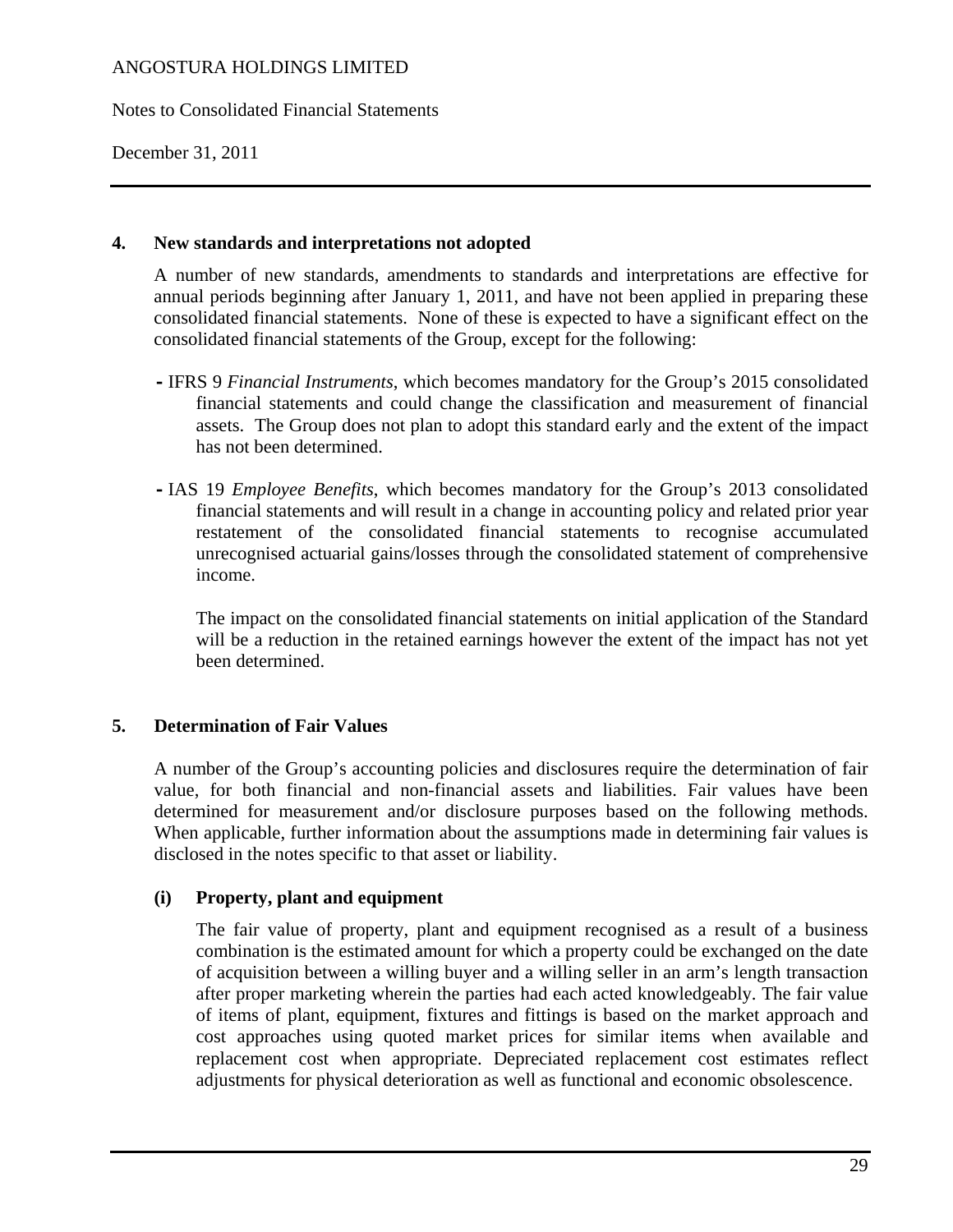Notes to Consolidated Financial Statements

December 31, 2011

### **5.** Determination of Fair Values (continued)

#### **(ii) Intangible assets**

The fair value of patents and trademarks acquired in a business combination is based on the discounted estimated royalty payments that have been avoided as a result of the patent or trademark being owned. The fair value of customer relationships acquired in a business combination is determined using the multi-period excess earnings method, whereby the subject asset is valued after deducting a fair return on all other assets that are part of creating the related cash flows.

The fair value of other intangible assets is based on the discounted cash flows expected to be derived from the use and eventual sale of the assets.

## **(iii) Inventories**

 The fair value of inventories acquired in a business combination is determined based on the estimated selling price in the ordinary course of business less the estimated costs of completion and sale, and a reasonable profit margin based on the effort required to complete and sell the inventories.

#### **(iv) Equity and debt securities**

 The fair value of equity and debt securities is determined by reference to their quoted closing bid price at the reporting date, or if unquoted, determined using a valuation technique. Valuation techniques employed include market multiples and discounted cash flow analysis using expected future cash flows and a market-related discount rate. The fair value of held-to maturity investments is determined for disclosure purposes only.

#### **(v) Trade and other receivables**

 The fair value of trade and other receivables, excluding construction work in progress, but including service concession receivables, is estimated at the present value of future cash flows, discounted at the market rate of interest at the reporting date. This fair value is determined for disclosure purposes or when acquired in a business combination.

#### **(vi) Non-derivative financial liabilities**

 Fair value, which is determined for disclosure purposes, is calculated based on the present value of future principal and interest cash flows, discounted at the market rate of interest at the reporting date. In respect of the liability component of convertible notes, the market rate of interest is determined by reference to similar liabilities that do not have a conversion option. For finance leases the market rate of interest is determined by reference to similar lease agreements.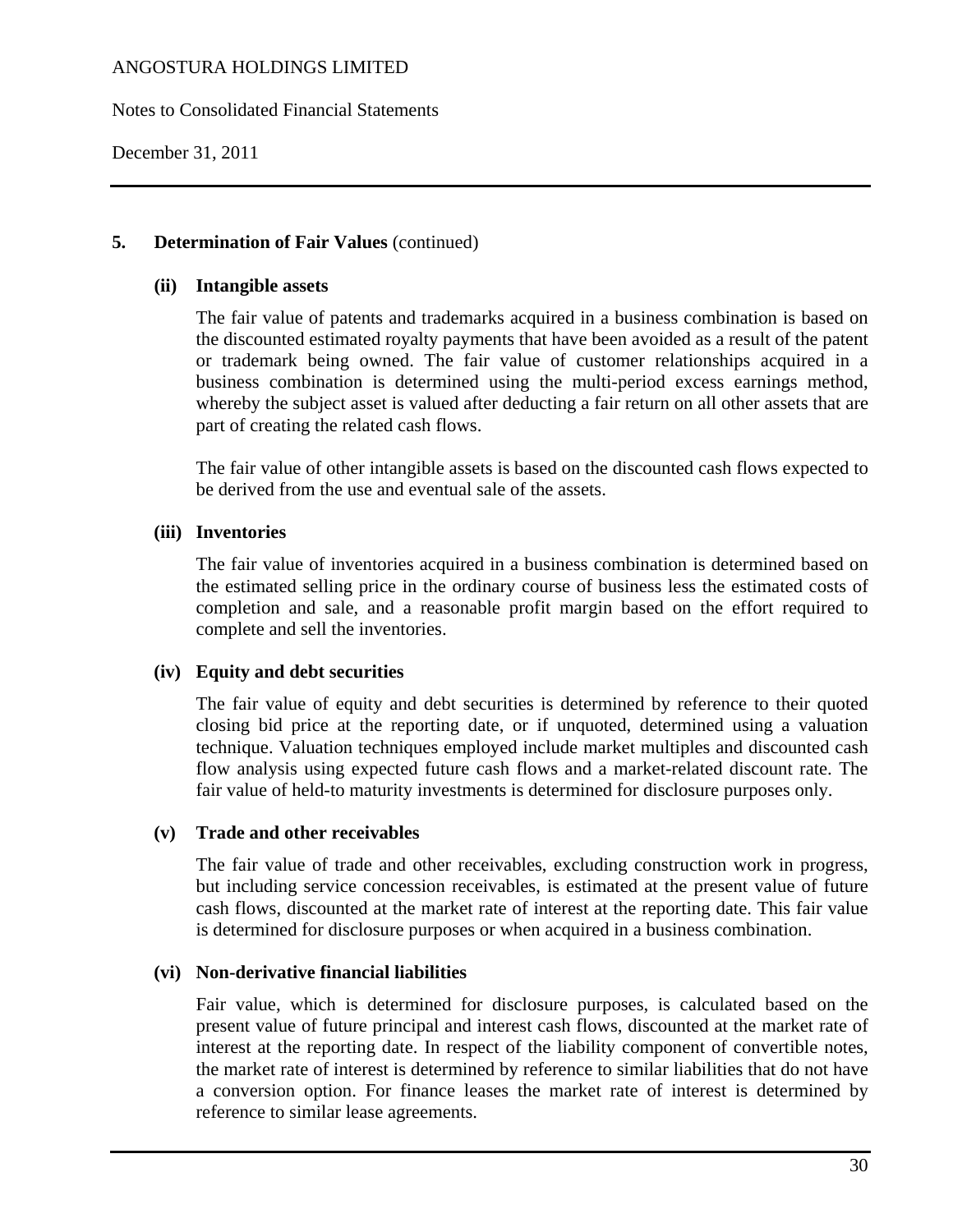Notes to Consolidated Financial Statements

December 31, 2011

## **5.** Determination of Fair Values (continued)

## **(vii) Contingent consideration**

The fair value of contingent consideration arising in a business combination is calculated using the income approach based on the expected payment amounts and their associated probabilities. When appropriate, it is discounted to present value.

## **6. Financial Risk Management**

## **Overview**

The Group has exposure to the following risks from its use of financial instruments:

- credit risk
- liquidity risk
- market risk.

This note presents information about the Group's exposure to each of the above risks, the Group's objectives, policies and processes for measuring and managing risk, and the Group's management of capital. Further quantitative disclosures are included throughout these consolidated financial statements.

## **Risk management framework**

The Executive Management has set up a Risk management committee to institute a formal Risk Management program to ensure that key risks are actively and continuously identified, managed, monitored and reported. The aim is to establish a Risk Management culture and communicate the importance of risk management activities to all the staff and specify the responsibilities and accountability for risk management throughout operations. Input is obtained from all key stakeholders including management, the board, the audit committee, legal counsel and external auditors. The Risk Committee also considers the emergence of new risks and operational management will be required to report to the Committee on such risks and their mitigating strategies to address them.

The Group Audit Committee oversees how management monitors compliance with the Group's policies and procedures. The Group Audit Committee is assisted in its oversight role by Internal Audit. Internal Audit undertakes both regular and *ad hoc* reviews of controls and procedures, the results of which are reported to the Audit Committee.

The Group Audit Committee has identified improvements for managing risk in the organisation and the Executive Management is currently executing initiatives to realise these improvements.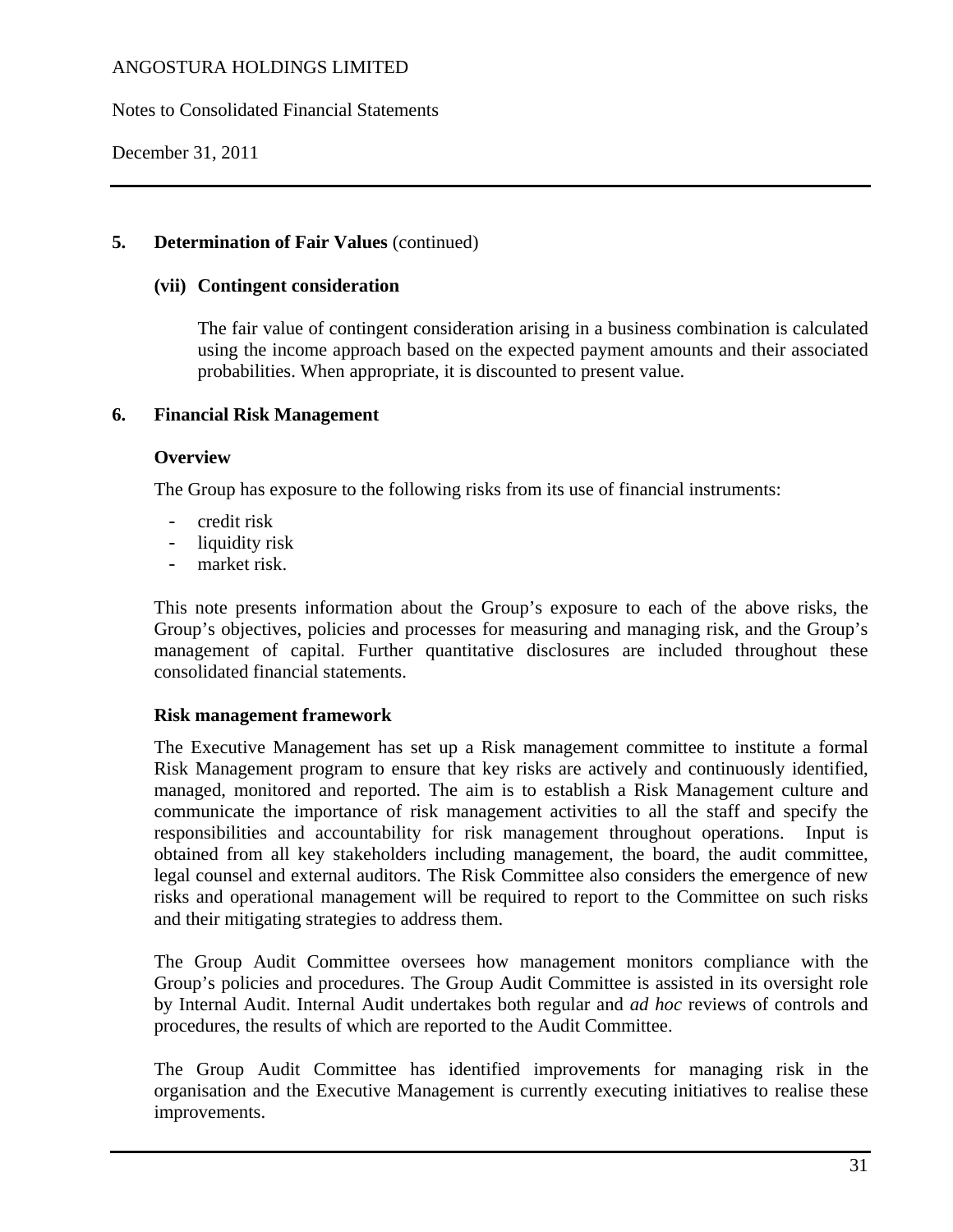Notes to Consolidated Financial Statements

December 31, 2011

### **6. Financial Risk Management** (continued)

### **(a) Credit risk**

Credit risk is the risk of financial loss to the Group if a customer or counterparty to a financial instrument fails to meet its contractual obligations, and arises principally from the Group's receivables from customers and investment securities.

The Group's exposure to credit risk is influenced mainly by the individual characteristics of each customer. However, management also considers the demographics of the Group's customer base, including the default risk of the industry and country in which customers operate, as these factors may have an influence on credit risk.

The Group has no significant concentrations of credit risk. It has policies in place to ensure that wholesale sales of products are made to customers with an appropriate credit history. The Group's Credit Committee has established a credit policy under which each new customer is analysed individually for creditworthiness before the Group's standard payment and delivery terms and conditions are offered. The Group's review includes external ratings, when available, and in some cases bank references. Purchase limits are established for each customer and are reviewed on an ongoing basis. Customers that fail to meet the Group's benchmark creditworthiness may transact with the Group only on a cash basis.

For the purposes of credit risk assessment, customers are segregated into categories and reviews take account of the specific trading relationship of each category of debtor with the Company. Credit risk assessment presents significant implications for two major categories of debtors: Trade receivables and Related party receivables.

*Trade receivables* – Management assesses the creditworthiness of major trade customers on an ongoing basis and revises credit limits based on the findings of analyses performed. Discretionary allowances are made for individual customers where temporary breaches in credit limits are deemed acceptable. This is usually the case at the year end when credit terms are adjusted for preferred customers who trade in high volumes.

*Related party receivables* – Trade with related parties occurs on terms comparable with those offered to third parties. Significant transactions falling outside the scope of regular trade require approval by the Board of Directors. Transactions undertaken with related parties are monitored during the year to ensure agreement of balances by relevant parties.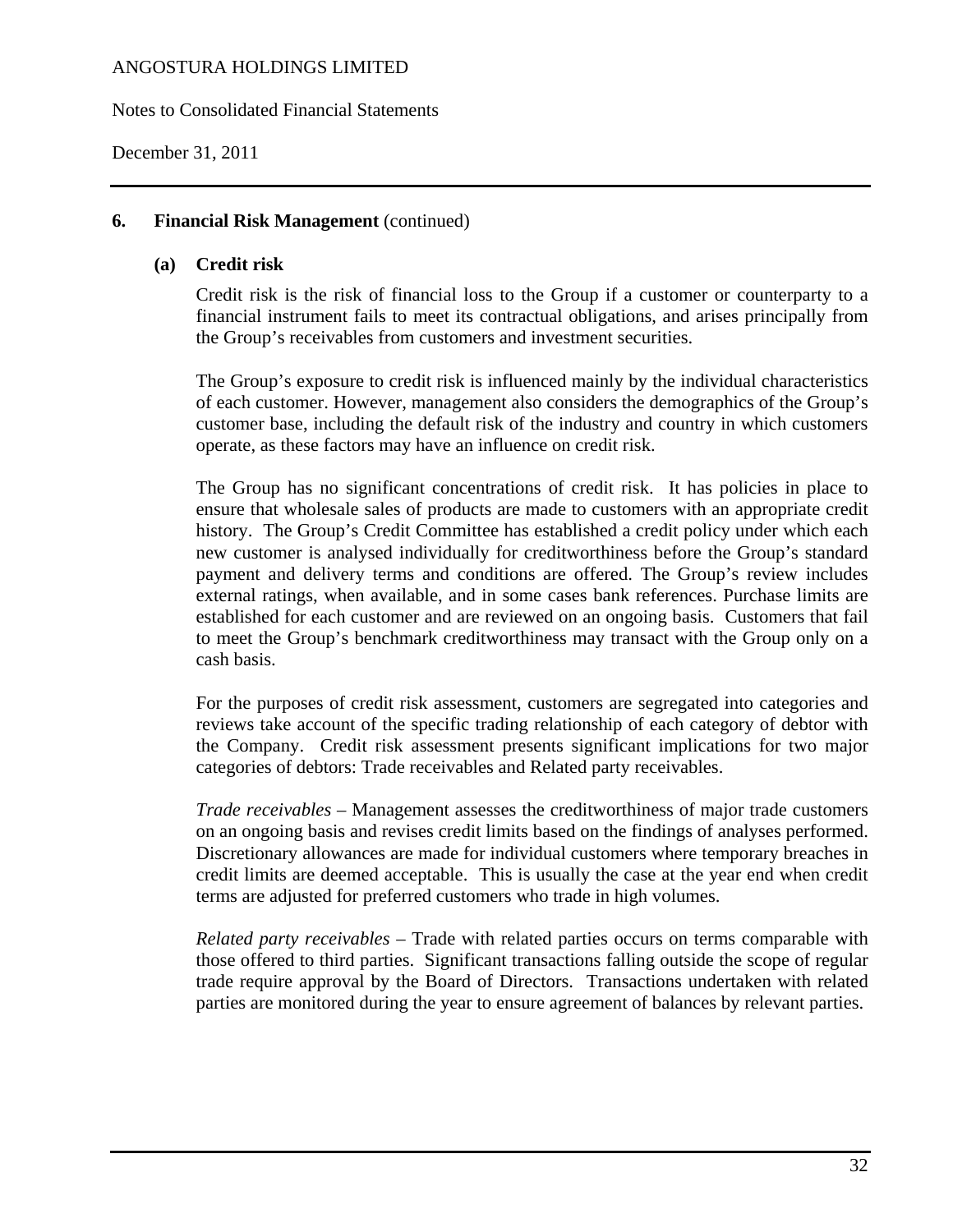Notes to Consolidated Financial Statements

December 31, 2011

#### **6. Financial Risk Management** (continued)

#### **(a) Credit risk** (continued)

Credit risk with banks and financial institutions is managed through the purchase and sale of foreign currency, transfer of balances between financial institutions to take advantage of interest rates and where beneficial to the Company, investment in short term, easily convertible, liquid assets. In addition, the Group maintains banking relationships with prominent local and foreign banks with a proven history of stability and corporate resilience. The financial results of banking institutions are monitored by Management and frequent liaison with representatives of banks ensures early warnings are received in the event that banks encounter the risk of financial or operational difficulties.

The table below shows the carrying values at the reporting date of major categories of debtors.

|                               | 2011<br>\$2000 | <b>2010</b><br>\$'000 |
|-------------------------------|----------------|-----------------------|
| Trade receivables:            |                |                       |
| Third party – net (Note 15)   | 162,462        | 139,514               |
| Related party – net (Note 36) | 8,666          | 6,075                 |
|                               | 171.128        | <u>145,589</u>        |

Information on the exposures to credit risk is described in Note 15.

The Group establishes an allowance for impairment that represents its estimate of incurred losses in respect of trade and other receivables. The main components of this allowance are a specific loss component that relates to individually significant exposures, and a collective loss component established for groups of similar assets in respect of losses that have been incurred but not yet identified. The collective loss allowance is determined based on historical data of payment statistics for similar financial assets.

#### **(b) Liquidity risk**

Liquidity risk is the risk that the Group will encounter difficulty in meeting the obligations associated with its financial liabilities that are settled by delivering cash or another financial asset. The Group's approach to managing liquidity is to ensure, as far as possible, that it will always have sufficient liquidity to meet its liabilities when due, under both normal and stressed conditions, without incurring unacceptable losses or risking damage to the Group's reputation. Due to the dynamic nature of the underlying businesses, the Group aims to maintain flexibility in funding by keeping committed credit lines available.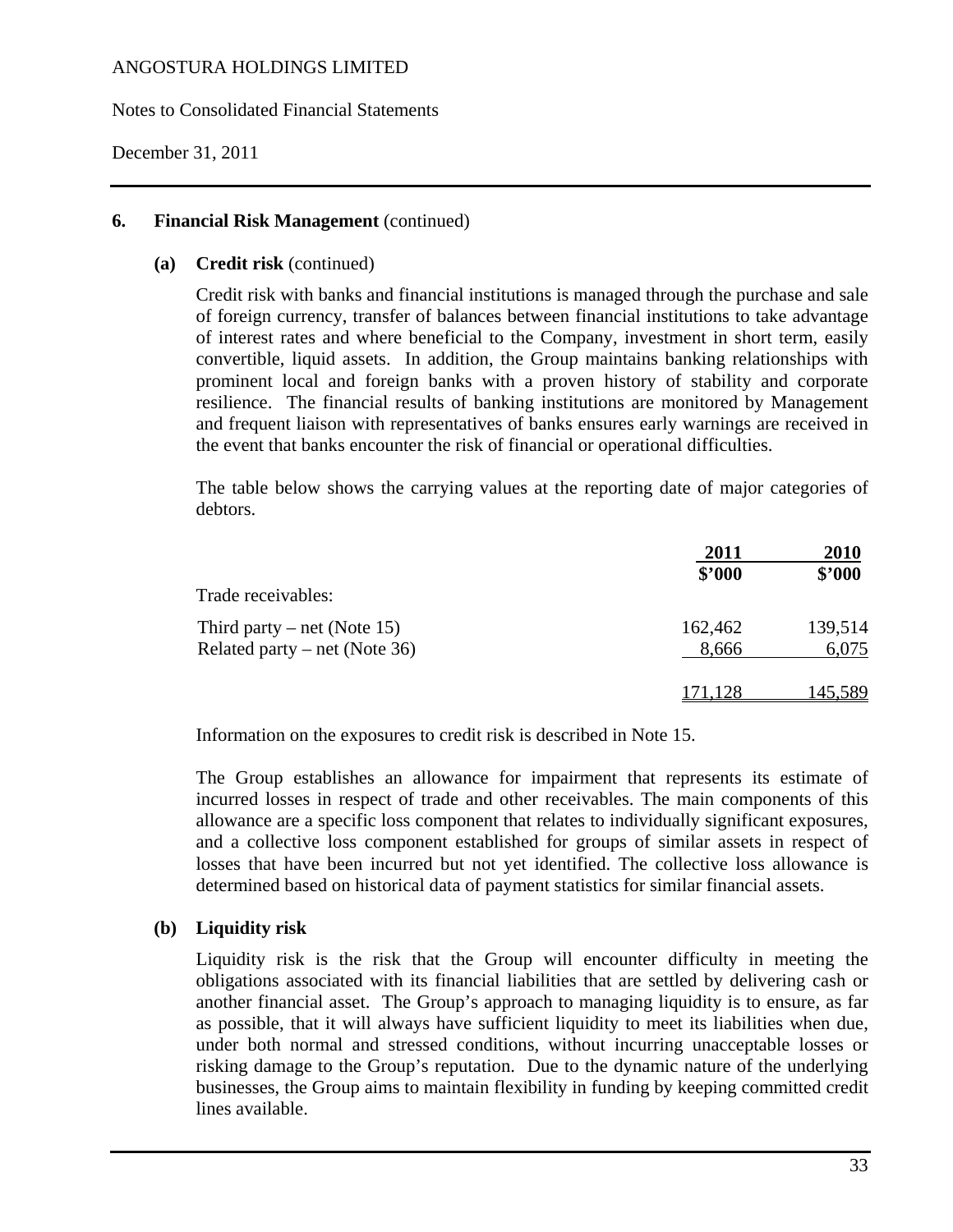Notes to Consolidated Financial Statements

December 31, 2011

#### **6. Financial Risk Management** (continued)

#### **(b) Liquidity risk** (continued)

The Group uses activity-based standard costing to cost its products and services, which assists it in monitoring cash flow requirements and optimising its cash return on investments. Typically the Group ensures that it has sufficient cash on demand to meet expected working capital requirements and operational expenses including the servicing of financial obligations; this excludes the potential impact of extreme circumstances that cannot reasonably be predicted, such as natural disasters. Information on the maturity profile of significant contractual obligations is provided in Notes 20 and 23.

#### **(c) Market risk**

Market risk is the risk that changes in market prices, such as foreign exchange rates, interest rates and equity prices will affect the Group's income or the value of its holdings of financial instruments. The objective of market risk management is to manage and control market risk exposures within acceptable parameters, while optimising the return.

#### *(i) Currency risk*

 The Group operates internationally and is exposed to foreign exchange currency risk arising from various currency exposures, primarily with respect to the Euro, US dollar, Pound Sterling and the Jamaican dollar. Foreign exchange risk arises from future commercial transactions, recognised assets and liabilities and net investments in foreign operations.

 The Group has certain investments in foreign operations, whose net assets are exposed to foreign currency translation risk. Currency exposure arising from the net assets of the Group's foreign operations is managed primarily through borrowings denominated in the relevant foreign currencies.

 At December 31, 2011, if the Trinidad and Tobago dollar had weakened by 0.04% against the US dollar with all other variables held constant, post tax profits would have been \$51 thousand lower (2010: \$99 thousand lower) mainly as a result of foreign exchange losses on translation of US dollar denominated borrowings.

 If the Trinidad and Tobago dollar had weakened by 2.48% against the Euro, post tax profits would have been \$8,418 thousand lower (2010: \$8,725 thousand lower) mainly as a result of foreign exchange losses on translation of Euro denominated borrowings. The Group has no natural hedges against currency exposures arising from Euro denominated borrowings.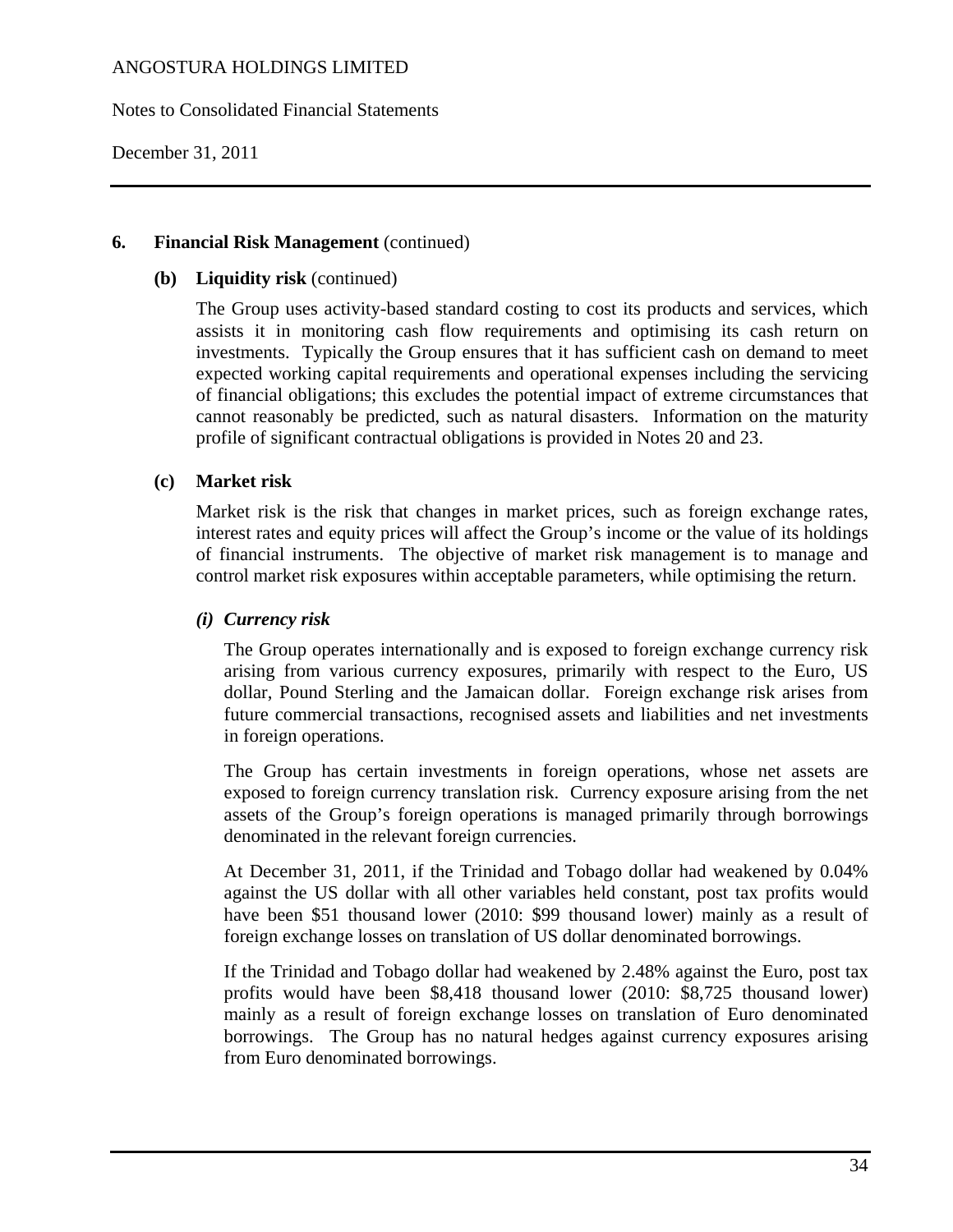Notes to Consolidated Financial Statements

December 31, 2011

#### **6. Financial Risk Management** (continued)

#### **(c) Market risk** (continued)

*(i) Currency risk* (continued)

 After tax losses were comparably sensitive to movement in the Trinidad and Tobago dollar/US dollar and Trinidad and Tobago dollar/Euro exchange rates in 2011 and 2010 because the Group maintained similar levels of borrowings in US dollars and Euros in both years.

At December 31, 2011, if the Trinidad and Tobago dollar had weakened by 3.00% against the Jamaican dollar with all other variables held constant investment revaluation gains would have been \$1,584 thousand lower (2010: investment revaluation losses would have been \$1,466 thousand higher) mainly as a result of foreign exchange losses on translation of investments denominated in Jamaican dollars.

Investment revaluation reserves were comparably sensitive to movement in Trinidad and Tobago dollar/Jamaican dollar exchange rates in 2011 and 2010 because the Group maintained similar levels of investments in Jamaican securities during both years.

#### *(ii) Price risk*

Equity price risk arises from available-for-sale equity securities held by the Group and classified on the consolidated statement of financial position as available-for-sale. Management of the Group monitors the mix of debt and equity securities in its investment portfolio based on market indices. Material investments within the portfolio are managed on an individual basis and all buy and sell decisions are approved by the Executive Management Team.

The Group's investments in equity of other entities that are publicly traded are included in the Jamaica Stock Exchange main index (Jamaica equity securities). The Group also has investments in unquoted equity investments.

The tables below summarise the impact of increases in the above named index as well as on unquoted equity investments, on the Group's post-tax profit for the year and on equity. The analyses are based on the assumption that the equity index and unquoted equities decreased by 7.4% with all other variables held constant and all the Group's equity instruments moved according to a positive correlation with this movement.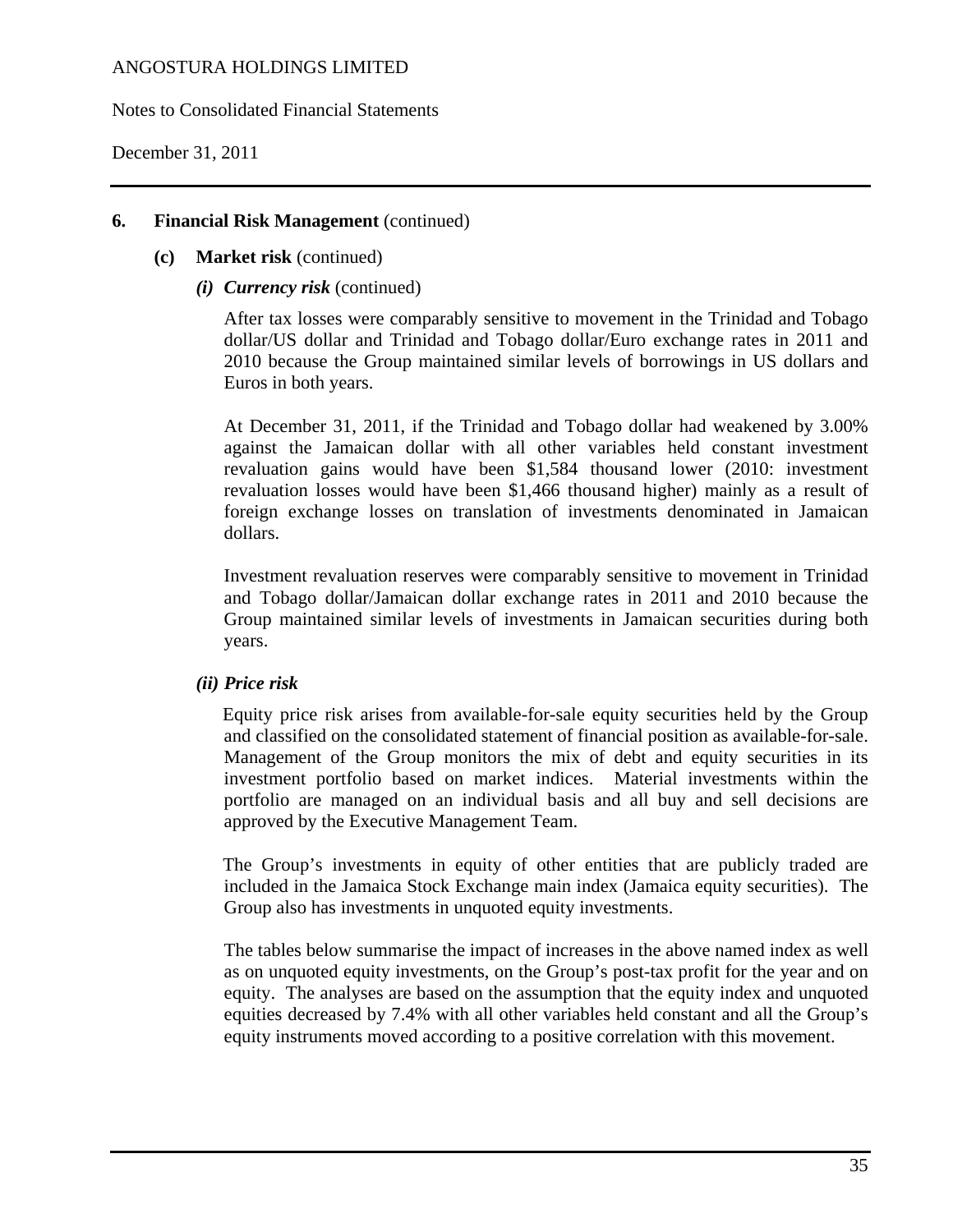Notes to Consolidated Financial Statements

December 31, 2011

#### **6. Financial Risk Management** (continued)

#### **(c) Market risk** (continued)

 *(ii) Price risk* (continued)

|                                          | 2011    | 2010          |
|------------------------------------------|---------|---------------|
|                                          | \$2000  | \$3000        |
| <i>Impact on post tax profit (loss):</i> |         |               |
| Jamaica Stock Exchange main index        |         |               |
| Unquoted equity investments              | (6,051) | 15,175        |
|                                          |         |               |
|                                          | (6.051) | <u>15,175</u> |
|                                          |         |               |
| <i>Impact on equity:</i>                 |         |               |
| Jamaica Stock Exchange main index        | ' 283   | (9.389        |

The Group does not have a policy for managing price risk arising from the investments held in foreign currencies since such investments were not acquired with the intention of maintaining an investment portfolio for group purposes but instead were acquired as part of Parent Company transactions and in settlement of related party debts.

#### *(iii) Interest rate risk*

The Group has significant interest-bearing liabilities in the form of long term borrowings. There are no significant interest-bearing assets. Long term borrowings at variable rates expose the Group to interest rate risk.

Differences in contractual re-pricing or maturity dates and changes in interest rates expose the Group to interest rate risk. The Group's exposure to interest rate risks on its financial assets and liabilities are disclosed in Notes 16 - cash and cash equivalents and 20 - borrowings, respectively.

The Group analyses its interest rate exposure on a dynamic basis. Various scenarios are simulated taking into consideration refinancing, renewal of existing positions, alternative financing and hedging. Based on these scenarios, the Group calculates the impact on profit and loss of a defined interest rate shift. For each simulation, the same interest rate shift is used for all currencies. The scenarios are run only for liabilities that represent the major interest-bearing positions.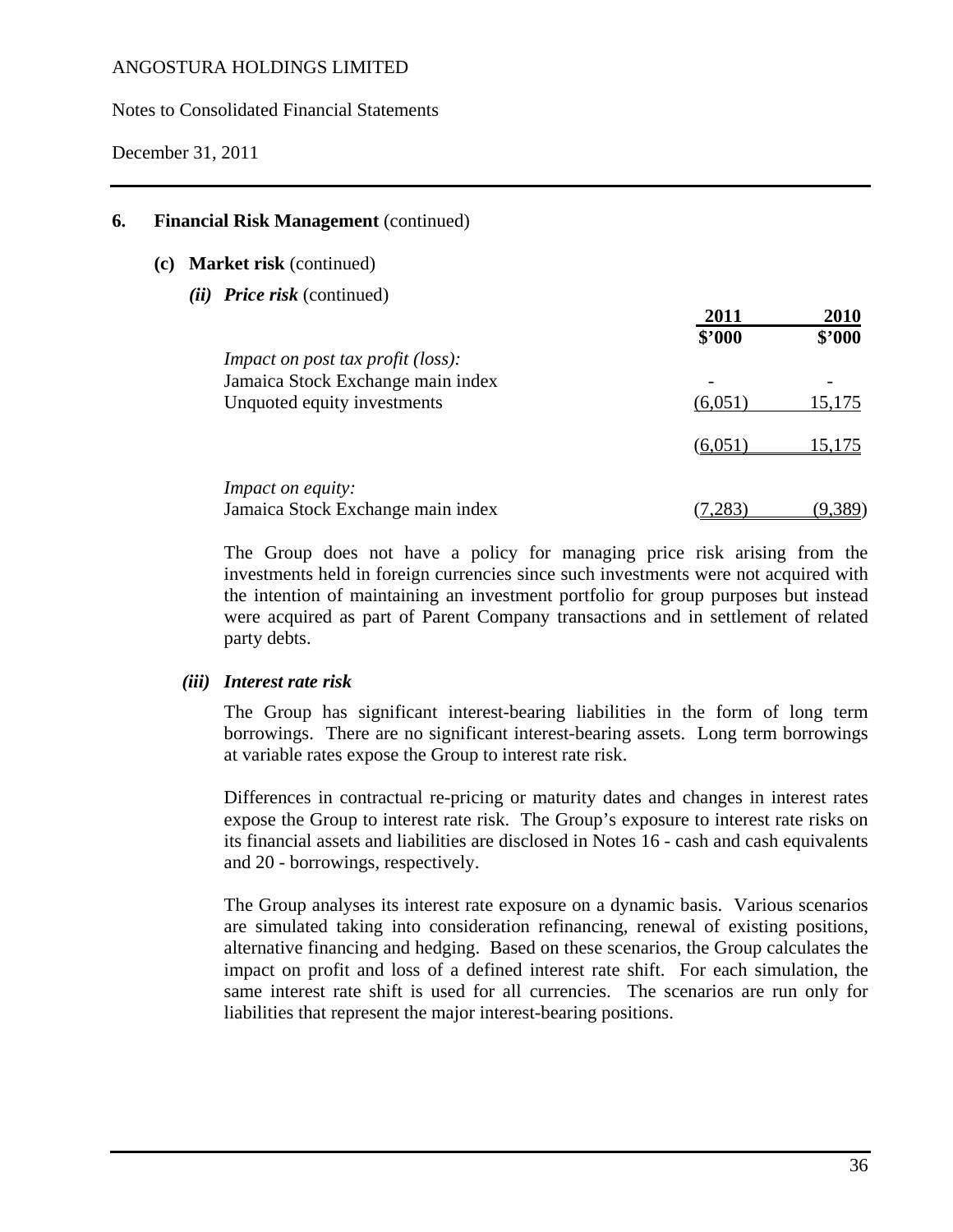Notes to Consolidated Financial Statements

December 31, 2011

#### **6. Financial Risk Management** (continued)

#### **(c) Market risk** (continued)

#### *(iii) Interest rate risk (continued)*

At December 31, 2011, if interest rates on United States dollars denominated borrowings had been 3.9% higher with all other variables held constant, post-tax profit for the year would have been \$11 thousand lower (2010: \$11 thousand lower), mainly as a result of higher interest expense on floating rate borrowings. The Group has no interest rate risk in relation to Euro denominated borrowings since all Euro debt is subject to fixed interest rates.

At December 31, 2011, if interest rates on Trinidad and Tobago dollar denominated borrowings had been 3.9% higher with all other variables held constant, post-tax profit for the year would have been \$145 thousand lower (2010: \$145 thousand lower), mainly as a result of higher interest expense on floating rate borrowings.

The Group was comparatively sensitive to movements in the rate of interest of United States and Trinidad and Tobago dollar denominated debt as the same level of floating rate debt was held in each currency at each year end.

#### **(d) Capital risk**

The Group's objectives when managing capital are to safeguard the Group's ability to continue as a going concern in order to provide returns for shareholders and benefits for other stakeholders and to maintain an optimal capital structure to reduce the cost of capital.

In order to maintain or adjust the capital structure, the Group may adjust the amount of dividends paid to shareholders, return capital to shareholders, issue new shares or sell assets to reduce debt.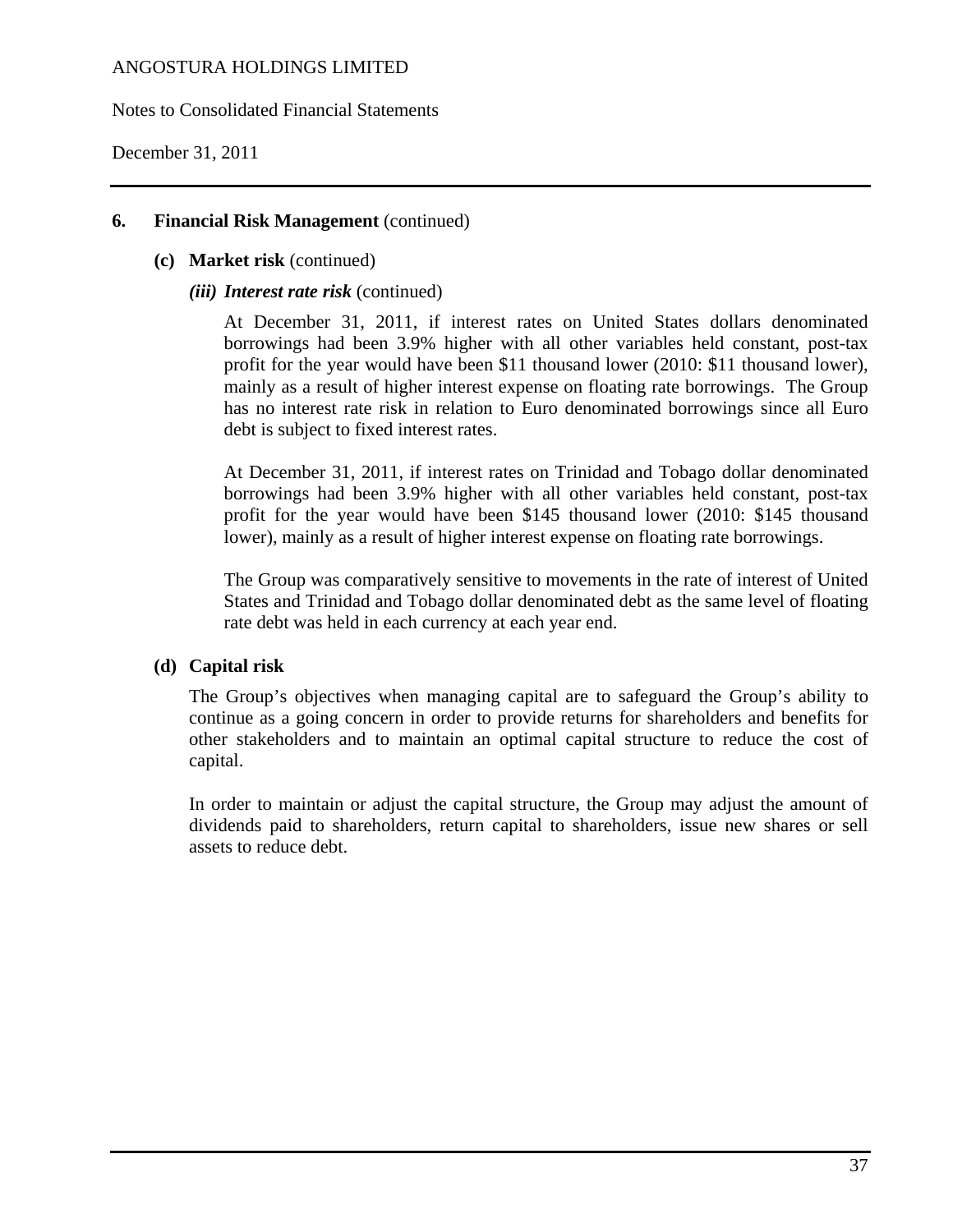Notes to Consolidated Financial Statements

December 31, 2011

#### **6. Financial Risk Management** (continued)

#### **(d) Capital risk** (continued)

Consistent with others in the industry, the Group monitors capital on the basis of the gearing ratio. This ratio is calculated as net debt divided by total capital. Net debt is calculated as total borrowings (including 'current and non-current borrowings' as shown in the consolidated statement of financial position) less cash and cash equivalents. Total capital is calculated as 'equity' as shown in the consolidated statement of financial position plus net debt.

The gearing ratios at December 31, 2011 and 2010 were as follows:

|                                          |     | 2011       | 2010       |
|------------------------------------------|-----|------------|------------|
|                                          |     | \$2000     | \$2000     |
| Total borrowings (Note 20)               |     | 722,804    | 783,304    |
| Less: Cash at bank and in hand (Note 16) |     | (170, 387) | (114, 541) |
| Net debt                                 | A   | 552,417    | 668,763    |
| Total equity                             |     | 234,326    | 74,470     |
| Total capital                            | B   | 786,743    | 743,233    |
| Gearing ratio                            | A/B | 70%        | 89.9%      |

The Group manages its gearing through the cash planning process where debt reduction is factored into the planned allocation of cash resources in the medium to long term future.

As a condition of certain of the Group's borrowings, covenants with respect to gearing, liquidity and profitability have been established and are reported on at least quarterly. Departures from minimum/maximum required measures must be explained to lenders and where explanations are not accepted, remedial action must be taken. Failure to comply with covenants can result in a request for immediate repayment of the relevant facility or reclassification to current liabilities on the consolidated statement of financial position.

Subsequent to the year-end but prior to the approval of these consolidated financial statements by the Board of Directors, Management was engaged in negotiations with financial institutions for the restructuring of a remaining portion of the Group's debt portfolio. Interest savings and cash management are expected to result from the conclusion of the restructuring exercise.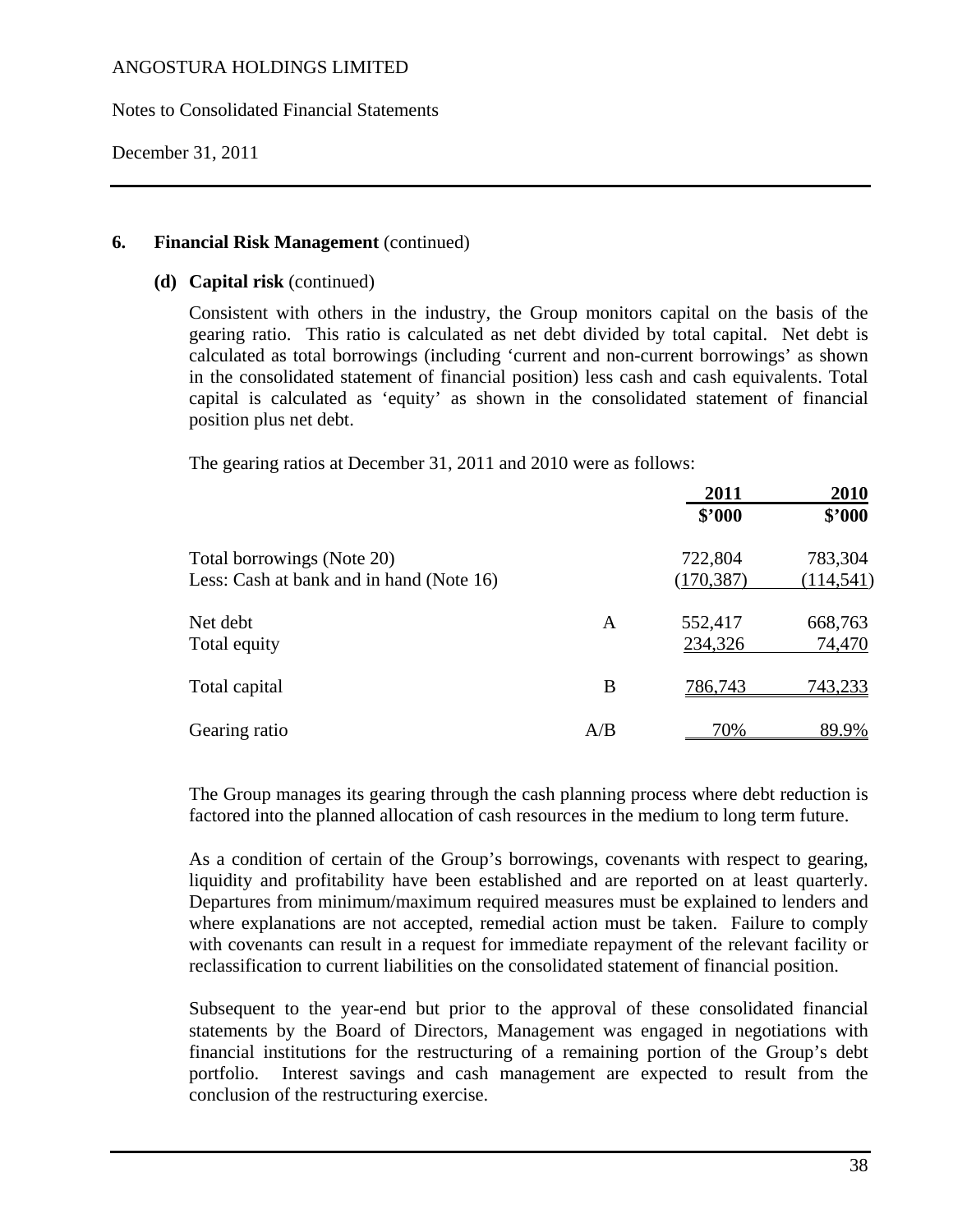Notes to Consolidated Financial Statements

December 31, 2011

# **7. Segment Information**

## **Primary reporting format**

Management has determined the operating segments based on the reports reviewed by the Executive Management Team that are used to make strategic decisions.

The segment results for the year ended December 31, 2011 are as follows:

|                                   | <b>Alcohol</b><br>\$2000 | Non-<br><b>Alcohol</b><br>\$'000 | <b>Total</b><br>\$'000 |
|-----------------------------------|--------------------------|----------------------------------|------------------------|
| Net Sales                         | 616,798                  | 79,524                           | 696,322                |
| Segment profit                    | 187,207                  | 30,894                           | 218,101                |
| Finance cost                      |                          |                                  | (56, 964)              |
| Finance income                    |                          |                                  | 538                    |
| Foreign exchange gains            |                          |                                  | 16,552                 |
| Dividend income                   |                          |                                  | 13,297                 |
| Other income                      |                          |                                  | 1,928                  |
| Impairment charges                |                          |                                  | (12, 818)              |
| Fair value losses                 |                          |                                  | (104)                  |
| Share of results of<br>Associates |                          |                                  | 17,090                 |
| Net profit before tax             |                          |                                  | 197,620                |
| Tax expense                       |                          |                                  | (40, 735)              |
| Net profit after tax              |                          |                                  | 156,885                |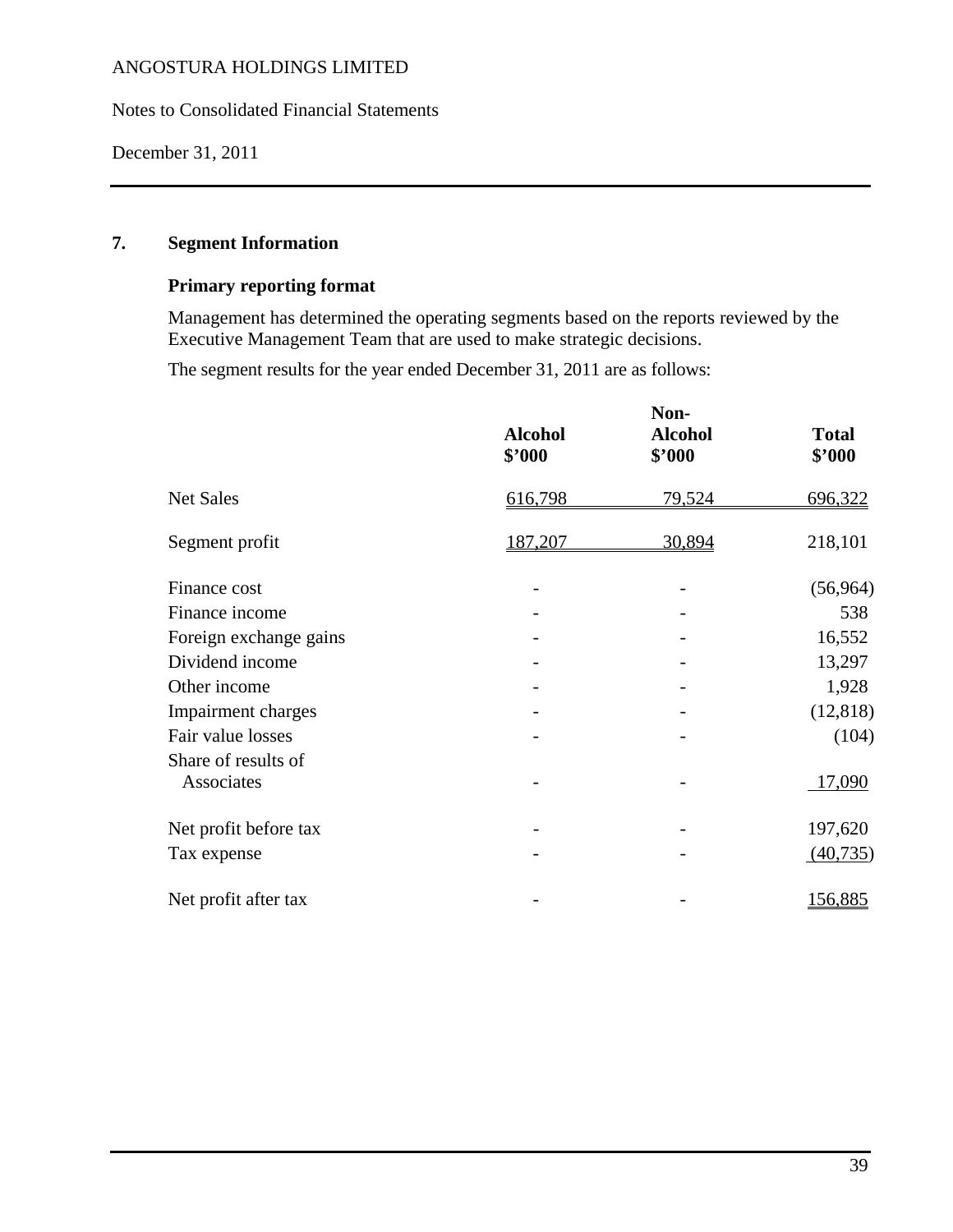Notes to Consolidated Financial Statements

December 31, 2011

## **7.** Segment Information (continued)

## **Primary reporting format (continued)**

The segment results for the year ended December 31, 2010 were as follows:

|                        | <b>Alcohol</b><br>\$'000 | Non-<br><b>Alcohol</b><br>\$'000 | <b>Total</b><br>\$'000 |
|------------------------|--------------------------|----------------------------------|------------------------|
| <b>Net Sales</b>       | 520,393                  | 100,512                          | 620,905                |
| Segment profit         | 116,870                  | 47,764                           | 164,634                |
| Finance cost           |                          |                                  | (66,966)               |
| Finance income         |                          |                                  | 8,468                  |
| Foreign exchange gains |                          |                                  | 8,026                  |
| Dividend income        |                          |                                  | 90                     |
| Other income           |                          |                                  | 201,824                |
| Fair value gains       |                          |                                  | 41,773                 |
| Net profit before tax  |                          |                                  | 357,849                |
| Tax credit             |                          |                                  | 10,910                 |
| Net profit after tax   |                          |                                  | 368,759                |
|                        |                          |                                  |                        |

The assets and liabilities of the Group are not allocated by segment.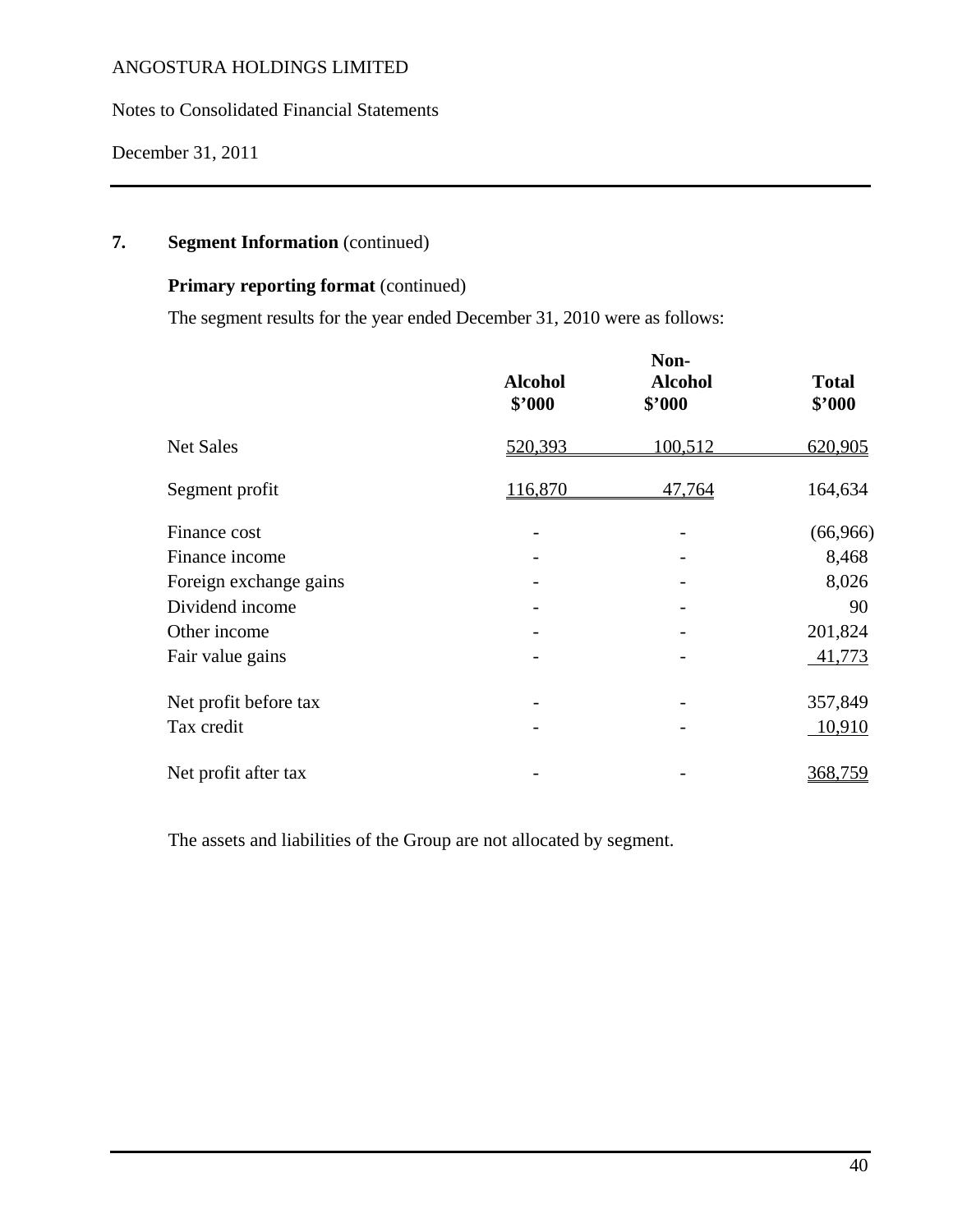Notes to Consolidated Financial Statements

December 31, 2011

# **8. Property, Plant and Equipment**

|                                               | <b>Land</b> and<br><b>Buildings</b><br>\$'000 | Plant,<br>Machinery,<br>Equipment<br>\$'000 | <b>Casks</b><br>\$'000 | Assets in<br><b>Progress</b><br>\$'000 | <b>Total</b><br>\$'000 |
|-----------------------------------------------|-----------------------------------------------|---------------------------------------------|------------------------|----------------------------------------|------------------------|
| Year ended December 31, 2011                  |                                               |                                             |                        |                                        |                        |
| Opening net book amount                       | 187,388                                       | 71,354                                      | 13,640                 | 11,258                                 | 283,640                |
| Additions                                     | 2,062                                         | 15,779                                      |                        | 6,909                                  | 24,750                 |
| Transfers                                     |                                               | 1,176                                       |                        | (1,176)                                |                        |
| Disposals/write offs                          |                                               | (685)                                       |                        | (2,736)                                | (3,421)                |
| Depreciation charge                           | (3,599)                                       | (10, 187)                                   | (2,482)                |                                        | (16, 268)              |
| Exchange differences                          | 83                                            | 274                                         |                        | 6                                      | 363                    |
| Closing net book amount                       | 185,934                                       | 77,711                                      | 11,158                 | 14,261                                 | 289,064                |
| At December 31, 2011                          |                                               |                                             |                        |                                        |                        |
| Cost or valuation                             | 199,605                                       | 246,798                                     | 28,003                 | 14,261                                 | 488,667                |
| Accumulated depreciation                      | (13,671)                                      | (169,087)                                   | (16, 845)              | $\overline{\phantom{a}}$               | (199, 603)             |
| Net book amount                               | 185,934                                       | 77,711                                      | 11,158                 | 14,261                                 | 289,064                |
| At January 1, 2010                            |                                               |                                             |                        |                                        |                        |
| Cost or valuation                             | 261,055                                       | 247,818                                     | 28,003                 | 11,313                                 | 548,189                |
| Accumulated depreciation                      | (17,297)                                      | (162, 057)                                  | (11,100)               |                                        | (190, 454)             |
| Net book amount                               | 243,758                                       | 85,761                                      | 16,903                 | 11,313                                 | 357,735                |
| Year ended December 31, 2010                  |                                               |                                             |                        |                                        |                        |
| Opening net book amount                       | 243,758                                       | 85,761                                      | 16,903                 | 11,313                                 | 357,735                |
| <b>Additions</b>                              | 17                                            | 5,447                                       | $\overline{a}$         | 13,980                                 | 19,444                 |
| <b>Transfers</b>                              | 43                                            | 13,288                                      |                        | (13, 331)                              |                        |
| Disposals/write offs                          |                                               | (1,801)                                     |                        | (708)                                  | (2,509)                |
| Depreciation charge                           | (3,338)                                       | (11, 852)                                   | (3,263)                |                                        | (18, 453)              |
| Transfer to held-for-sale assets              | (18, 105)                                     | (3,645)                                     |                        |                                        | (21,750)               |
| Exchange differences and<br>impairment charge | (34,987)                                      | (15, 844)                                   |                        | $\overline{4}$                         | (50, 827)              |
| Closing net book amount                       | 187,388                                       | 71,354                                      | 13,640                 | 11,258                                 | 283,640                |
| At December 31, 2010                          |                                               |                                             |                        |                                        |                        |
| Cost or valuation                             | 197,460                                       | 238,905                                     | 28,003                 | 11,258                                 | 475,626                |
| Accumulated depreciation                      | (10,072)                                      | (167, 551)                                  | (14, 363)              |                                        | (191,986)              |
| Net book amount                               | 187,388                                       | 71,354                                      | 13,640                 | 11,258                                 | 283,640                |
|                                               |                                               |                                             |                        |                                        |                        |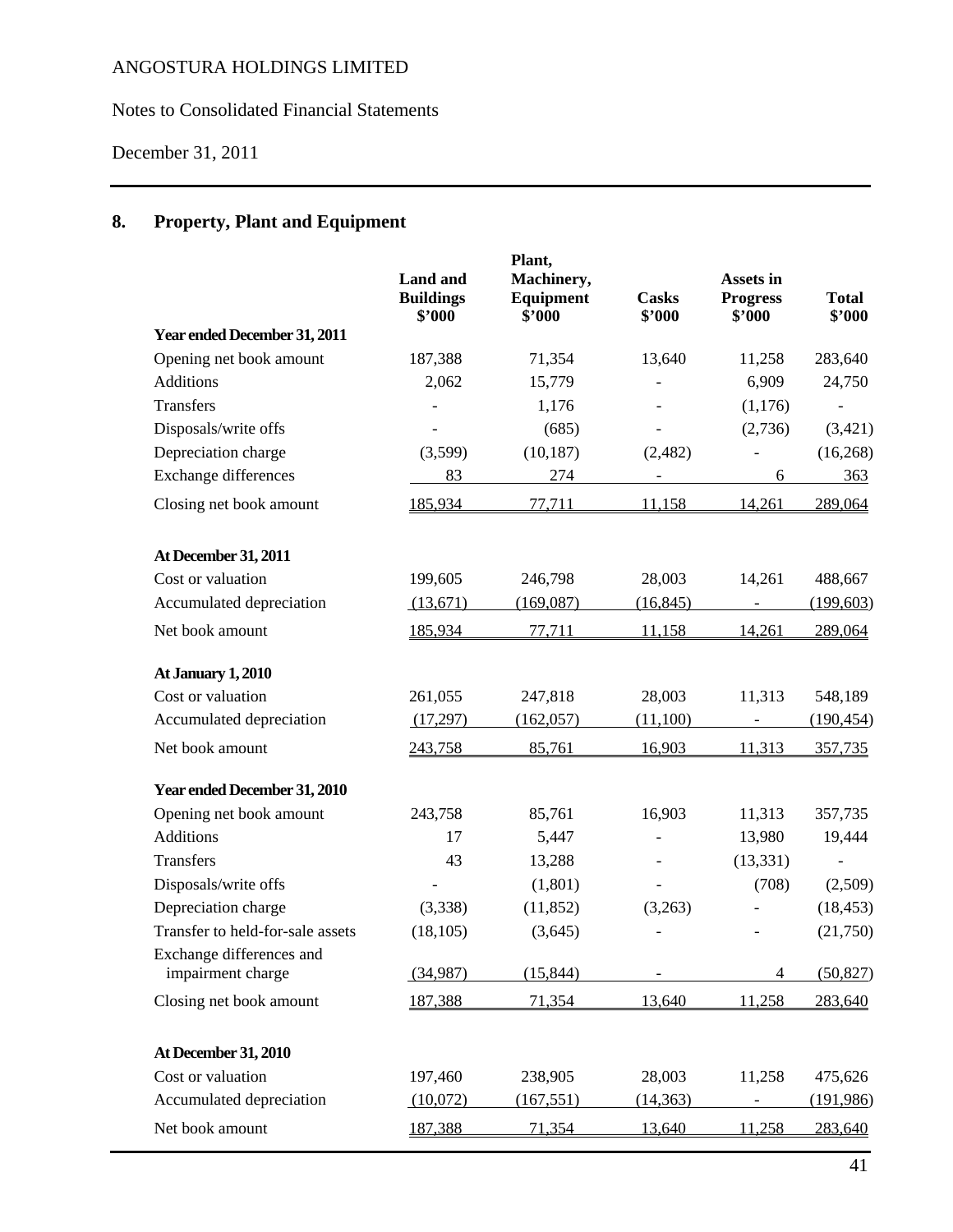Notes to Consolidated Financial Statements

December 31, 2011

#### **8.** Property, Plant and Equipment (continued)

The Group's land and buildings are subject to revaluation every five years and were last revalued on December 31, 2009 by qualified independent experts. Valuations were made on the basis of market value. Revaluation surpluses were credited to 'revaluation surpluses' in other reserves (Note 19).

Property, plant and equipment with a net book value of \$231,370 thousand (2010: \$226,468 thousand) are pledged as security for borrowings.

#### **9. Available-for-Sale Assets**

|                                                       | 2011   | 2010    |
|-------------------------------------------------------|--------|---------|
|                                                       | \$2000 | \$2000  |
| Balance at January 1                                  | 49,725 | 51,880  |
| Additions                                             |        | 663     |
| Disposals                                             |        | (311)   |
| Gain (loss) recognised on revaluation (Note 19)       | 4,411  | (1,889) |
| Other (Note 28)                                       |        | (618)   |
| <b>Balance at December 31</b>                         | 54,136 | 49,725  |
| Available-for-sale assets include the following:      |        |         |
| Listed equity securities – English speaking Caribbean | 52,812 | 48,405  |
| Unlisted securities                                   | 1,324  | 1,320   |
|                                                       | 54,136 | 49,725  |

Available-for-sale assets with a value of \$52,812 thousand (2010: \$48,405 thousand) are pledged as security for borrowings.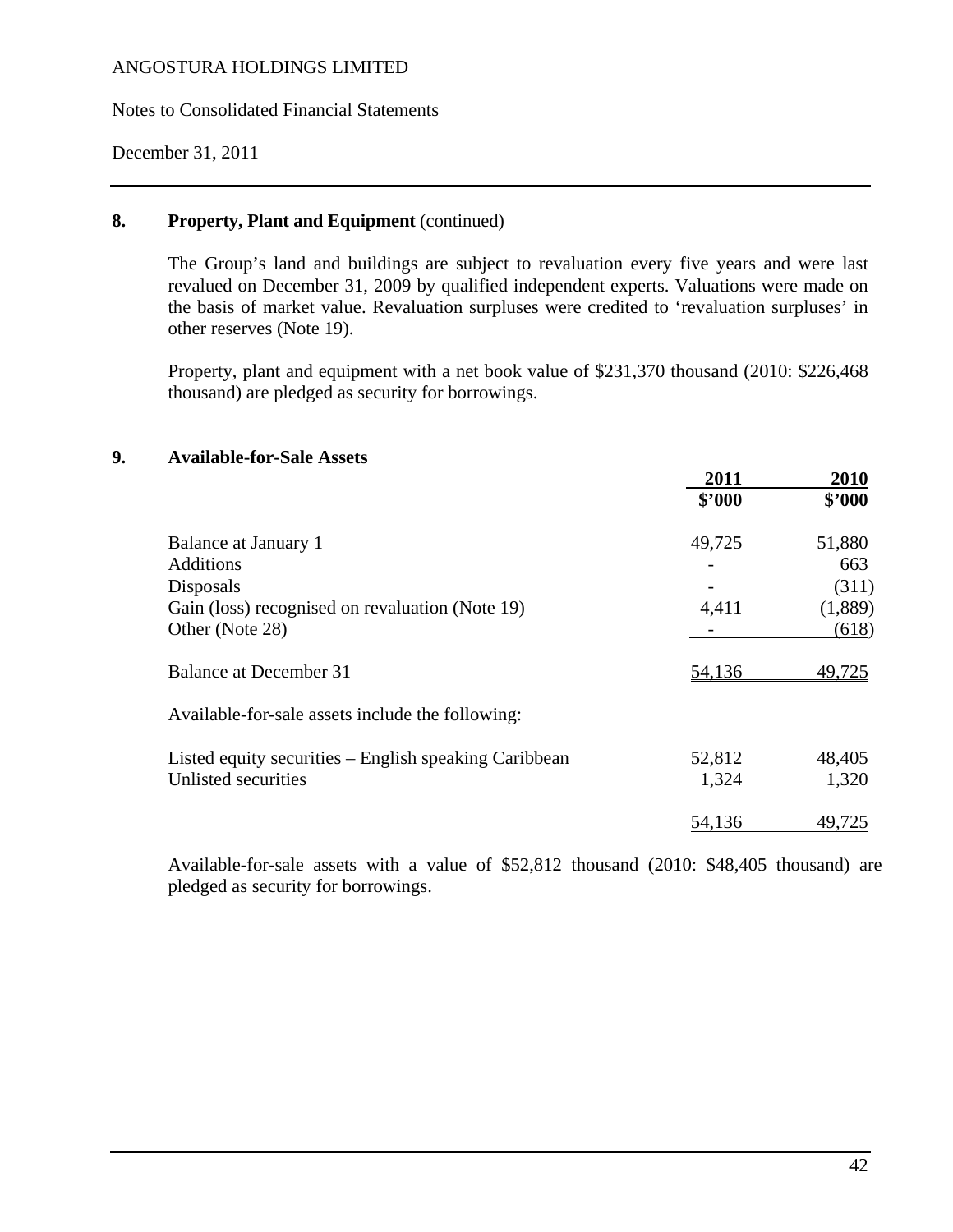Notes to Consolidated Financial Statements

December 31, 2011

## **10. Investment in Associate**

| Company                                                     | <b>Country of incorporation</b> |         | <b>Percentage Owned</b> |
|-------------------------------------------------------------|---------------------------------|---------|-------------------------|
|                                                             |                                 | 2011    | <b>2010</b>             |
| <b>Burn Stewart Distillers Limited</b>                      | Scotland                        | 28.91%  | 28.91%                  |
|                                                             |                                 | 2011    | 2010                    |
| The movement in the investment in associate was as follows: |                                 | \$2000  | \$'000                  |
|                                                             |                                 |         |                         |
| Balance at January 1                                        |                                 | 204,870 |                         |
| <b>Additions</b>                                            |                                 |         | 204,870                 |
| Share of profit, net of tax                                 |                                 | 17,090  |                         |
| Balance at December 31                                      |                                 | 1.960   | 204.870                 |

During 2011, the Group did not receive dividends from its equity-accounted investee.

The Group's equity-accounted investee is not publicly listed and consequently does not have published price quotations.

Summary financial information for the equity-accounted investee at the year end, not adjusted for the percentage ownership held by the Group, is as follows:

|                           | 2011      | 2010       |
|---------------------------|-----------|------------|
|                           | \$2000    | \$2000     |
| Current assets            | 709,873   | 709,653    |
| Non-current assets        | 121,820   | 120,184    |
| <b>Total assets</b>       | 831,693   | 829,837    |
| Total current liabilities | (407,750) | (474, 818) |
| Income                    | 568,571   | 423,207    |
| Expenses                  | (509,000) | (387, 146) |
| Profit before tax         | 59,571    | 36,061     |
| Tax expense               | (457)     | (328)      |
| Profit for the year       | 59,114    | 35,733     |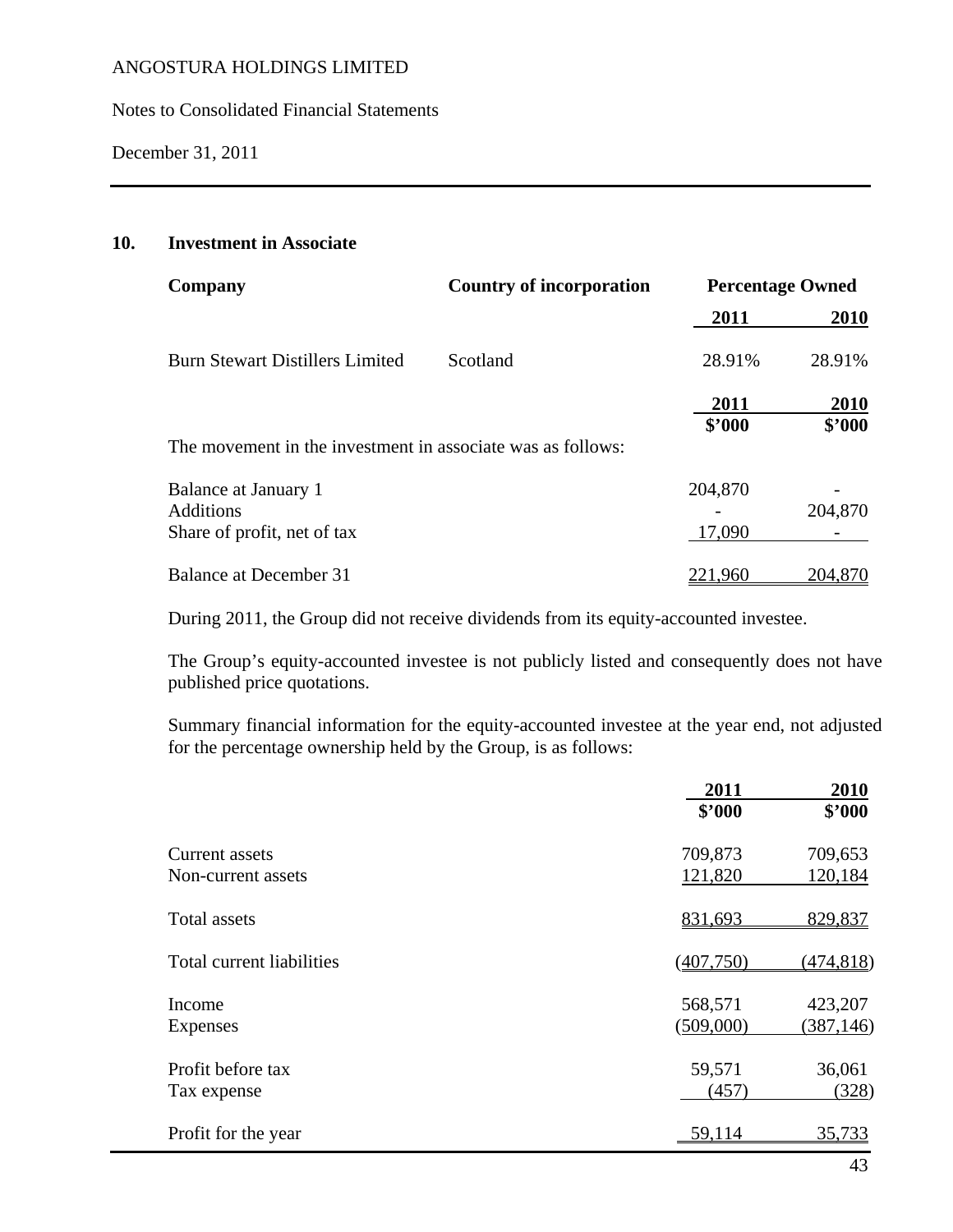Notes to Consolidated Financial Statements

December 31, 2011

## **11. Investment in Joint Venture**

| Company                           | <b>Country of incorporation</b> | <b>Percentage Owned</b> |      |
|-----------------------------------|---------------------------------|-------------------------|------|
|                                   |                                 | 2011                    | 2010 |
| <b>Tobago Plantations Limited</b> | Trinidad and Tobago             | 50%                     | 50%  |

 The carrying value of the joint venture operation was reduced to nil in 2007 when the Group's share of the operating losses incurred by the joint venture surpassed the carrying value of the investment. It is the Group's policy to recognise a share of losses only to the extent of its investment in the joint venture operation (Note 3(a)).

#### **12. Retirement Benefit Asset – Pension Benefit**

i. The amounts recognised in the consolidated statement of financial position are determined as follows:

|                                                           | 2011       | 2010       |
|-----------------------------------------------------------|------------|------------|
|                                                           | \$2000     | \$2000     |
| Fair value of plan assets                                 | 210,635    | 171,642    |
| Present value of funded obligations                       | (207, 371) | (170, 136) |
|                                                           | 3,264      | 1,506      |
| Present value of unfunded obligations                     | (2,966)    | (2,235)    |
| Unrecognised actuarial losses                             | 27,267     | 30,740     |
| Asset in the consolidated statement of financial position | 27,565     | 30.01      |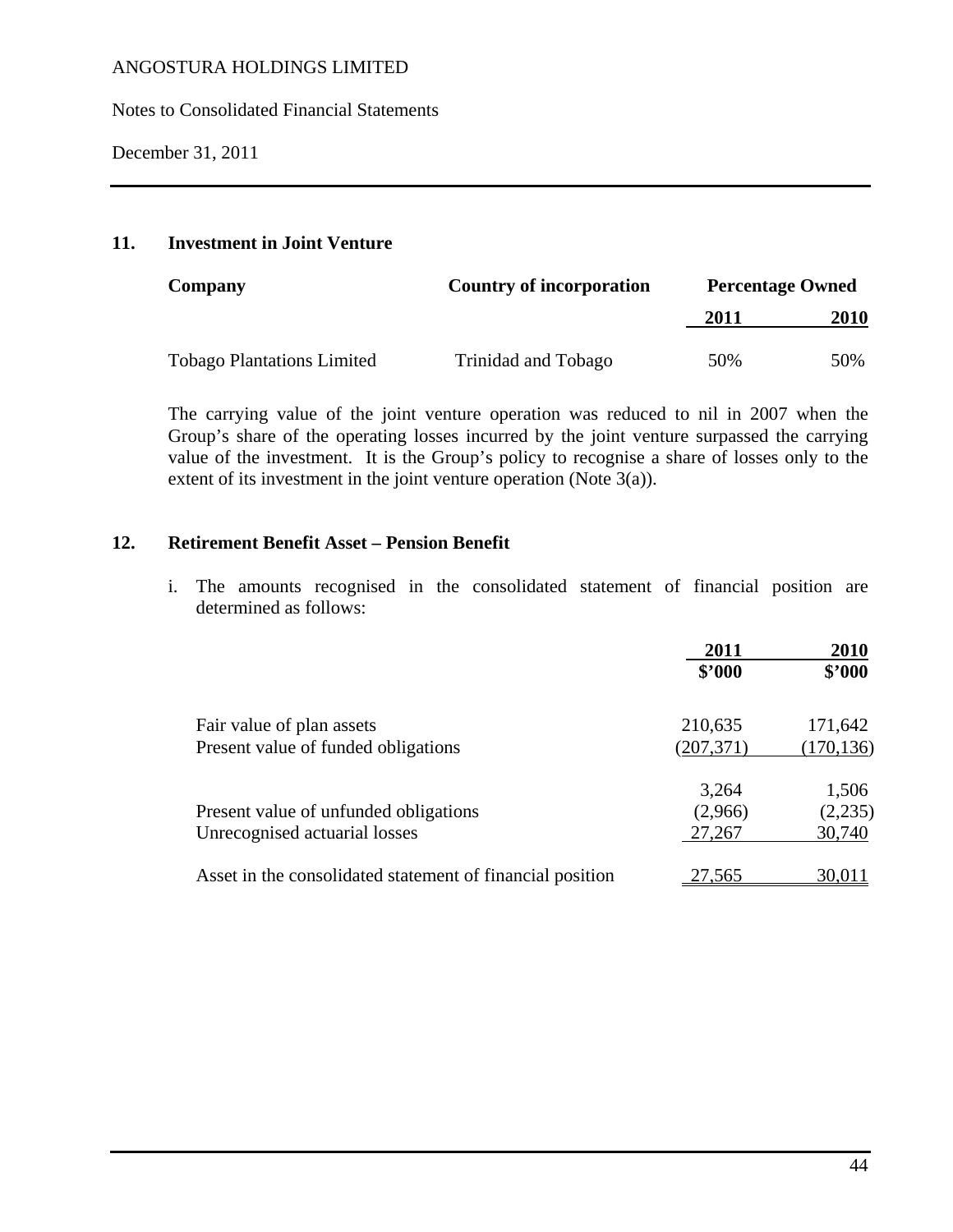# Notes to Consolidated Financial Statements

December 31, 2011

|     |                                                                                     | 2011       | 2010       |
|-----|-------------------------------------------------------------------------------------|------------|------------|
|     |                                                                                     | \$'000     | \$2000     |
| 12. | <b>Retirement Benefit Asset – Pension Benefit (continued)</b>                       |            |            |
|     | The movement for the year in the fair value of plan assets<br>ii.<br>is as follows: |            |            |
|     | <b>Balance at January 1</b>                                                         | 171,642    | 144,978    |
|     | Expected return on plan assets                                                      | 10,586     | 11,219     |
|     | Adjustments                                                                         | 4,490      | 3,920      |
|     | Actuarial gains                                                                     | 23,300     | 11,720     |
|     | <b>Employer contributions</b>                                                       | 6,319      | 3,992      |
|     | <b>Employee contributions</b>                                                       | 2,708      | 3,992      |
|     | Benefits paid                                                                       | (8, 410)   | (8,179)    |
|     | <b>Balance at December 31</b>                                                       | 210,635    | 171,642    |
|     | Actual return on plan assets                                                        | 33,886     | 22,939     |
|     | iii. The movement for the year in the defined benefit obligation<br>is as follows:  |            |            |
|     | Present value of obligation at January 1                                            | (172, 371) | (152,903)  |
|     | Interest cost                                                                       | (10, 349)  | (11, 377)  |
|     | Adjustment                                                                          | (3,905)    |            |
|     | Current service cost – employer                                                     | (6,784)    | (3,638)    |
|     | Current service cost – employee                                                     | (2,708)    | (3,992)    |
|     | Benefits paid                                                                       | 9,011      | 8,179      |
|     | Past service cost                                                                   | (1,923)    | (792)      |
|     | Actuarial losses on obligation                                                      | (21,309)   | (7,848)    |
|     | Present value of obligation at December 31                                          | (210, 337) | (172, 371) |
|     | Represented by:                                                                     |            |            |
|     | Funded obligations                                                                  | 207,371    | 170,136    |
|     | Unfunded obligations                                                                | 2,966      | 2,235      |
|     |                                                                                     | 210,337    | 172,371    |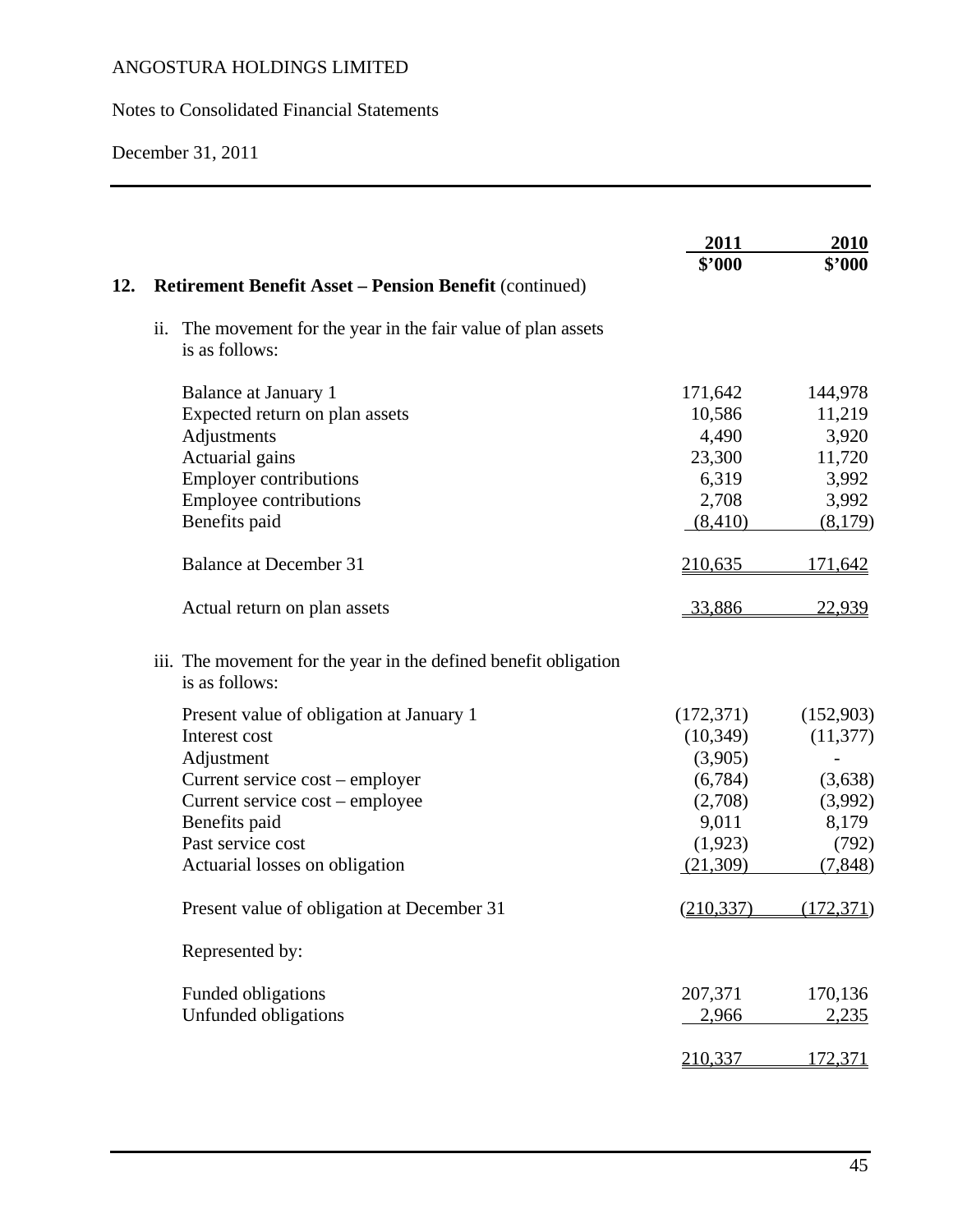# Notes to Consolidated Financial Statements

December 31, 2011

|     |                                                                                                                               | 2011      | 2010      |
|-----|-------------------------------------------------------------------------------------------------------------------------------|-----------|-----------|
|     |                                                                                                                               | \$'000    | \$'000    |
| 12. | <b>Retirement Benefit Asset - Pension Benefit (continued)</b>                                                                 |           |           |
|     | iv. The amounts recognised in the consolidated statement of<br>comprehensive income are as follows:                           |           |           |
|     | Net actuarial loss recognised during the year                                                                                 | (837)     | (1,481)   |
|     | Current service cost                                                                                                          | (6,784)   | (3,638)   |
|     | Interest cost                                                                                                                 | (10, 349) | (11, 377) |
|     | Expected return on plan assets                                                                                                | 10,586    | 11,219    |
|     | Past service cost                                                                                                             | (1,923)   | (792)     |
|     | Total charge in the consolidated statement of                                                                                 |           |           |
|     | comprehensive income                                                                                                          | (9,307)   | (6,069)   |
|     | The total charge to the consolidated statement of<br>comprehensive income is analysed as follows:                             |           |           |
|     | Charge to profit before tax (Note 31)                                                                                         | (6,859)   | (7,915)   |
|     | (Charge) credit to other comprehensive income                                                                                 | (2, 448)  | 1,846     |
|     |                                                                                                                               | (9,307)   | (6,069)   |
|     | The movement for the year in the asset recognised<br>V.<br>in the consolidated statement of financial position is as follows: |           |           |
|     | Balance at January 1                                                                                                          | 30,011    | 27,871    |
|     | Total charge in the consolidated statement of                                                                                 |           |           |
|     | comprehensive income                                                                                                          | (9,307)   | (6,069)   |
|     | <b>Employer contributions</b>                                                                                                 | 6,784     | 3,992     |
|     | Severance payments                                                                                                            | 245       | 297       |
|     | Adjustments                                                                                                                   | (168)     | 3,920     |
|     | <b>Balance at December 31</b>                                                                                                 | 27,565    | 30,011    |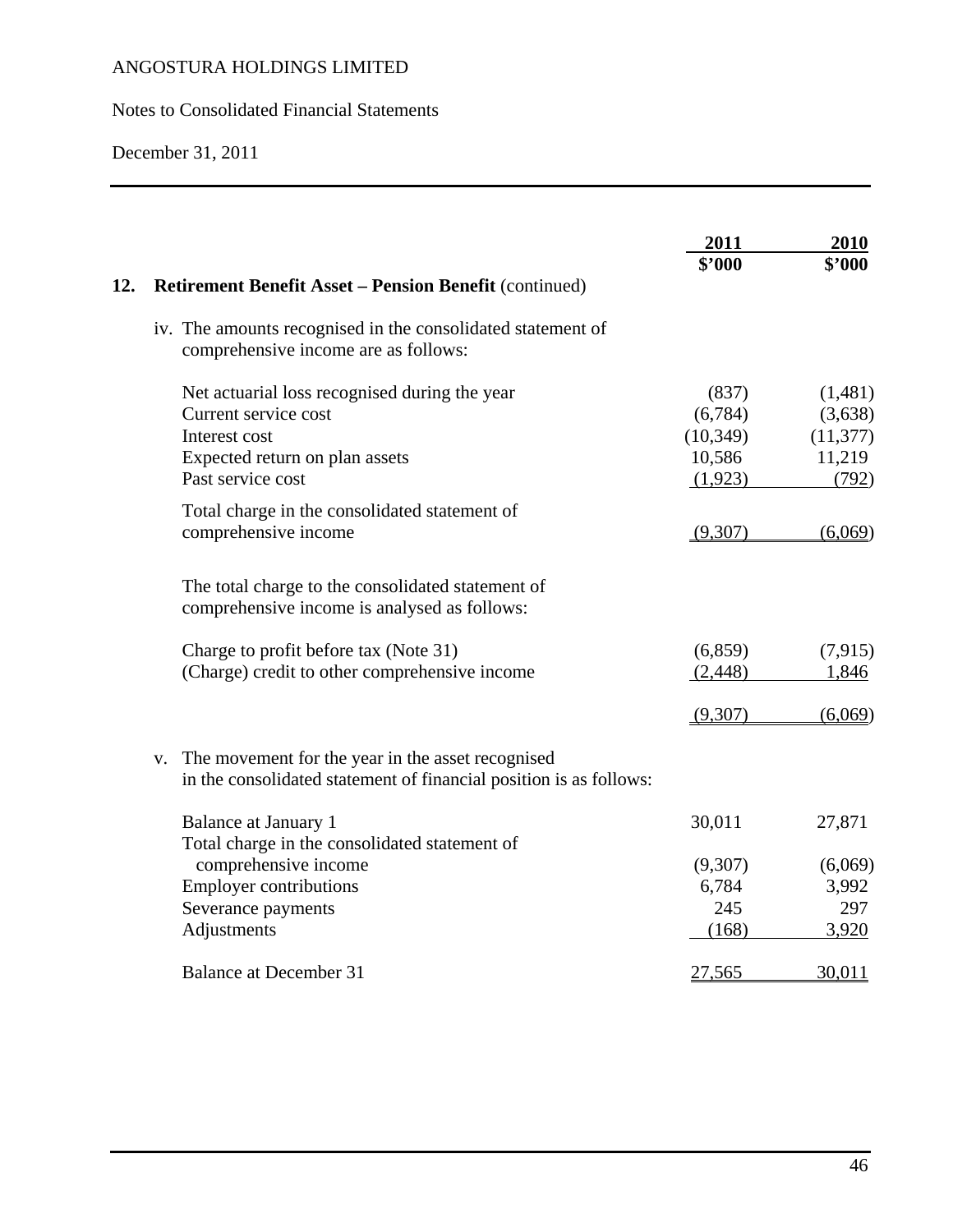Notes to Consolidated Financial Statements

December 31, 2011

#### **12. Retirement Benefit Asset – Pension Benefit** (continued)

vi. The principal actuarial assumptions used were as follows:

|                                | 2011    | <b>2010</b> |
|--------------------------------|---------|-------------|
| Discount rate                  | 5.5%    | 6.0%        |
| Expected return on plan assets | $6.0\%$ | 6.0%        |
| Future salary increases        | 4.5%    | 4.5%        |

Assumptions regarding future mortality experience are set based on US Table GAM94.

The average life expectancy in years of a pensioner retiring at age 60 is as follows:

|        | 2011    | 2010     |
|--------|---------|----------|
| Male   | ി<br>∠∠ | $\sim$ 1 |
| Female | 26      | 26       |

 The plan's assets are fully invested in a diversified general portfolio fund managed by the carrier, Colonial Life Insurance Company Limited.

vii. Plan assets are comprised as follows:

|                                  | 2011          | 2010          |
|----------------------------------|---------------|---------------|
|                                  | $\frac{6}{9}$ | $\frac{6}{6}$ |
| Equities                         | 78.0          | 76.6          |
| Cash and other short term assets | 10.0          | 10.6          |
| <b>Bonds</b>                     | 6.0           | 6.8           |
| Fixed deposits                   | 6.0           | 6.0           |

12.% (2010: 12.1%) of the managed fund assets are invested in the Company's ordinary shares.

The expected return on plan assets is determined by considering the expected returns available on the assets underlying the current investment policy. Expected yields on fixed interest investments are based on gross redemption yields as at the reporting date. Expected returns on equity reflect long term real rates of return experienced in the respective markets.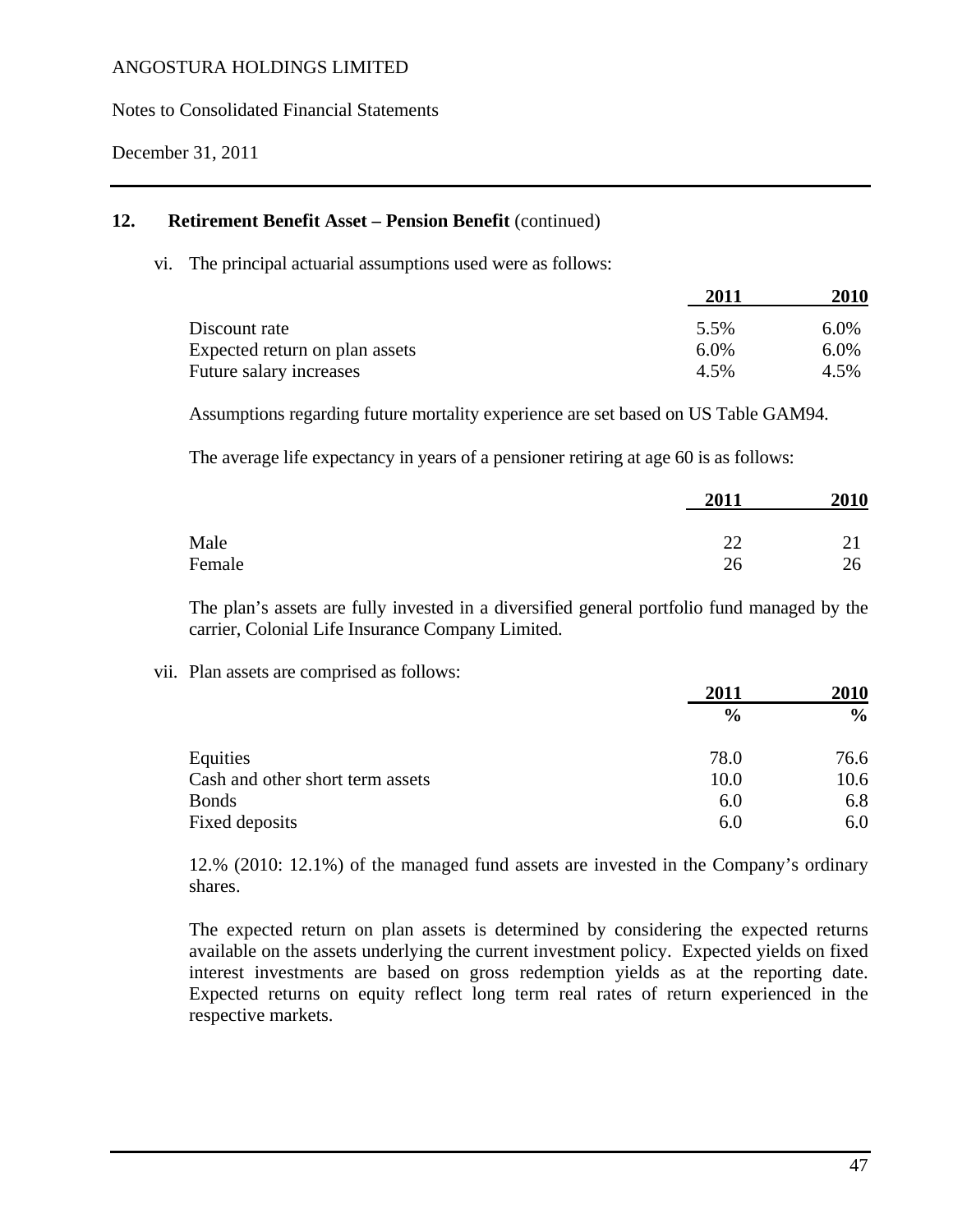Notes to Consolidated Financial Statements

December 31, 2011

## **12. Retirement Benefit Asset – Pension Benefit** (continued)

|                                                       | 2011<br>\$2000 | 2010<br>\$2000 | 2009<br>\$3000            | 2008<br>\$2000 | 2007<br>\$2000 |
|-------------------------------------------------------|----------------|----------------|---------------------------|----------------|----------------|
| Fair value of plan assets<br>Present value of defined | 210,635        | 171,642        | 144,978                   | 138,284        | 124,459        |
| benefit obligation                                    | (210,337       | (172, 370)     | (152,903)                 | (125, 159)     | (108,061)      |
|                                                       | 298            | (728)          | (7.925)                   | 13.125         | <u>16,398</u>  |
| Experience adjustments on plan<br>liabilities         | (6.986)        | (5.964)        | (782)<br>$\left(1\right)$ | (6,654)        | <u>358</u>     |
| Experience adjustments on plan<br>assets              | 23,300         | .720)          | (4.371)                   | 2,618          | (722)<br>(1    |

### **13. Restricted Cash**

|                                           | 2011                     | 2010   |  |
|-------------------------------------------|--------------------------|--------|--|
|                                           | \$2000                   | \$2000 |  |
| Balance at January 1                      | 1,732                    | 1,618  |  |
| Interest earned                           | $\overline{\phantom{0}}$ | 25     |  |
| Gain on foreign currency translation      |                          | 89     |  |
| Transfer to short term deposits (Note 16) | (1,732)                  | 89     |  |
| Balance at December 31                    |                          | 732    |  |

 Restricted cash was held in respect of a loan facility held by the Group and represents the residual balance of funds due to the Group after settlement of all loan notes under the facility. Loan notes were fully settled during the year and as at the reporting date the Group was awaiting release of the cash. During the year these amounts were transferred to short-term deposits.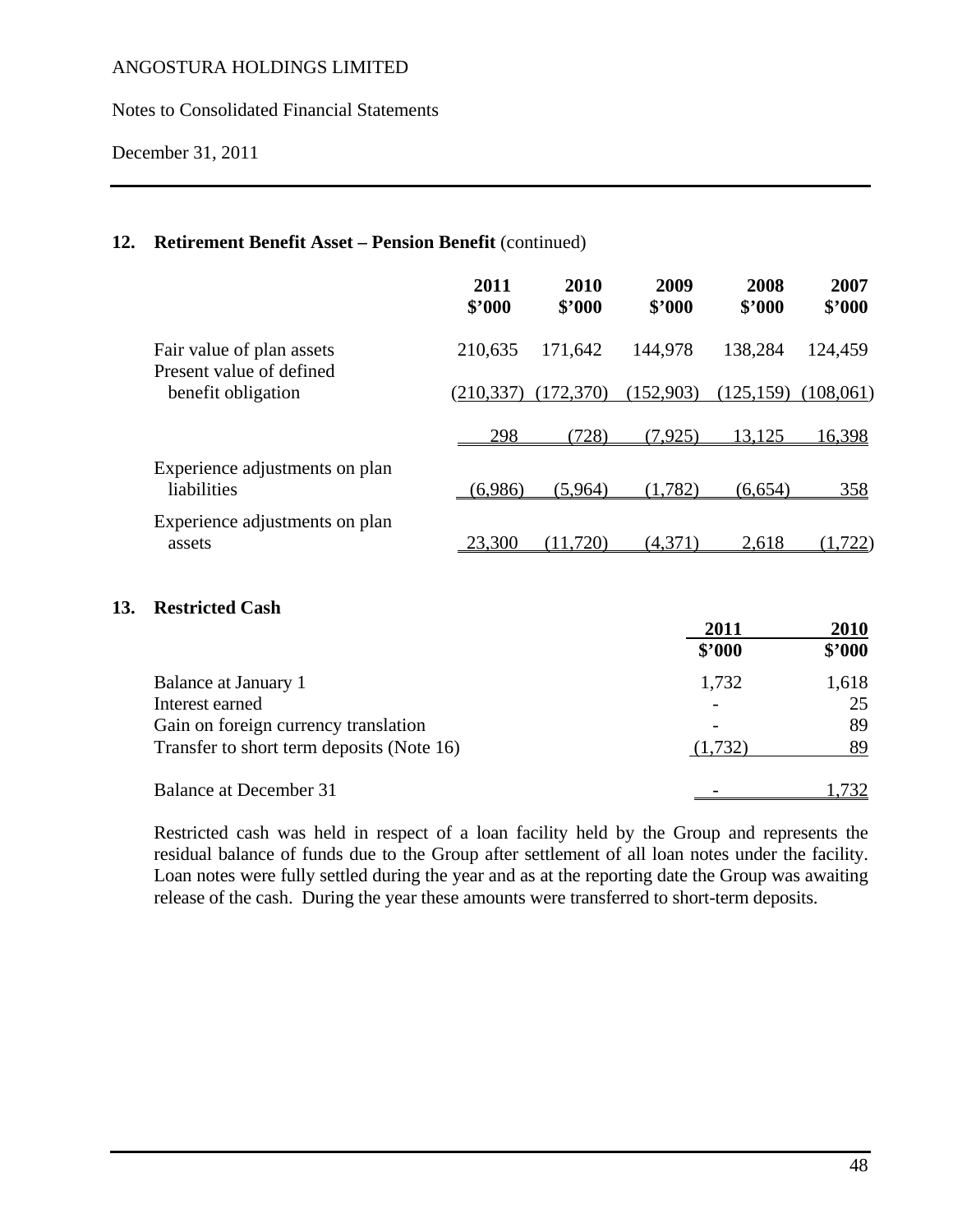#### Notes to Consolidated Financial Statements

December 31, 2011

|     |                             | 2011     | 2010      |
|-----|-----------------------------|----------|-----------|
|     |                             | \$2000   | \$2000    |
| 14. | <b>Inventories</b>          |          |           |
|     | Raw and packaging materials | 59,406   | 89,132    |
|     | Work in progress            | 94,397   | 92,905    |
|     | Finished goods              | 36,001   | 24,965    |
|     |                             | 189,804  | 207,002   |
|     | Provision for obsolescence  | (7, 875) | (36, 434) |
|     |                             | 181.929  | 170,568   |

Inventories pledged as security for borrowings totalled \$170,066 thousand (2010: \$158,076 thousand).

|     |                                                     | 2011    | 2010           |
|-----|-----------------------------------------------------|---------|----------------|
|     |                                                     | \$2000  | \$2000         |
| 15. | <b>Trade and Other Receivables</b>                  |         |                |
|     | Trade receivables                                   | 171,973 | 144,097        |
|     | Provision for impairment of trade receivables       | (9,511) | (4,583)        |
|     |                                                     | 162,462 | 139,514        |
|     | Receivables from related party – net (Note 36 (iv)) | 8,666   | 6,075          |
|     | Trade receivables – net                             | 171,128 | 145,589        |
|     | Prepayments and other receivables                   | 291     | 27             |
|     | <b>Taxation refundable</b>                          | 48      | 75             |
|     |                                                     | 1.467   | <u>145,691</u> |

There is no concentration of credit risk with respect to trade receivables, as the Group has a large number of customers, internationally dispersed.

The fair values of trade and other receivables approximate their carrying values.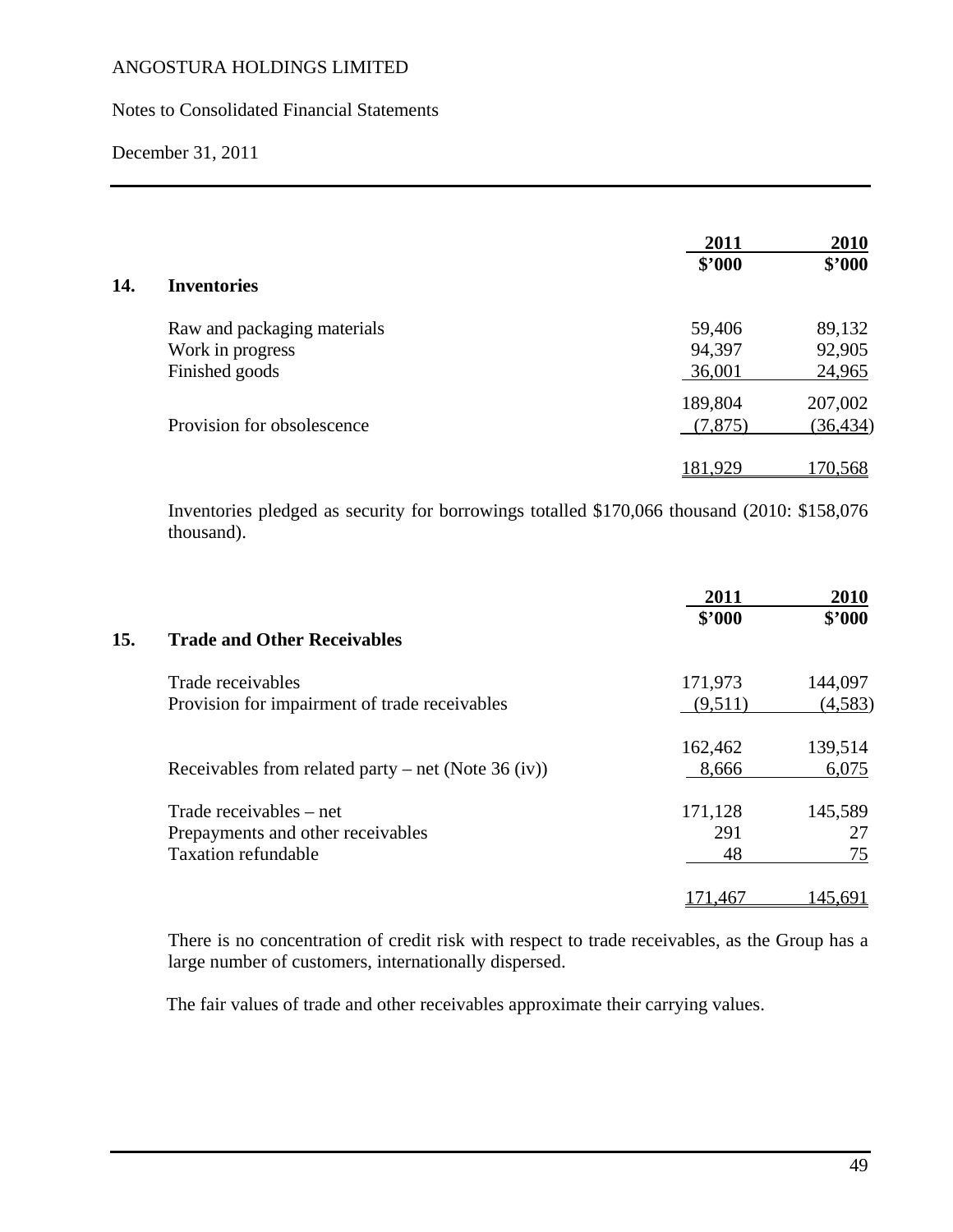Notes to Consolidated Financial Statements

December 31, 2011

## **15. Trade and Other Receivables** (continued)

The aging of trade and other receivables (net of prepayments and taxation refundable) at the year end was:

|                             | Gross<br>2011 | Impairment<br>2011 | Gross<br>2010 | <b>Impairment</b><br>2010 |
|-----------------------------|---------------|--------------------|---------------|---------------------------|
|                             | \$2000        | \$2000             | \$'000        | \$'000                    |
| Not past due                | 122,334       |                    | 87,075        |                           |
| Past due $0 - 30$ days      | 22,490        |                    | 8,947         |                           |
| Past due $31 - 60$ days     | 6,731         |                    | 3,769         |                           |
| Past due $61 - 90$ days     |               |                    | 3,728         |                           |
| Past due $90 - 120$ days    | 2,652         |                    | 601           |                           |
| Past due more than 120 days | 33,710        | (16, 450)          | 51,506        | (10,037)                  |
|                             | 187,917       | (16, 450)          | 155,626       | 10,037                    |

As of December 31, 2011, trade receivables of \$17,259 thousand (2010: \$41,469 thousand) were more than 120 days past due but not impaired. These relate to a number of third party customers for whom there is no recent history of default and management is of the opinion that these amounts are collectible. The impaired receivables mainly relate to wholesalers and retailers which have defaulted on payments. The ageing of these receivables is as disclosed above.

 The carrying amounts of the Group's trade and other receivables are denominated in the following currencies:

|                            | 2011    | 2010    |
|----------------------------|---------|---------|
|                            | \$2000  | \$2000  |
| United States dollar       | 81,281  | 66,324  |
| Trinidad and Tobago dollar | 74,647  | 64,020  |
| Canadian dollar            | 13,465  | 14,111  |
| Euro                       | 2,074   | 1,236   |
|                            | 171,467 | 145,691 |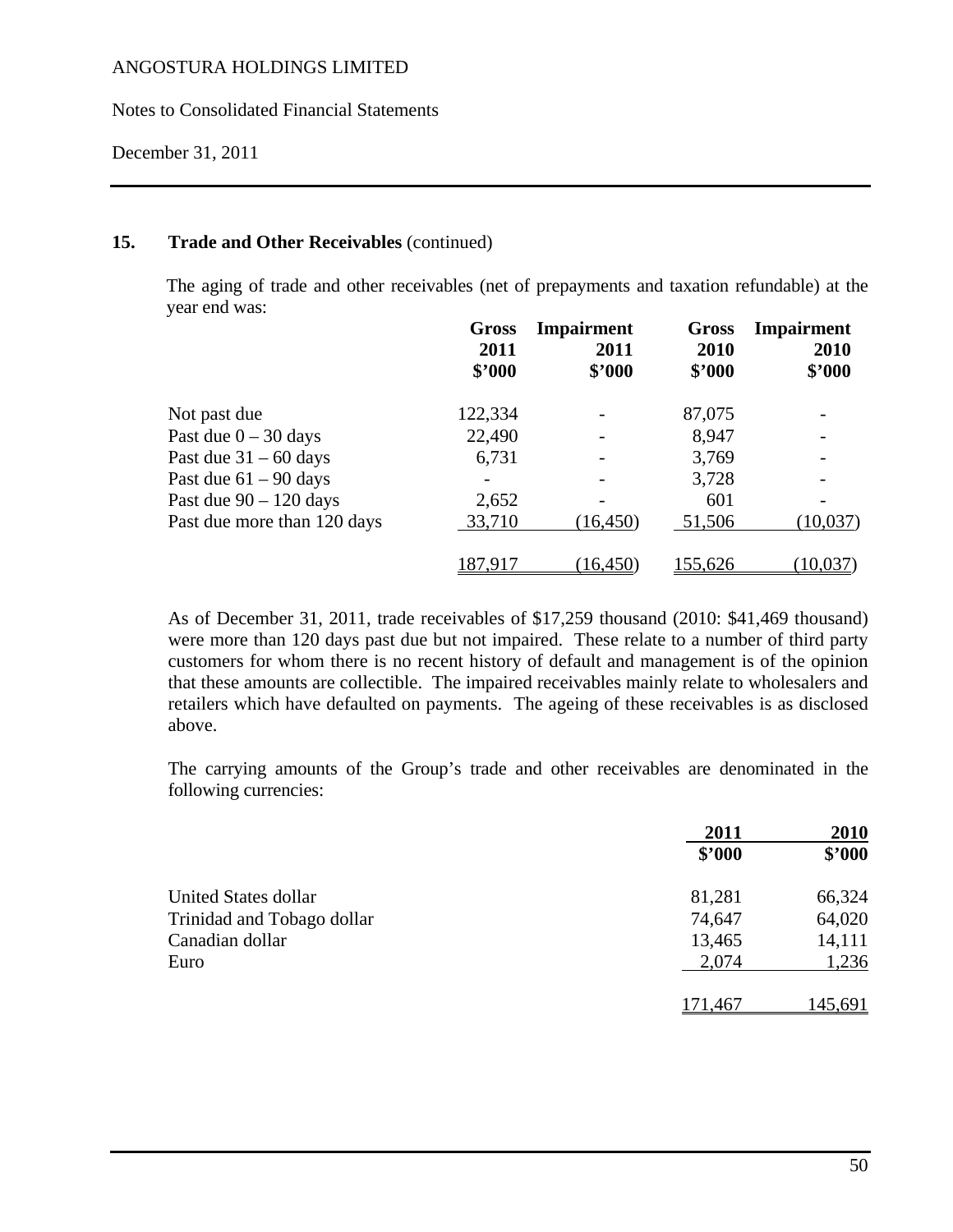#### Notes to Consolidated Financial Statements

December 31, 2011

|     |                                                                              | 2011   | 2010                |
|-----|------------------------------------------------------------------------------|--------|---------------------|
| 15. | <b>Trade and Other Receivables (continued)</b>                               | \$2000 | \$2000              |
|     | Movements in the provision for impaired trade receivables<br>are as follows: |        |                     |
|     | At January 1<br>Write-offs against provisions                                | 4,583  | 38,956<br>(37, 477) |
|     | Increase in provision                                                        | 4,928  | 3,104               |
|     | At December 31                                                               | 9,511  | 4,583               |
|     | Related party (Note 36 (iv))                                                 | 6,939  | 5,454               |
|     | Total provision for impaired trade and other receivables                     | 16,450 | 10,037              |

The creation and release of provision for impaired receivables have been included in 'Selling and marketing costs' in the statement of comprehensive income. Amounts charged to the allowance account are generally written off when there is no expectation of recovering additional cash. None of the classes within trade and other receivables contain impaired assets other than as disclosed above.

The maximum exposure to credit risk at the reporting date is the fair value of each class of receivable mentioned above. All trade and other receivables of the Group are pledged as collateral for borrowings under a floating charge debenture.

|     |                                  | <b>2011</b> | <b>2010</b> |  |
|-----|----------------------------------|-------------|-------------|--|
|     |                                  | \$2000      | \$2000      |  |
| 16. | <b>Cash and Cash Equivalents</b> |             |             |  |
|     | Short term deposits (Note 13)    | 1,732       |             |  |
|     | Cash at bank and in hand         | 168,655     | 114,541     |  |
|     | Cash and cash equivalents        | 70.387      | 114.541     |  |

The Group had no material exposure to interest rate risk arising from cash and cash equivalents held at the year end.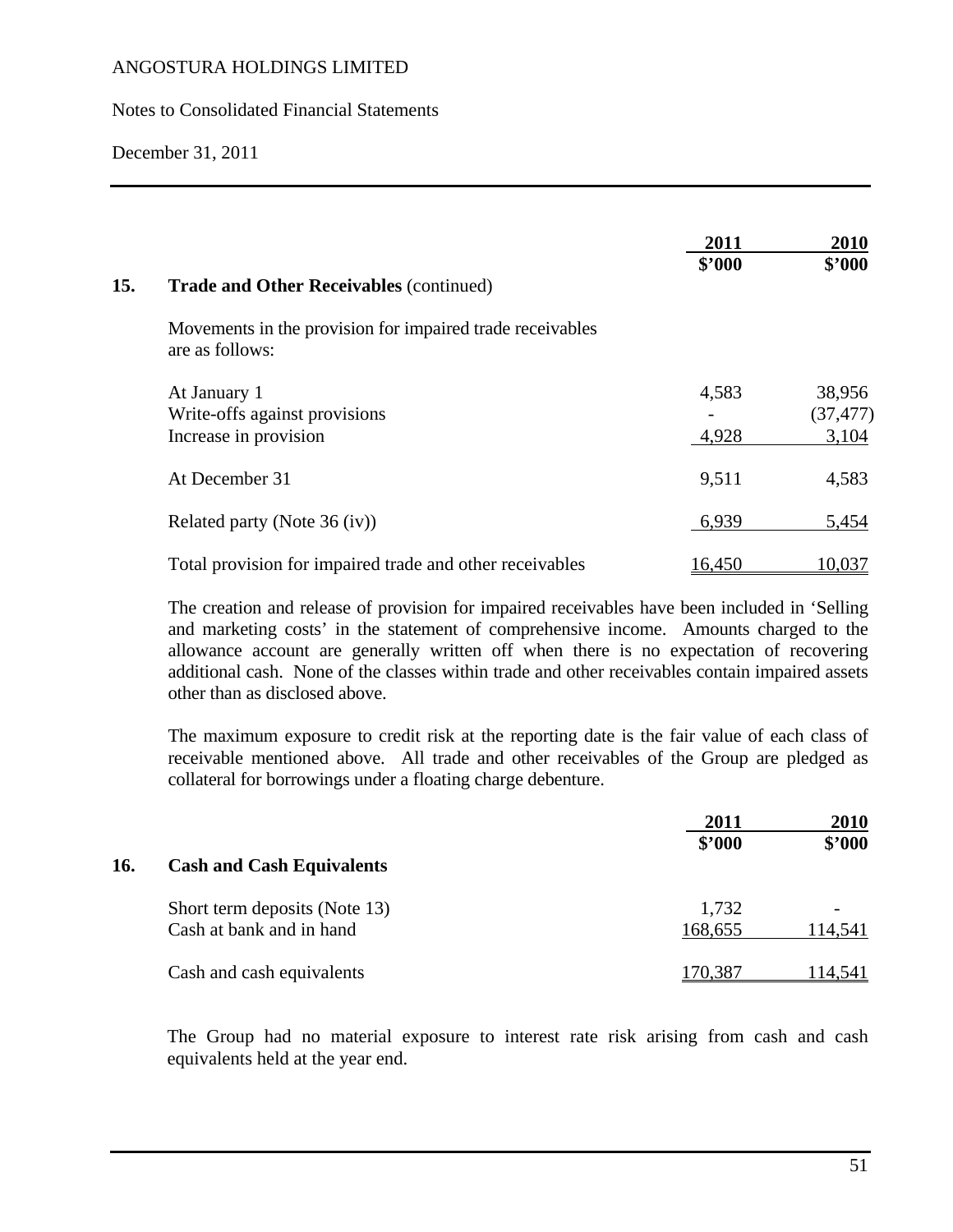## Notes to Consolidated Financial Statements

December 31, 2011

|     |                                           | 2011      | 2010   |
|-----|-------------------------------------------|-----------|--------|
| 17. | <b>Assets Held-for-Sale</b>               | \$2000    | \$2000 |
|     |                                           |           |        |
|     | Balance at January 1                      | 25,308    | 3,558  |
|     | <b>Additions</b>                          |           | 21,750 |
|     | Disposal                                  | (21, 151) |        |
|     | Transfer to property, plant and equipment | (495)     |        |
|     | Fair value loss (Note 28)                 | (104)     |        |
|     | Balance at December 31                    | 3,558     | 25,308 |

There were no impairment provisions on assets held-for-sale at the year-end (2010: nil).

# **18. Share Capital**

| л.                              | 2011           | 2010    |
|---------------------------------|----------------|---------|
| Number of shares in issue (000) | 206,277        | 206,277 |
| Treasury shares (000)           | (457)          | (457)   |
|                                 | 205,820        | 205,820 |
| Ordinary shares (\$'000)        | 119,369        | 119,369 |
| Treasury shares (\$'000)        | (811)          | (811)   |
|                                 | <u>118,558</u> | 118,558 |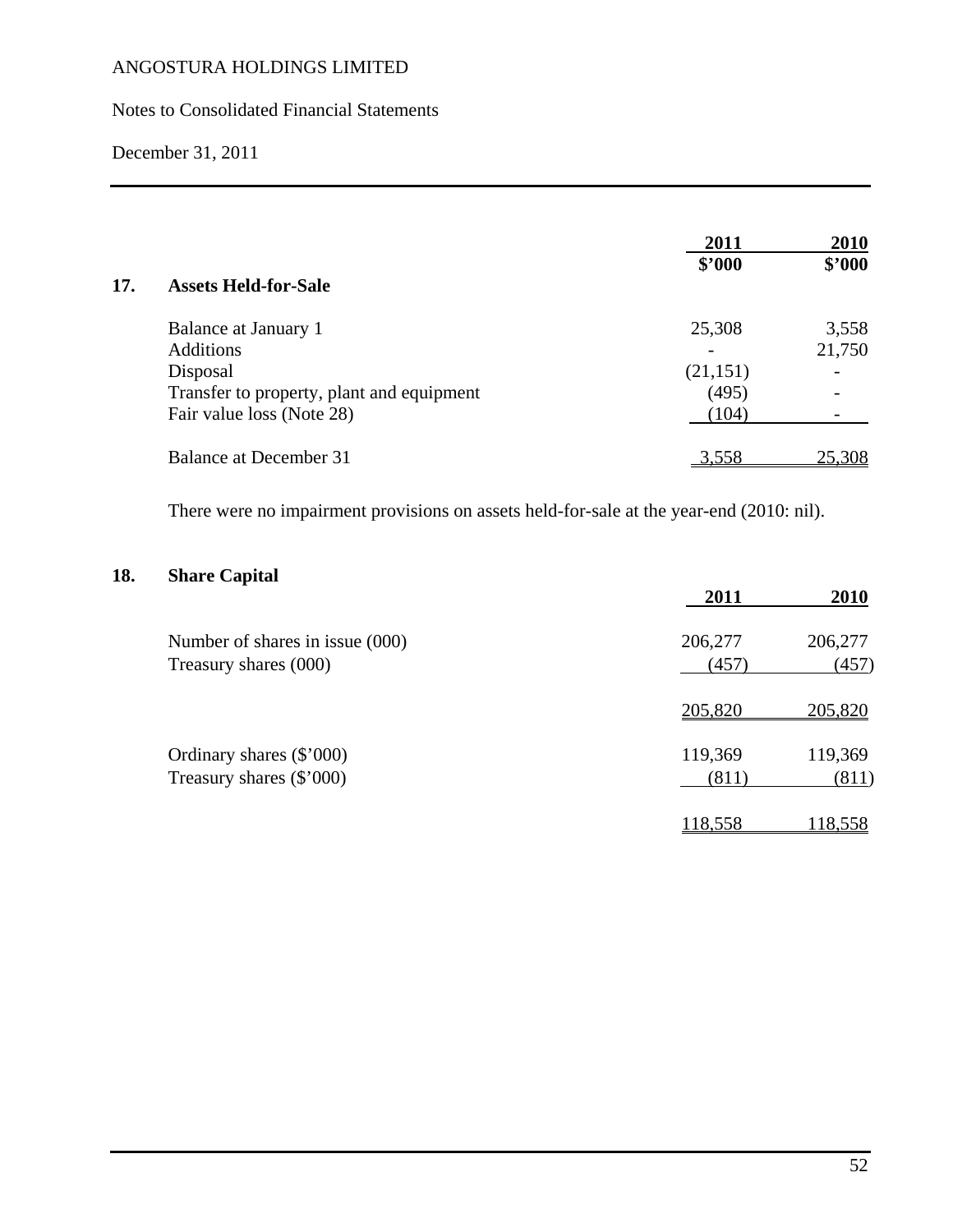Notes to Consolidated Financial Statements

December 31, 2011

## **19. Other Reserves**

|                                                                                                 | <b>Revaluation</b><br><b>Surplus</b><br>\$'000 | <b>Investment</b><br><b>Revaluation</b><br><b>Reserve</b><br>\$'000 | Capital<br><b>Reserves</b><br>\$'000 | <b>Total</b><br>\$'000 |
|-------------------------------------------------------------------------------------------------|------------------------------------------------|---------------------------------------------------------------------|--------------------------------------|------------------------|
| <b>Balance at January 1, 2011</b>                                                               | 77,876                                         | 1                                                                   | 25,950                               | 103,827                |
| Investment revaluation gain on<br>available-for-sale assets<br>Currency translation differences |                                                | 4,411                                                               | (498)                                | 4,411<br>(498)         |
| Other reserve movements                                                                         |                                                |                                                                     | 1,094                                | 1,094                  |
| <b>Balance at December 31, 2011</b>                                                             | 77,876                                         | 4,412                                                               | 26,546                               | 108,834                |
| <b>Balance at January 1, 2010</b>                                                               | 77,876                                         | 1,890                                                               | 14,674                               | 94,440                 |
| Investment revaluation loss on<br>available-for-sale assets                                     |                                                | (1,889)                                                             |                                      | (1,889)                |
| Currency translation differences                                                                |                                                |                                                                     | 2,957                                | 2,957                  |
| Other reserve movements                                                                         |                                                |                                                                     | 8,319                                | 8,319                  |
| <b>Balance at December 31, 2010</b>                                                             | 77,876                                         |                                                                     | 25,950                               | 103,827                |

Revaluation surplus represents gain on revaluation of land and buildings of certain of the Group entities. Land and buildings were last revalued on December 31, 2009 by qualified independent experts and will be due for revaluation again in 2012 in accordance with the accounting policy of the Group entities.

Investment revaluation reserve represents gains (losses) recognised in equity upon revaluation of available-for-sale assets.

Capital reserves represent general reserves maintained by one of the Company's subsidiaries as well as accumulated foreign exchange gains (losses) recognised in equity upon revaluation of the Group's interest in foreign operations.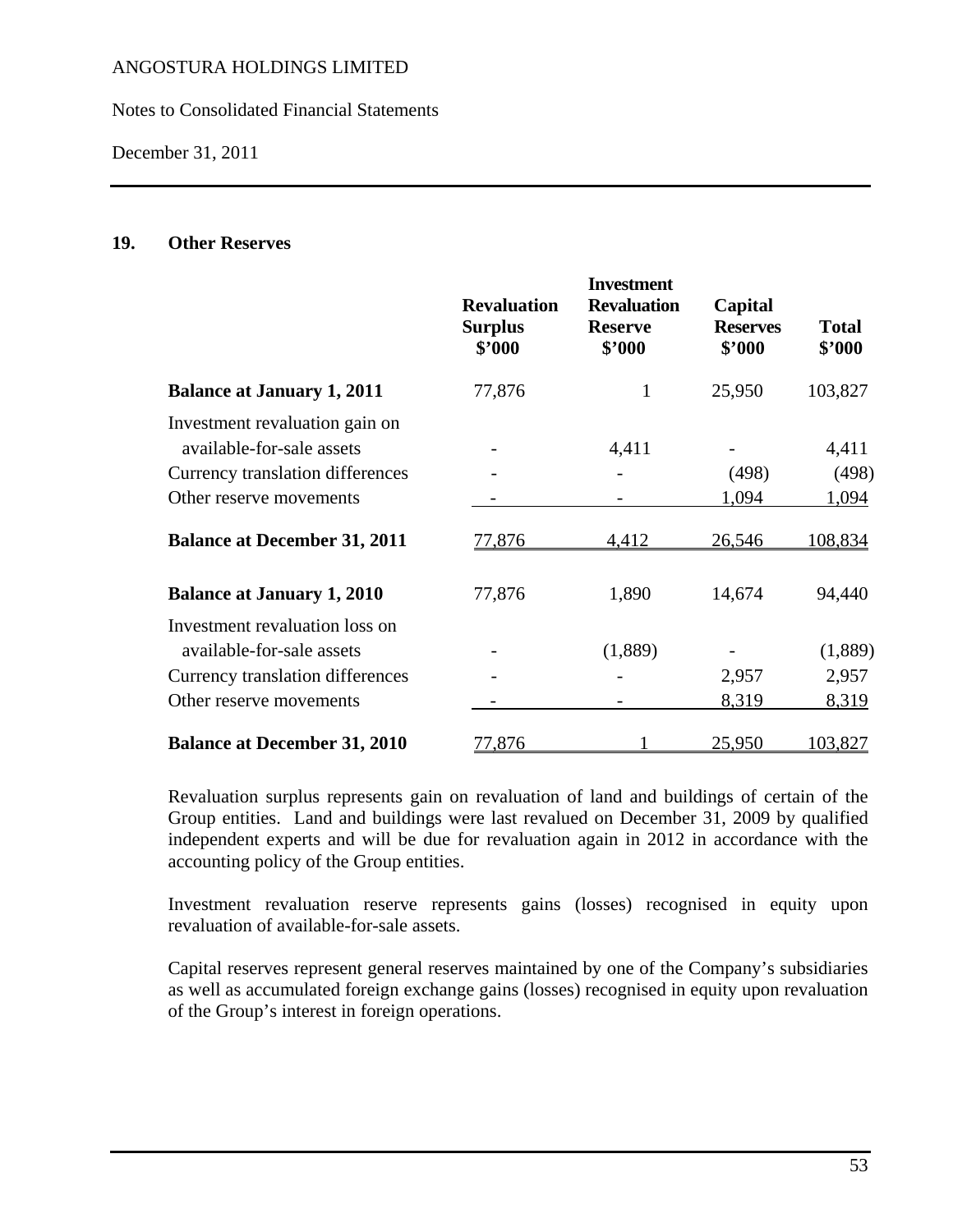## Notes to Consolidated Financial Statements

December 31, 2011

|     |                      | 2011    | 2010    |
|-----|----------------------|---------|---------|
| 20. | <b>Borrowings</b>    | \$2000  | \$'000  |
|     | <b>Non-current</b>   |         |         |
|     | Secured borrowings   | 97,660  |         |
|     | Unsecured borrowings | 339,658 | 358,025 |
|     |                      | 437,318 | 358,025 |
|     | <b>Current</b>       |         |         |
|     | Secured borrowings   | 172,476 | 306,207 |
|     | Unsecured borrowings | 112,410 | 119,072 |
|     |                      | 284,886 | 425,279 |
|     | Total borrowings     | 722,204 | 783,304 |

The effective interest rates on debt servicing for the year were as follows:

| 2011<br><b>Type of borrowing</b> | TT\$   | US\$   | £     | €     | CAD\$ |
|----------------------------------|--------|--------|-------|-------|-------|
| Unsecured borrowings             | 8.25%  | 11.28% |       | 5.09% |       |
| Secured borrowings               | 10.75% | 9.57%  | 3.60% |       |       |
| <b>2010</b>                      |        |        |       |       |       |
| <b>Type of borrowing</b>         | TT\$   | US\$   | £     | €     | CAD\$ |
| Unsecured borrowings             | 10.97% | 8.56%  |       |       |       |
| Secured borrowings               | 10.80% | 10.33% | 3.60% | 4.31% |       |

The carrying amounts and fair values of the non-current borrowings are as follows:

|                            |        | <b>Carrying amounts</b> |                | <b>Fair values</b> |
|----------------------------|--------|-------------------------|----------------|--------------------|
|                            | 2011   | 2010                    | 2011           | 2010               |
|                            | \$2000 | \$2000                  | \$2000         | \$2000             |
| Debentures and other loans |        | 358,025                 | <u>320,993</u> | 243,640            |

The fair values are based on cash flows discounted using rates based on the borrowing rates prevailing at the reporting date, in the respective countries where the debts exist.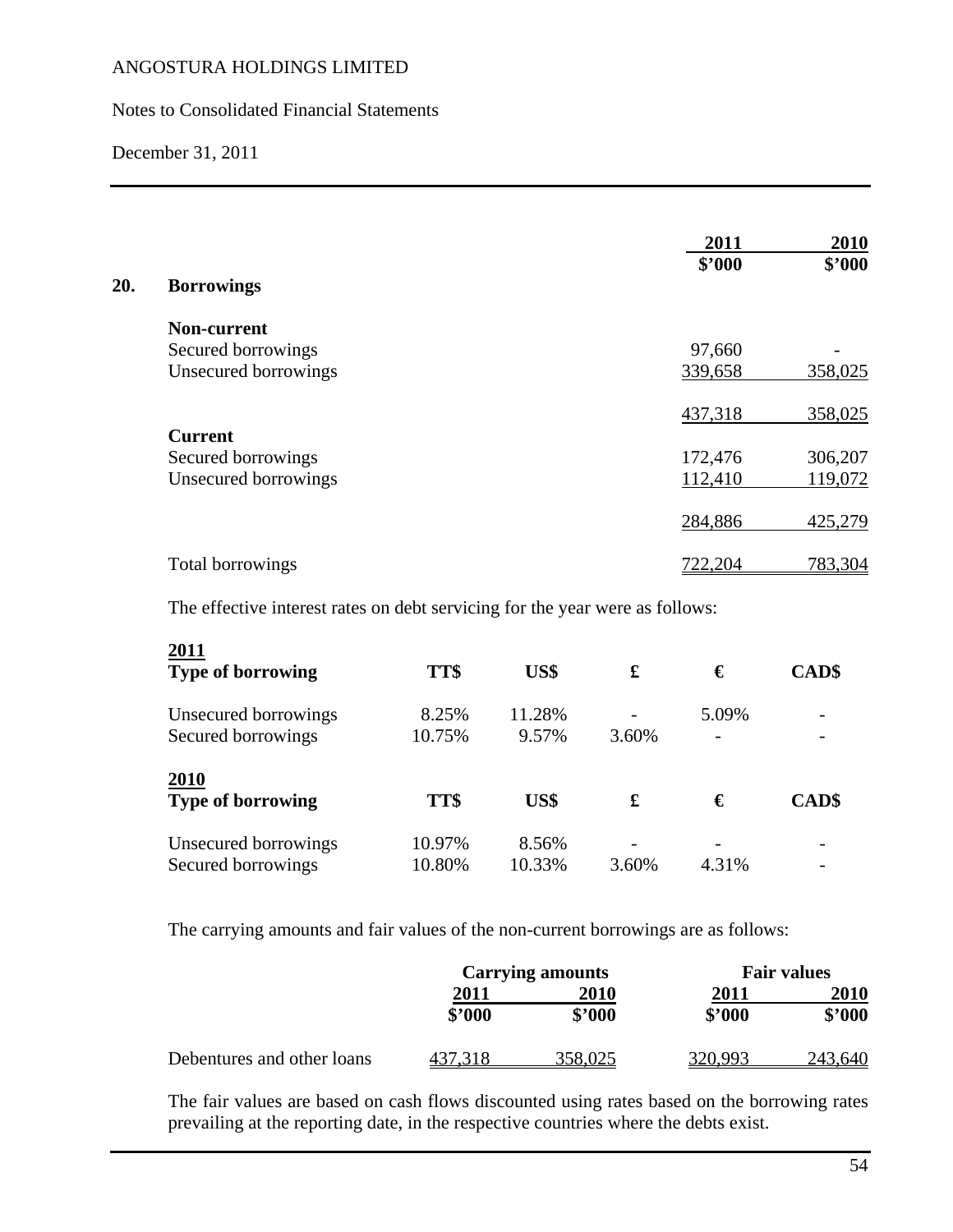Notes to Consolidated Financial Statements

December 31, 2011

#### **20. Borrowings** (continued)

The carrying amounts of short-term borrowings approximate their fair value.

The maturity of non-current borrowings is as follows:

|                       | 2011    | 2010    |
|-----------------------|---------|---------|
|                       | \$2000  | \$2000  |
| Between 2 and 3 years | 52,017  | 5,986   |
| Over 4 years          | 385,301 | 352,039 |
|                       | 437,318 | 358,025 |

The carrying amounts of the Group's borrowings are denominated in the following currencies:

|                            | 2011    | 2010    |
|----------------------------|---------|---------|
|                            | \$'000  | \$2000  |
| Euro                       | 339,658 | 352,039 |
| Trinidad and Tobago dollar | 184,549 | 184,546 |
| United States dollar       | 197,859 | 246,272 |
| Pound sterling             | 138     | 447     |
|                            | 722,204 | 783,304 |

The exposure of the Group's borrowings to interest rate changes and the contractual repricing dates at the reporting date are as follows:

|                             | 2011    | 2010    |
|-----------------------------|---------|---------|
|                             | \$2000  | \$'000  |
| 6 months or less            | 231,664 | 253,571 |
| Between 6 months and 1 year |         | 12,199  |
| Between 1 and 5 years       | 339,796 | 352,039 |
|                             | 571,460 | 617,809 |
| Fixed rate borrowings       | 150,744 | 165,495 |
|                             | 722.204 | 783,304 |

Borrowings are secured by debentures over certain of the Group's investments (Note 9), property, plant and equipment (Note 8) and inventories (Note 14).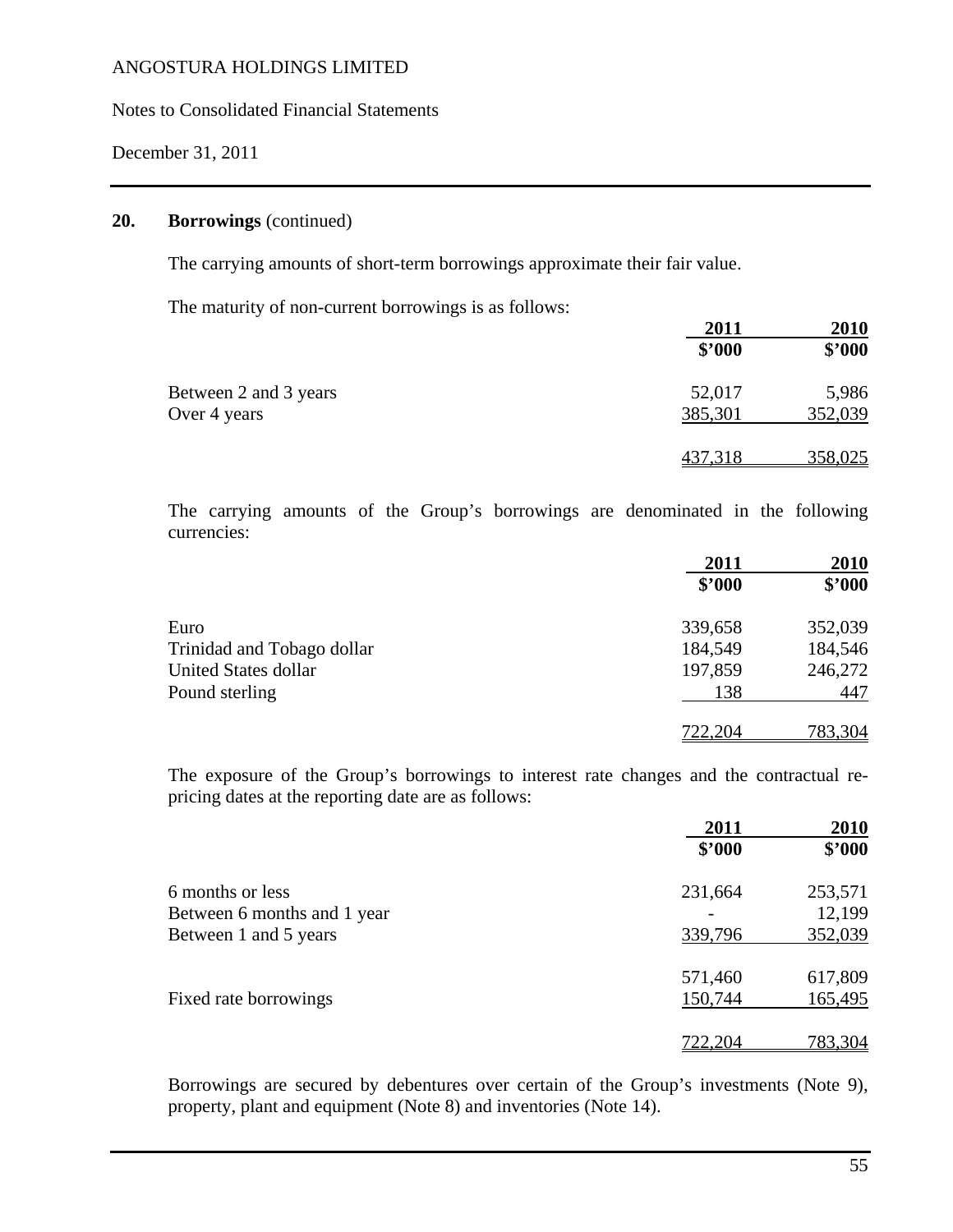Notes to Consolidated Financial Statements

December 31, 2011

#### **20. Borrowings** (continued)

The contractual cash flows are as follows:

|                       | 2011    | 2010    |
|-----------------------|---------|---------|
|                       | \$2000  | \$2000  |
| Due in 1 year         | 326,965 | 427,093 |
| Between 2 and 3 years | 74,564  | 70,612  |
| Over 4 years          | 428,048 | 394,786 |
|                       | 829,577 | 892,437 |

The terms of the secured borrowings include certain standard covenants with which certain subsidiaries have to comply. Some of the Group's borrowings are subject to covenant clauses, whereby the Group is required to meet certain key performance indicators.

Loans from related parties were \$583 thousand (2010: \$577 thousand) at the end of the year.

#### **21. Deferred Tax Asset (Liability)**

Deferred tax assets and liabilities are offset when there is a legally enforceable right to offset current tax assets against current tax liabilities and when the deferred income assets and liabilities relate to income taxes levied by the same taxation authority on either the taxable entity or different taxable entities where there is an intention to settle the balances on the net basis. The Group does not offset deferred tax assets and deferred tax liabilities.

i. The movement in deferred tax assets and liabilities during the year is as follows:

|                              | 2010<br>\$2000 | (Charged) credited<br>to Statement of<br><b>Comprehensive Income</b><br>\$2000 | 2011<br>\$2000 |
|------------------------------|----------------|--------------------------------------------------------------------------------|----------------|
| <b>Deferred tax assets</b>   |                |                                                                                |                |
| Tax losses carried forward   | 54,635         | (31, 749)                                                                      | 22,886         |
| Deferred tax liabilities     |                |                                                                                |                |
| Accelerated tax depreciation | (30, 162)      | (1,749)                                                                        | (31,911)       |
| Pension asset                | (7,163)        | 612                                                                            | (6, 551)       |
| Other                        | (1,259)        | (4)                                                                            | (1,263)        |
|                              | (38, 584)      | (1,141)                                                                        | (39, 725)      |
| Net deferred tax liability   | 16,051         | (32,890)                                                                       | (16, 839)      |
|                              |                |                                                                                |                |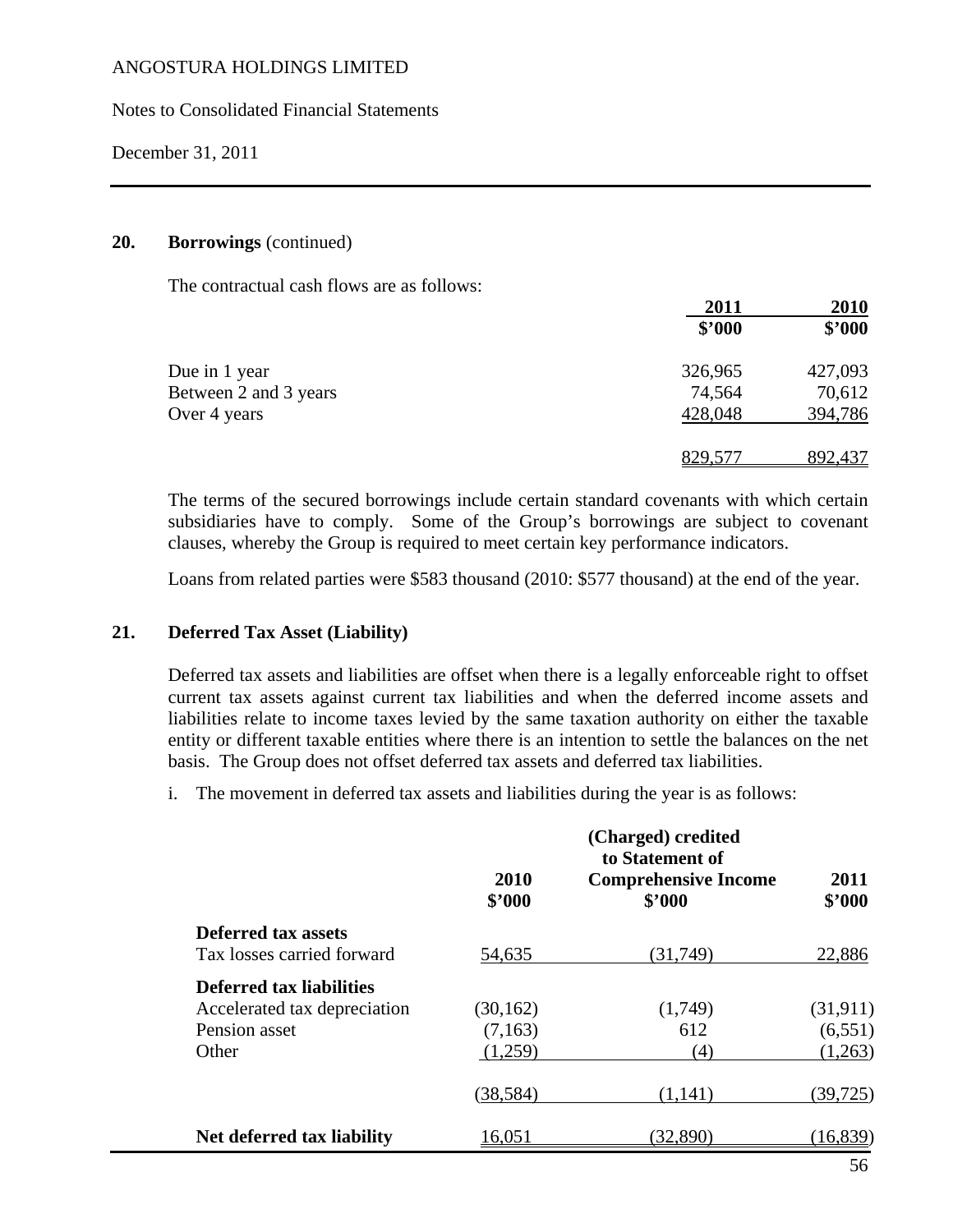Notes to Consolidated Financial Statements

December 31, 2011

### **21. Deferred Tax Asset (Liability)** (continued)

|                              | 2009<br>\$2000 | (Charged) credited<br>to Statement of<br><b>Comprehensive Income</b><br>\$2000 | 2010<br>\$2000 |
|------------------------------|----------------|--------------------------------------------------------------------------------|----------------|
| <b>Deferred tax assets</b>   |                |                                                                                |                |
| Tax losses carried forward   | 33,194         | 21,441                                                                         | 54,635         |
| Deferred tax liabilities     |                |                                                                                |                |
| Accelerated tax depreciation | (26,209)       | (3,953)                                                                        | (30, 162)      |
| Pension asset                | (6,629)        | (534)                                                                          | (7,163)        |
| Other                        | (1,250)        | (9)                                                                            | (1,259)        |
|                              | (34,088)       | (4, 496)                                                                       | (38, 584)      |
| Net deferred tax liability   | (894)          | 16,945                                                                         | <u>16,051</u>  |

ii. The gross movement on the deferred tax account is as follows:

|                                                                                | 2011     | 2010   |
|--------------------------------------------------------------------------------|----------|--------|
|                                                                                | \$2000   | \$2000 |
| Balance at January 1<br>Deferred tax credited to the consolidated statement of | 16,051   | (894)  |
| comprehensive income (Note 29)                                                 | (32,890) | 16,945 |
| Balance at December 31                                                         |          |        |

Deferred tax assets are recognised for tax losses carried forward to the extent that the realisation of the related tax benefit through future taxable profits is probable. The Group did not recognise deferred tax assets of \$589 thousand (2010: \$589 thousand) in respect of losses amounting to \$2,356 thousand (2010: \$2,356 thousand) that can be carried forward against future taxable income.

|     |                          | 2011   | 2009   |
|-----|--------------------------|--------|--------|
|     |                          | \$'000 | \$2000 |
| 22. | <b>Other Liabilities</b> |        |        |
|     | Retirement benefits      | 57     | 651    |

The liability represents the pension liability of one of the Group's subsidiaries which operates a defined contribution pension scheme.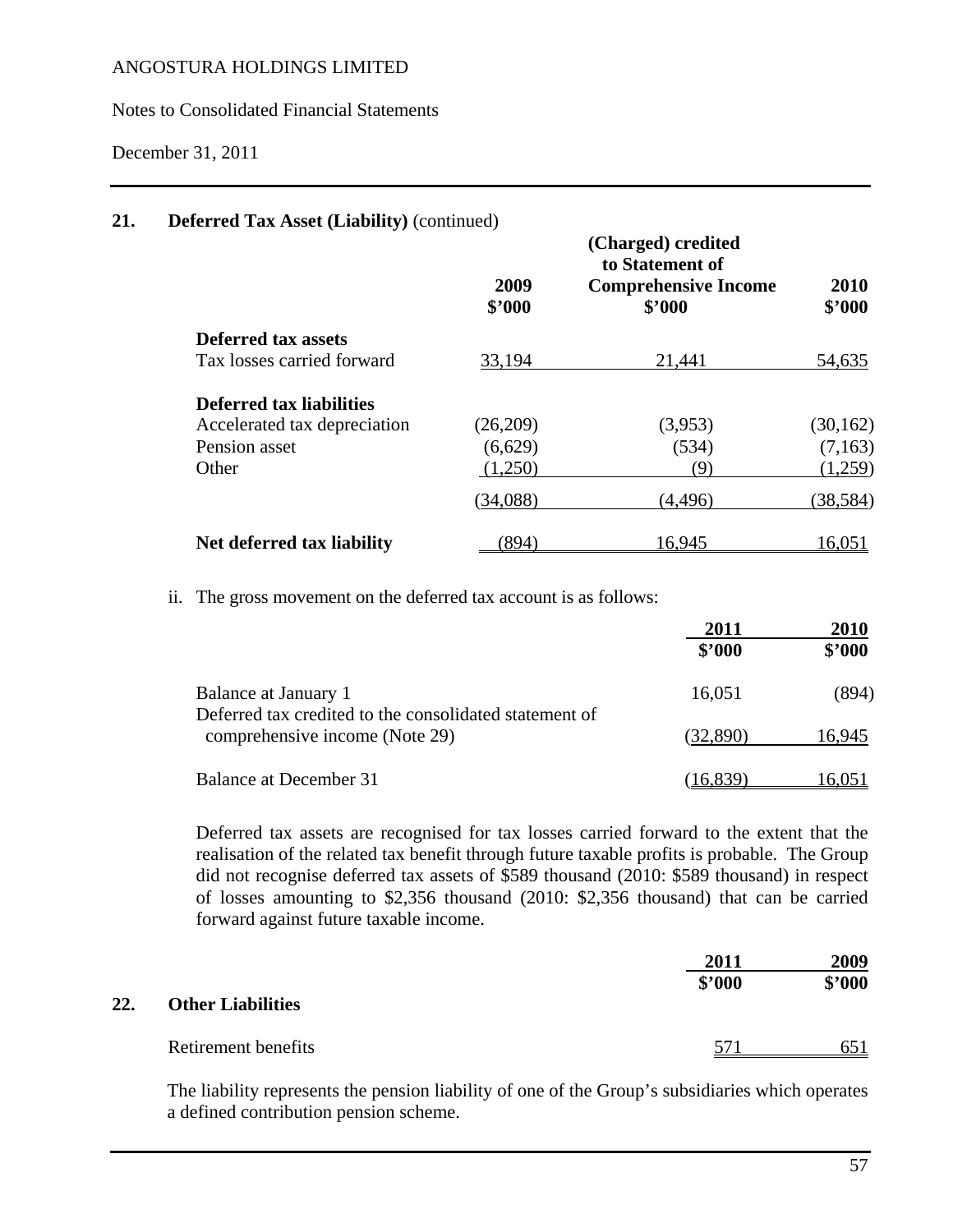Notes to Consolidated Financial Statements

December 31, 2011

|     |                                               | 2011    | 2010    |
|-----|-----------------------------------------------|---------|---------|
|     |                                               | \$3000  | \$2000  |
| 23. | <b>Trade and Other Payables</b>               |         |         |
|     | Trade payables                                | 51,301  | 71,257  |
|     | Amounts due to related parties (Note 36 (vi)) | 6,008   | 34,612  |
|     | Provisions                                    | 28,072  | 14,297  |
|     | Accruals                                      | 40,143  | 23,502  |
|     | Other payables                                | 14,803  | 35,969  |
|     |                                               | 140,327 | 179,637 |

Provisions comprise mainly the estimated costs related to legal matters and other amounts for which expenses are expected to be incurred in the following period.

Accruals comprise amounts due in respect of known obligations of the Group at the year end.

Trade and other payables are expected to be settled in the short term.

|                                                              | 2011       | 2010      |
|--------------------------------------------------------------|------------|-----------|
|                                                              | \$2000     | \$2000    |
| 24.<br><b>Operating Profit</b>                               |            |           |
| Included are the following operating income (expense) items: |            |           |
| Amortisation and impairment of intangible assets             |            | (315)     |
| Impairment and exchange differences on                       |            |           |
| property, plant and equipment (Note 8)                       | 363        | (50, 827) |
| Depreciation (Note 8)                                        | (16,268)   | (18, 453) |
| Employee benefits (Note 31)                                  | (104, 899) | (98,085)  |
| Fair value (losses) gains (Note 28)                          | (104)      | 41,773    |
| Gain on sale of investments                                  |            | 1,756     |
| Operating lease payments (Note 33)                           | (5,746)    | (5,093)   |
| Research and development                                     | (2,078)    | (489)     |
| Repairs and maintenance                                      | 15,175     | (14, 181) |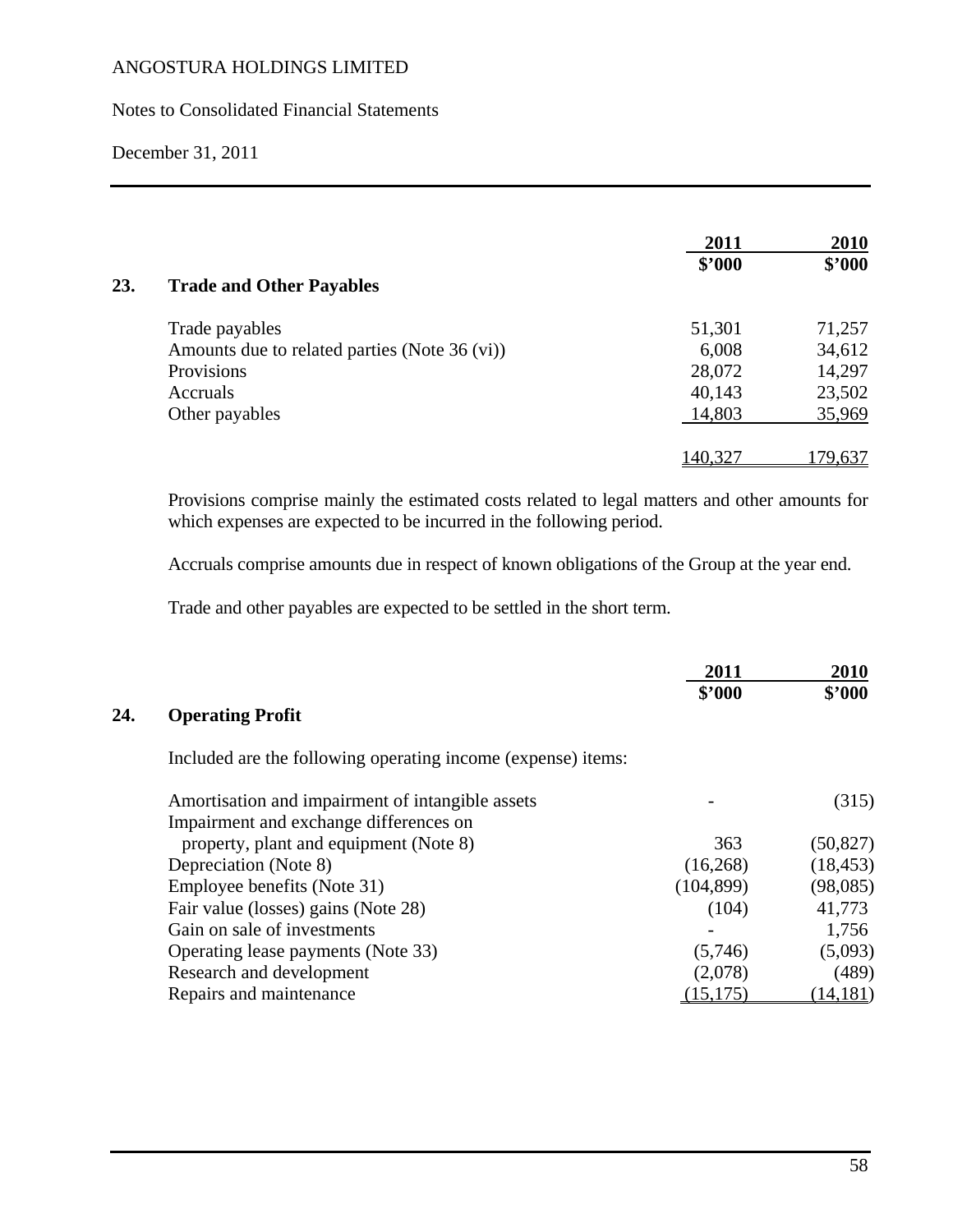## Notes to Consolidated Financial Statements

December 31, 2011

|     |                                                           | 2011   | 2010    |
|-----|-----------------------------------------------------------|--------|---------|
|     |                                                           | \$2000 | \$'000  |
| 25. | <b>Other Income</b>                                       |        |         |
|     | Gain from early retirement of debt                        |        | 8,866   |
|     | Loss on disposal of fixed assets                          | (14)   | (1,601) |
|     | Reversal of provision for related party debt, now settled |        | 161,087 |
|     | Gains on reversal of related party debts                  |        | 14,086  |
|     | Gains on disposal of trade investments                    |        | 1,756   |
|     | Grant income received                                     |        | 4,021   |
|     | Other income                                              | 1,942  | 13,609  |
|     |                                                           | 1,928  | 201,824 |
| 26. | <b>Finance Costs</b>                                      |        |         |
|     | Secured borrowings                                        | 17,785 | 43,662  |
|     | Unsecured borrowings                                      | 39,179 | 23,304  |
|     |                                                           | 56,964 | 66,966  |
| 27. | <b>Dividend Income</b>                                    |        |         |
|     | Dividend income from Lascelles de Mercado                 | 12,818 |         |
|     | Other dividend income                                     | 479    | 90      |
|     |                                                           | 13,297 | 90      |

Dividend income in respect of shares held in Lascelles de Mercado is pledged against Parent company debt and was treated as a receivable from the Parent and fully impaired at the yearend (Note 36).

|     |                                                             | 2011   | 2010    |
|-----|-------------------------------------------------------------|--------|---------|
|     |                                                             | \$2000 | \$2000  |
| 28. | <b>Fair Value (Losses) Gains</b>                            |        |         |
|     | Fair value adjustment on available-for-sale assets (Note 9) |        | (618)   |
|     | Fair value losses on foreign currency swap derivative       |        | (1,170) |
|     | Net fair value adjustments on overseas subsidiaries         |        | (222)   |
|     | Fair value gain on acquisition of investment in associate   |        | 43,783  |
|     | Fair value loss on assets held-for-sale                     | (104)  |         |
|     |                                                             | 104    |         |
|     |                                                             |        |         |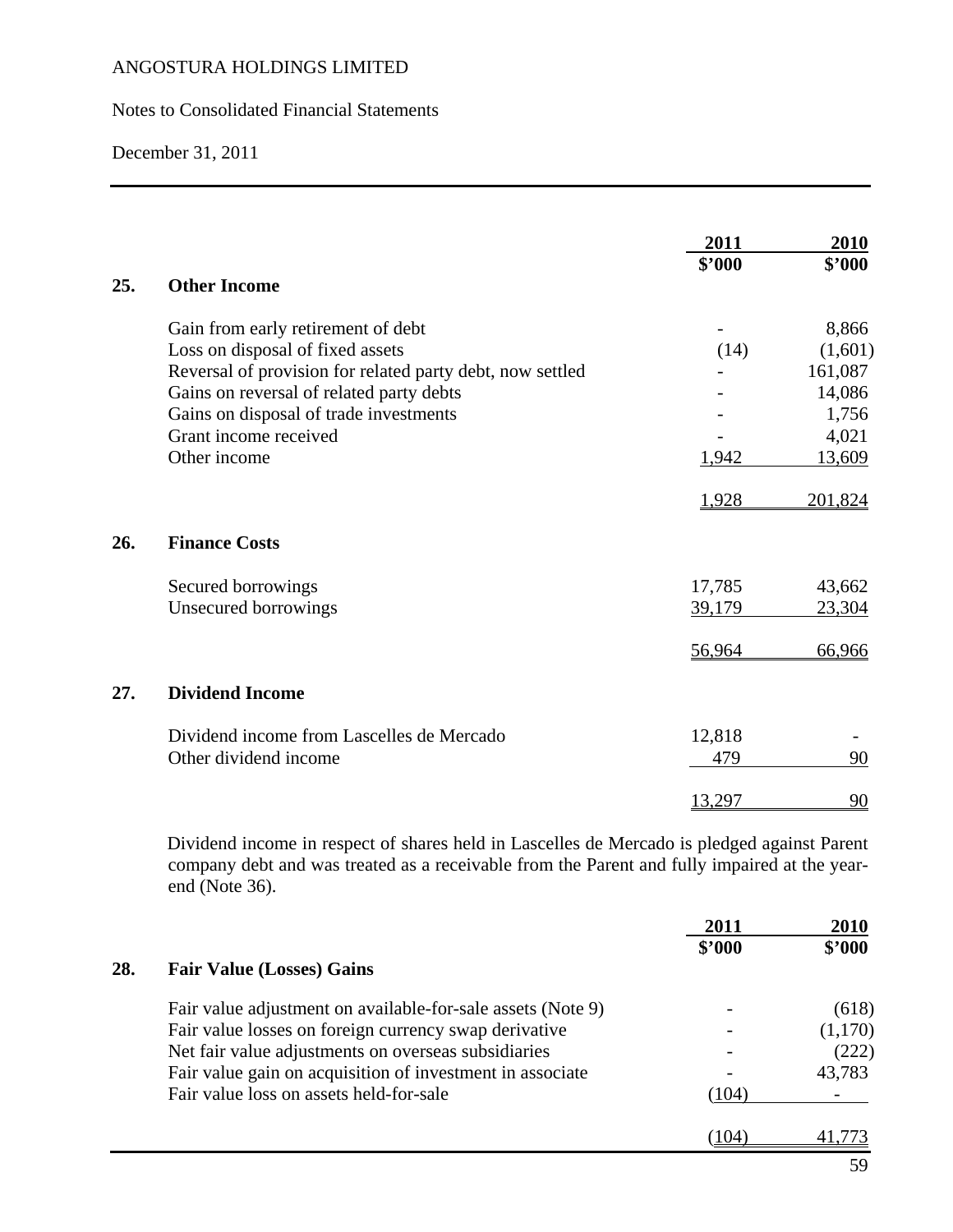#### Notes to Consolidated Financial Statements

December 31, 2011

|     |                                              | 2011   | 2010      |
|-----|----------------------------------------------|--------|-----------|
|     |                                              | \$2000 | \$2000    |
| 29. | <b>Taxation</b>                              |        |           |
|     | Current charge                               | 7,845  | 6,035     |
|     | Deferred tax expense (credit) (Note 21 (ii)) | 32,890 | (16, 945) |
|     | Net expense (credit)                         | 40,735 | (10,910)  |

The tax on the Group's profit before tax differs from that calculated at the tax rate in Trinidad and Tobago applicable to profits of the consolidated companies as follows:

|                                                                | 2011     | 2010      |
|----------------------------------------------------------------|----------|-----------|
|                                                                | \$2000   | \$2000    |
| Profit before taxation                                         | 197,620  | 357,849   |
| Tax charge at statutory rate of 25%                            | 49,405   | 89,462    |
| Effect of different tax rates in other countries               | 2,247    | 1,956     |
| Permanent differences                                          | (8, 878) | (44, 884) |
| Tax losses previously unrecognised                             |          | (57, 402) |
| Revenue based taxes                                            | 2,455    | 2,234     |
| Current year losses for which no deferred tax asset recognised |          | (2,276)   |
|                                                                |          | 10.910    |

## **30. Earnings per Share**

Basic earnings per share is calculated by dividing the net profit attributable to equity holders of the Company by the number of ordinary shares in issue during the year, excluding ordinary shares purchased by the Company and held as treasury shares (Note 18).

|                                                               | 2011    | 2010    |
|---------------------------------------------------------------|---------|---------|
| Profit attributable to equity holders of the Company (\$'000) | 154,485 | 367,057 |
| Number of ordinary shares in issue (000) (Note 18)            | 205,820 | 205,820 |
| Basic and diluted earnings per share (\$)                     |         |         |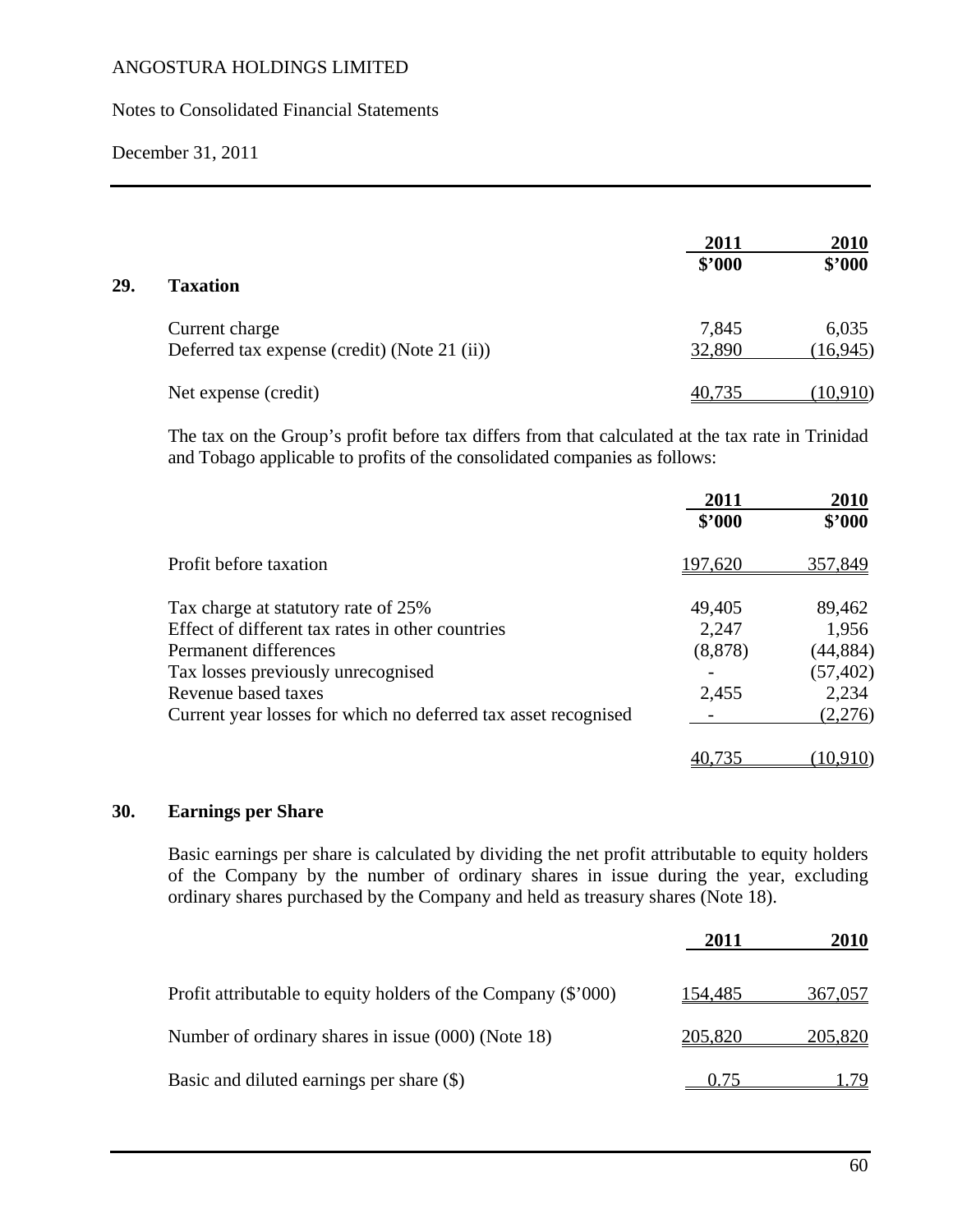#### Notes to Consolidated Financial Statements

December 31, 2011

|     |                                                      | 2011   | <b>2010</b> |
|-----|------------------------------------------------------|--------|-------------|
| 31. | <b>Employee Benefit Expense</b>                      | \$'000 | \$'000      |
|     |                                                      |        |             |
|     | Wages, salaries and other benefits                   | 95,607 | 88,433      |
|     | Social security costs                                | 1,213  | 859         |
|     | Pension costs – defined contribution plans           | 1,220  | 878         |
|     | Pension costs – defined benefit plans (Note 12 (iv)) | 6,859  | 7,915       |
|     |                                                      | 14.899 | 98,085      |

## **32. Dividends per Share**

The Directors at their meeting on March 20, 2012, declared a final dividend in respect of 2011 of 12¢ per share. The total dividend declared in respect of 2010 was nil.

#### **33. Leases**

The Group has non-cancellable operating leases for vehicles and office space.

|                                                                                    | 2011   | 2010   |
|------------------------------------------------------------------------------------|--------|--------|
|                                                                                    | \$2000 | \$2000 |
| Expense for the year                                                               | 5,746  | 5,093  |
| Future minimum lease payments under these leases at<br>December 31 are as follows: |        |        |
| Within 1 year                                                                      | 4,413  | 5,575  |
| Between 2 and 5 years                                                              | 4,419  | 7,949  |
|                                                                                    |        | 13.524 |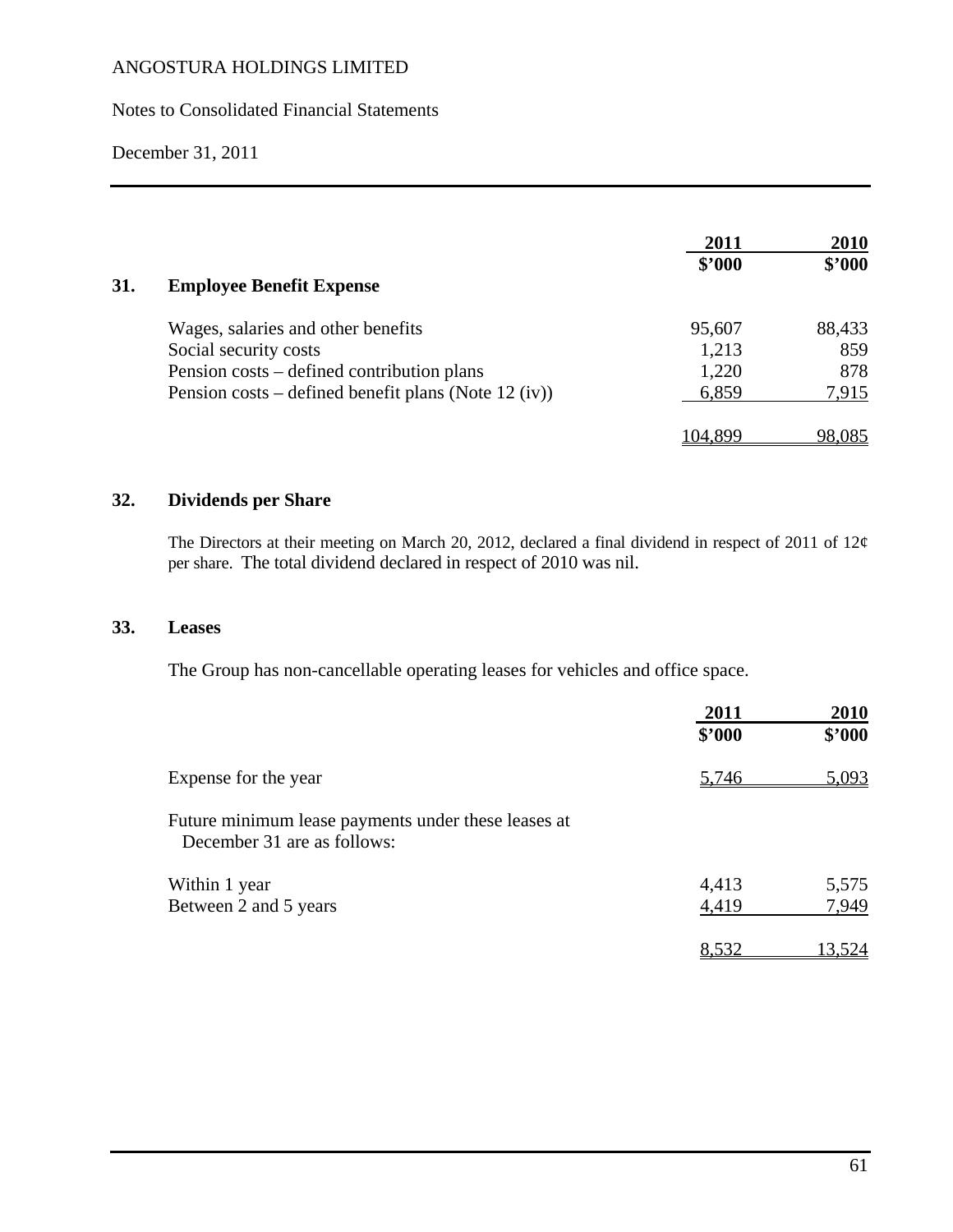Notes to Consolidated Financial Statements

December 31, 2011

#### **34. Discontinued Operation**

As of December 31, 2009, the operations of one of the Group's wholly owned US based subsidiaries (Angostura Spirits and Wines Inc. (ASW)) were ceased and legal proceedings commenced to wind up the subsidiary. These proceedings were ongoing at the reporting date. The Group held no assets in respect of ASW at the year end and due to legal arrangements in respect of this subsidiary, no title could be claimed in respect of any asset owned by the subsidiary but not held by the Group.

The impact at the year end on the accounts payable of the Group in respect of liabilities held by ASW was as follows:

|                       | 2011   | <b>2010</b> |
|-----------------------|--------|-------------|
|                       | \$2000 | \$'000      |
| ASW accounts payables | 2,822  | 24,375      |

The balance at the reporting date represents the final agreed settlement value in respect of the legal proceedings related to the matter described above. The income arising on the reduction in payables was recorded within 'Administrative expenses' on the statement of comprehensive income.

The impact at the year end on the retained earnings of the Group in respect of retained losses held by ASW was as follows:

| 2011   | 2010      |
|--------|-----------|
| \$2000 | \$3000    |
|        | (24, 691) |

#### **35. Contingent Liability**

In 2008, the Company guaranteed borrowings in the amount of US\$62,000 thousand (2010: US\$102,000 thousand) undertaken by its parent company, C L Financial Limited (CLF) in respect of its acquisition of Jamaican conglomerate, Lascelles de Mercado & Company Limited (Lascelles). Based on the conditions of the guarantee, the Company could be called upon to make good its guarantee for any amount in excess of the value realised on the sale of security held by the lender, specifically, 26,284,806 shares in Lascelles.

As at March 20, 2012, at a closing bid price of US\$ 2.87/share, there was no exposure under the guarantee.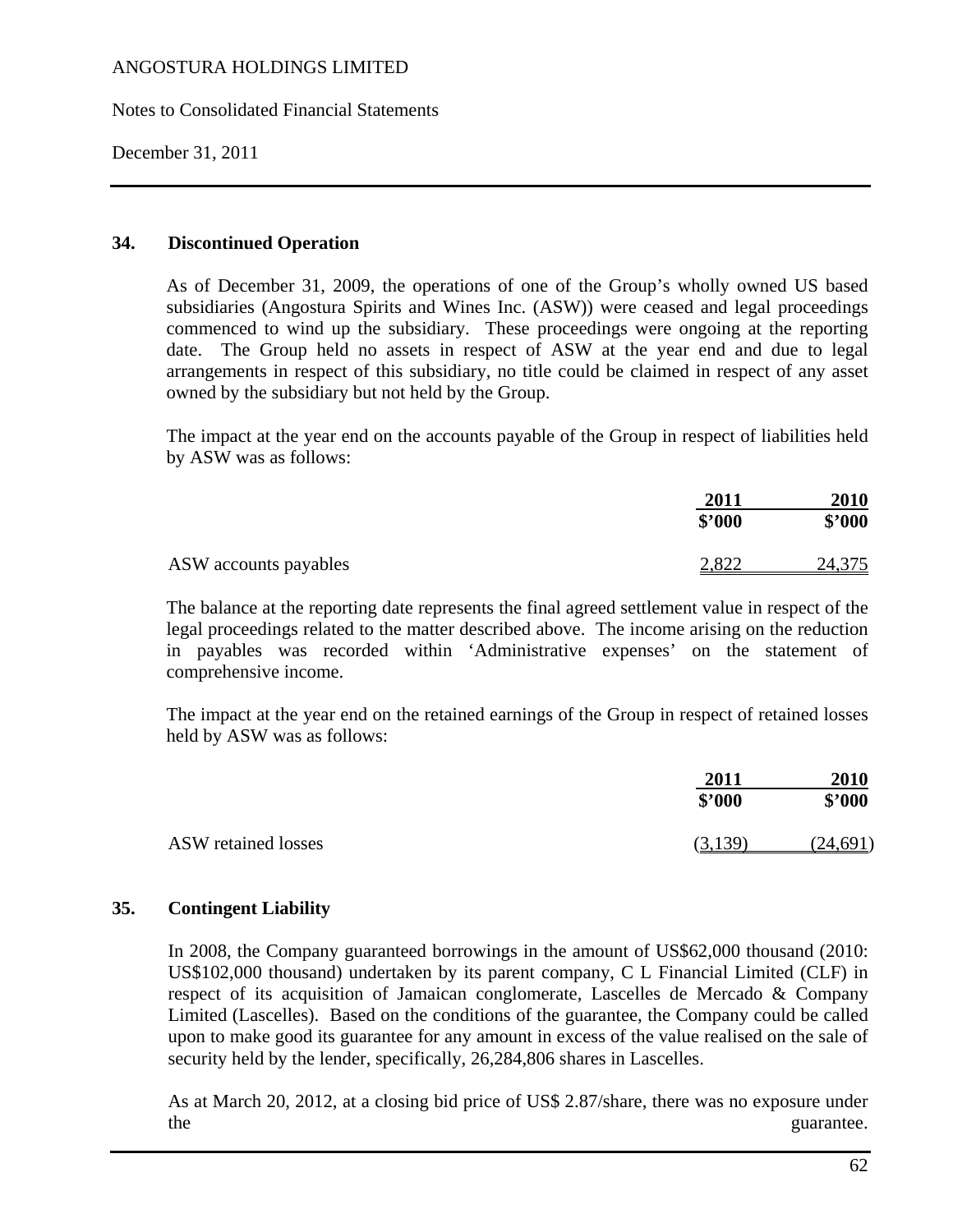# Notes to Consolidated Financial Statements

December 31, 2011

|     |              |                                                                                                   | 2011<br>\$2000        | 2010<br>\$'000        |
|-----|--------------|---------------------------------------------------------------------------------------------------|-----------------------|-----------------------|
| 36. |              | <b>Related Party Transactions</b>                                                                 |                       |                       |
|     |              | The following transactions were carried out with related parties:                                 |                       |                       |
|     | $\dot{i}$    | Sales of goods and services                                                                       |                       |                       |
|     |              | Sales of goods:<br>- Entities controlled by Parent                                                | 29,778                | 30,735                |
|     |              | Interest and other income:<br>- Entities controlled by Parent<br>- Key management                 | 13,284<br>17          | 8,443<br>247          |
|     |              |                                                                                                   | 13,301                | 8,690                 |
|     | ii)          | Purchases of goods and services                                                                   |                       |                       |
|     |              | Purchases of goods:<br>- Entities controlled by Parent                                            | 7,347                 | 11,597                |
|     |              | Purchases of services and interest charges:<br>- Entities controlled by Parent                    | 86,603                | 58,513                |
|     |              |                                                                                                   | 86,603                | 58,513                |
|     |              |                                                                                                   | 93,950                | <u>70,110</u>         |
|     | <i>iii</i> ) | Key management compensation                                                                       |                       |                       |
|     |              | Salaries and other short-term employee benefits<br>Pension contributions                          | 10,629<br>767         | 29,400<br>525         |
|     |              |                                                                                                   | 11,396                | 29,925                |
|     | iv)          | Year-end balances arising from sales/purchases of<br>goods/services                               |                       |                       |
|     |              | Current receivables from related parties:<br>- Parent<br>- Provision for impairment of receivable | 984,611<br>(984, 611) | 971,793<br>(971, 973) |
|     |              |                                                                                                   |                       |                       |